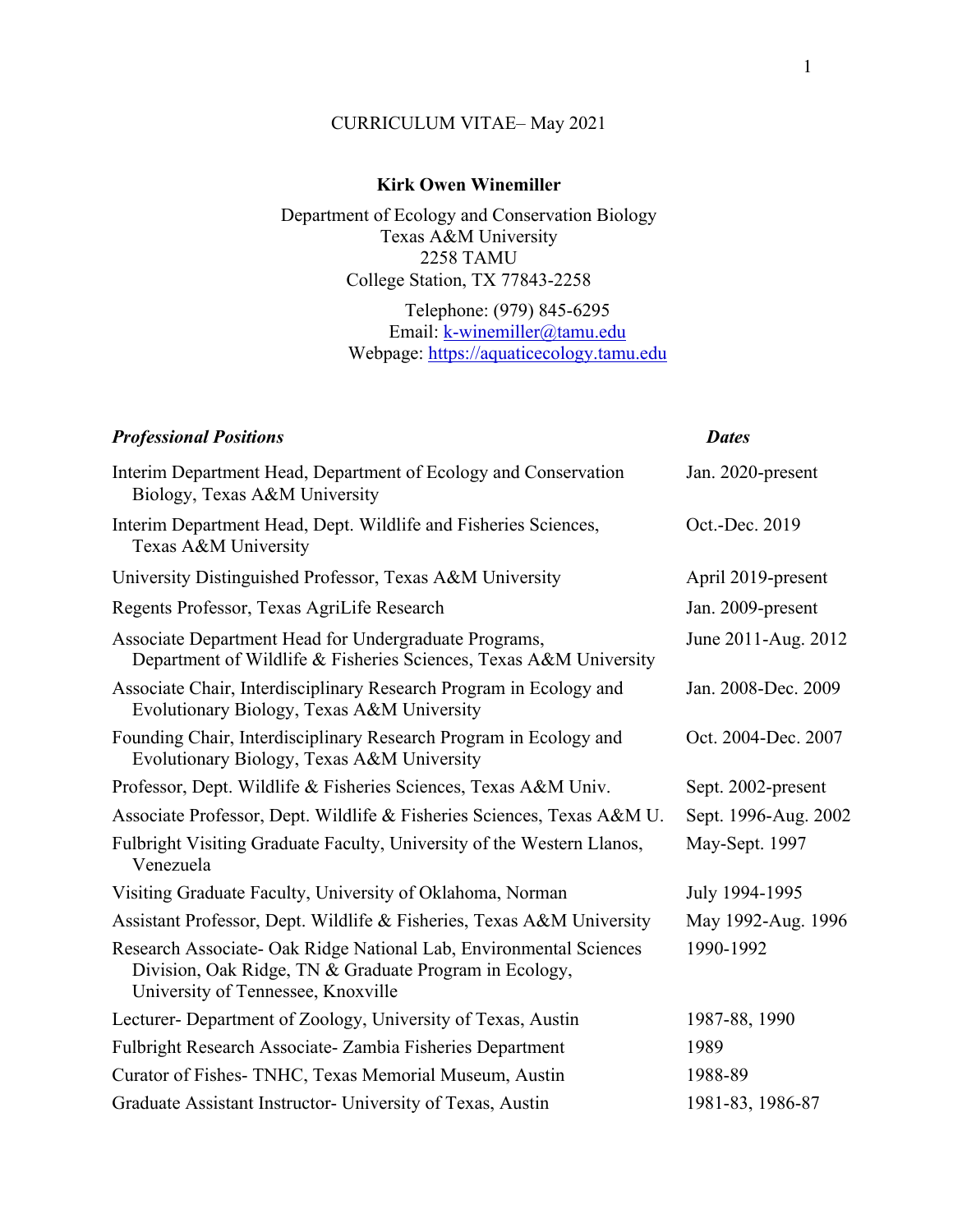#### *Education*

Ph.D. (Zoology)– University of Texas, Austin, TX, 1987

M.S. (Zoology)– Miami University, Oxford, OH, 1981

B.A. (Zoology)– Miami University, Oxford, OH, 1978

#### *External Awards & Professional Honors*

- 2020– President, Texas Chapter American Fisheries Society
- 2019– President-elect, Texas Chapter American Fisheries Society
- 2018– AFS Award of Excellence, American Fisheries Society's Highest Award for Career Research
- 2018– AFS Fellow (elected), American Fisheries Society
- 2018– ESA Fellow (elected), Ecological Society of America
- 2013– Special Recognition in Fisheries Work, Texas Chapter American Fisheries Society
- 2012– Outstanding Fisheries Research Award, Texas Chapter American Fisheries Society
- 2007– AAAS Fellow (elected), American Association for the Advancement of Science
- 2001– Ecological Society of America Delegate for TAMU 125th Anniversary Convocation
- 1997– Southwestern Association of Naturalists George Miksch Sutton Award in Conservation Research (for paper– *SW. Nat.* 40:314-321 co-authored with Anderson, Hubbs, Edwards)
- 1997– U.S. Fulbright Scholar Fellowship (Venezuela)
- 1994– Society of Sigma Xi
- 1992– Mercer Award, Ecological Society of America (for paper– *Ecological Monographs* 60, 331-367)
- 1992– Phi Beta Delta Honor Society for International Scholars (Alpha Eta Chapter)
- 1988-1989– U.S. Fulbright Scholar Fellowship (Zambia)

#### *Institutional Awards & Professional Honors*

- 2019– University Distinguished Professor, Texas A&M University
- 2018– Senior Faculty Fellow, Texas AgriLife Research, TAMU agency award
- 2017– Vice-Chancellor's Research Award, College of Agriculture and Life Sciences, TAMU college and agency award
- 2016– Dean's Outstanding Achievement Award for International Impact, College of Agriculture and Life Sciences, TAMU college-level
- 2015– Distinguished Achievement Award for Research, Association of Former Students, TAMU university system-wide award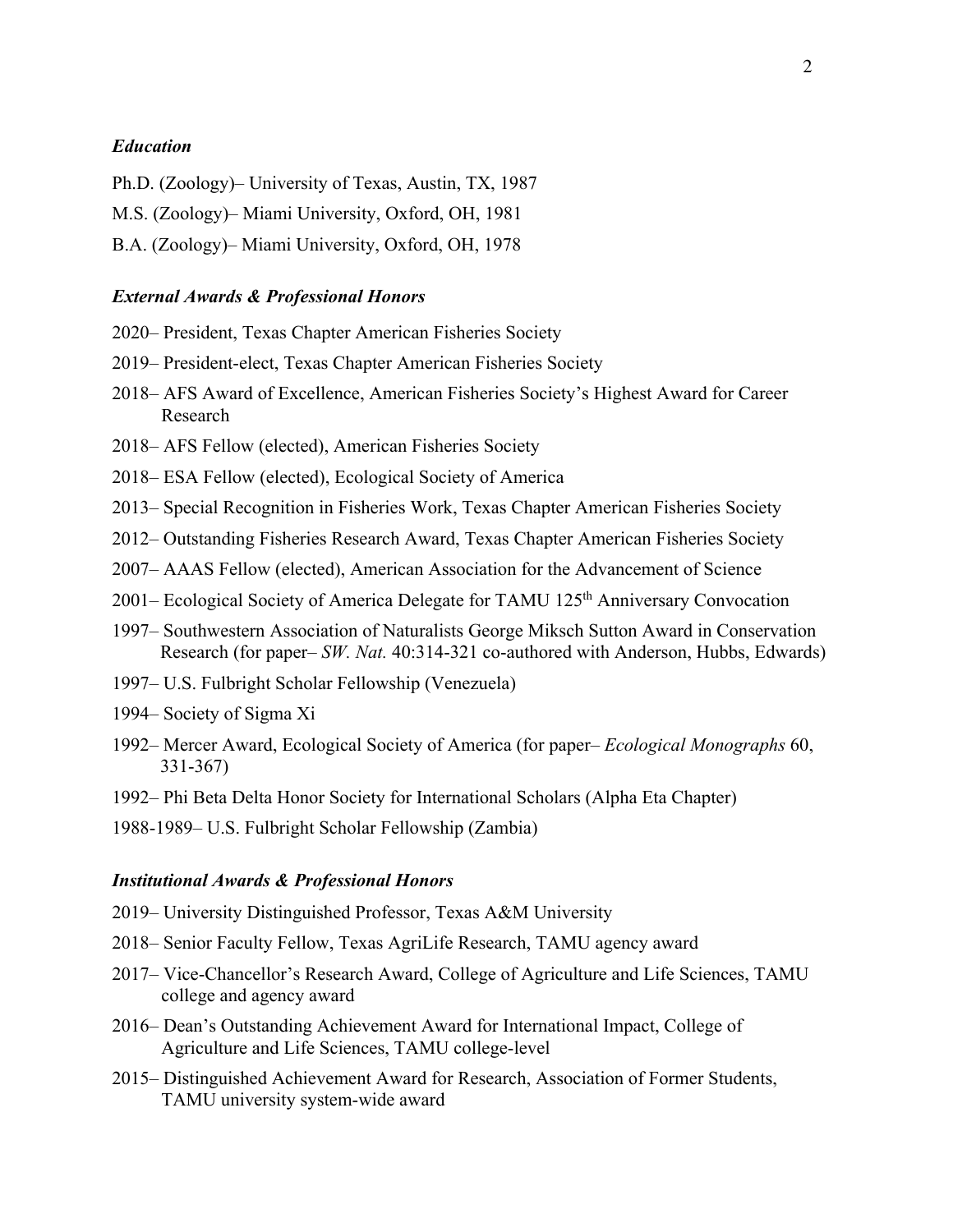- 2013– Dean's Outstanding Achievement Award for Research as an Interdisciplinary Research Team, College of Agriculture and Life Sciences, TAMU college-level
- 2009– Bush Excellence Award for Faculty International Teaching, TAMU university systemwide award
- 2009– Regents Professor, Texas AgriLife Research, TAMU university system-wide award
- 2008– President's Award for Excellence in Service to International Students, TAMU university system-wide award
- 2008– Faculty Fellow, Texas AgriLife Research, TAMUS agency award
- 2004– Vice-Chancellor's Undergraduate Teaching Award, College of Agriculture and Life Sciences, TAMU university and system-level award
- 2003– Vice-Chancellor's Graduate Teaching Award, College of Agriculture and Life Sciences, TAMU university and system-level award
- 2002– Faculty Fellowship, TAMU university-level ward
- 1997– TAMU College of Agriculture and Life Sciences, Neuhaus Teaching Scholarship college-level award
- 1994, 1996– TAMU Nominee (1-of-2) for NSF Presidential Faculty Fellowship system-wide selection
- 1982– University Summer Fellowship (University of Texas) university-wide selection
- 1981– Outstanding Master's Student Research Award (Miami University) university-wide award
- 1980-1981– Graduate Student Achievement Award (Miami University) departmental award
- 1977– Phi Sigma Scientific Honor Society (Miami University) university-wide selection

## *Awards Received by Advisees*

Friedrich Keppeler, PhD student, 2019, Texas A&M Tom Slick Fellowship

- David Saenz, PhD student, 2019, Texas A&M Tom Slick Fellowship
- Daniel Fitzgerald, PhD student, 2018, Haldane Prize awarded annually by the British Ecological Society for best paper published by a young ecologist (Fitzgerald et al. 2017, *Functional Ecology* 31:1135-1144)
- Luke Bower, PhD student, 2017, Texas A&M Tom Slick Fellowship
- Caroline Arantes, PhD student, 2016, Texas A&M Tom Slick Fellowship
- Caroline Arantes, PhD student, 2015, Texas A&M College of Agriculture and Life Sciences, ViceChancellor's Award for Outstanding Graduate Student Research
- Dan Fitzgerald, PhD student, 2015, Texas A&M Tom Slick Fellowship
- Rebecca Pizano, MSc student, 2013, Texas Chapter American Fisheries Society, Outstanding Graduate Student Research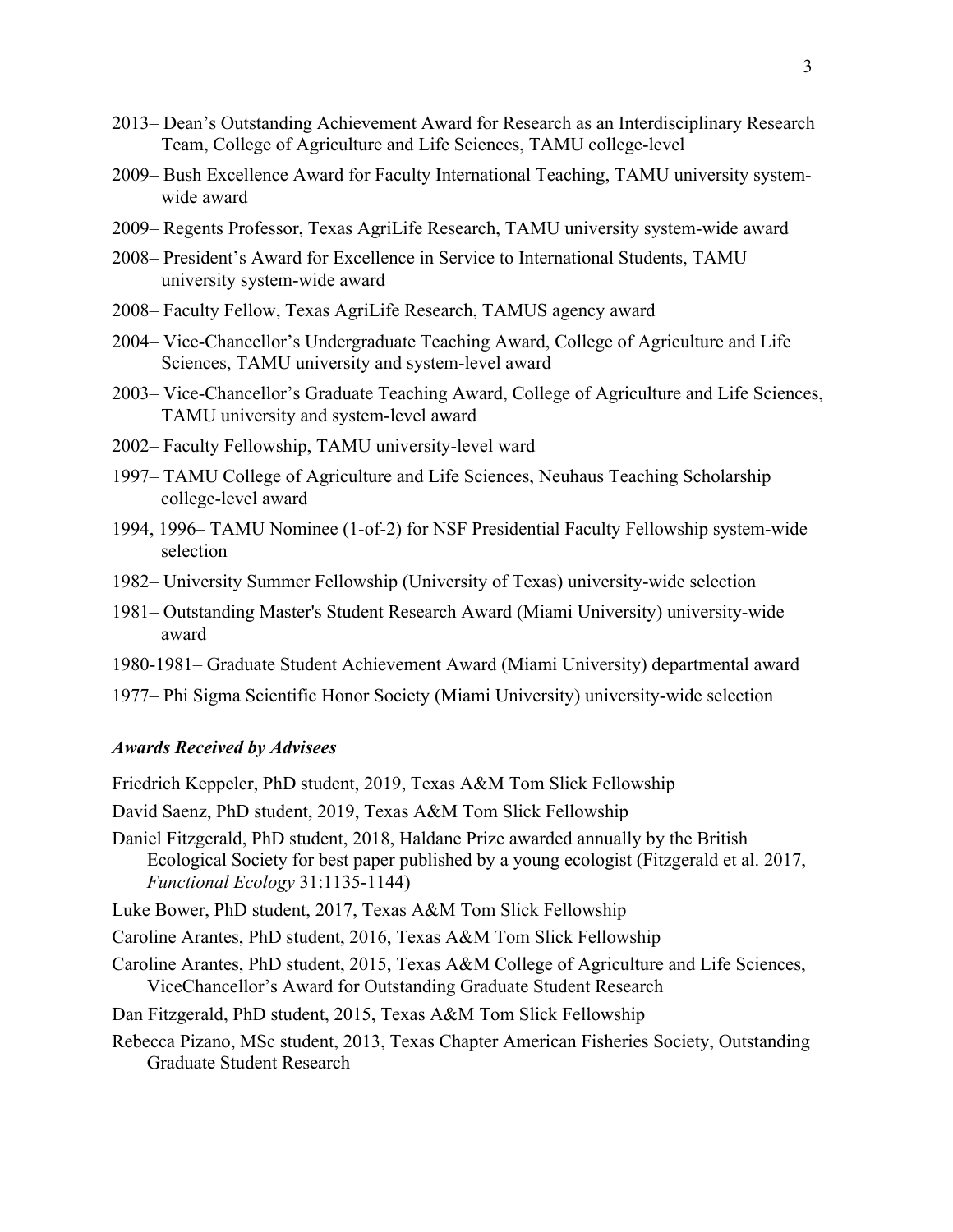- Carmen Montaña, PhD student, 2011, Texas A&M College of Agriculture and Life Sciences, ViceChancellor's Award for Outstanding Graduate Student Research
- Carmen Montaña, PhD student, 2011, Texas A&M Tom Slick Fellowship
- Katherine Roach, PhD student, 2011, Texas Chapter American Fisheries Society, Outstanding Graduate Student Research
- Katherine Roach, PhD student, 2011, Texas A&M Tom Slick Fellowship
- Daniel Fitzgerald, PhD student, 2011, Best Poster, Texas Chapter American Fisheries Society
- Sandra Bibiana Correa, PhD student, 2010, Texas A&M Tom Slick Fellowship
- Allison Pease, PhD student, 2009, Texas A&M Tom Slick Fellowship
- Katherine Roach, PhD student, 2007, Texas Chapter American Fisheries Society, Clark Hubbs Student Research Award
- Hernán López Fernández, PhD student, 2003, 2004, Best Paper, Neotropical Ichthyological Association
- Craig Layman, PhD student, 2004, Texas A&M College of Agriculture and Life Sciences, ViceChancellor's Award for Outstanding Graduate Student Research
- Craig Layman, PhD student, 2003, US Fulbright Scholar Fellowship
- Craig Layman, PhD student, 2002, Texas A&M Tom Slick Fellowship
- Craig Layman, PhD student, 2000, EPA STAR Fellowship
- Albrey Arrington, PhD student, 2000, Best Paper, Neotropical Ichthyological Association
- Albrey Arrington, PhD student, 1998, Texas A&M Tom Slick Fellowship
- Albrey Arrington, PhD student, 1998, Texas A&M Jordan Fellowship
- David Jepsen, PhD student, 1998, Texas A&M Tom Slick Fellowship
- Bonnie Ponwith, PhD student, 1997, Texas A&M Jordan Fellowship
- Bonnie Ponwith, PhD student, 1997, National Security Education Program Fellowship
- David Jepsen, PhD student, 1995, Texas A&M Jordan Fellowship
- Alphonse Adite, MSc student, 1994, Phi Beta Delta Honor Society for International Scholars
- Tamara McGuire, MSc student, 1993, Texas A&M Willie May Harris Fellowship
- Alphonse Adite, MSc student, 1992, US State Department, Advanced Training in Leadership for Africans Fellowship

#### *Invited Panels and Boards*

- 2019-2020– Review team for Statewide Synthesis of Environmental Flow Studies, Expert science team contracted by the Texas Water Development Board to review studies conducted under Texas Senate Bill 3 and to make recommendations for future research and applications within an adaptive management paradigm.
- 2016– Review Panel (1 of 8 members) for proposals submitted to the Aquatic Biodiversity Research Program of the U.S. Agency for International Development (USAID) Partnerships for Enhanced Engagement in Research (PEER) program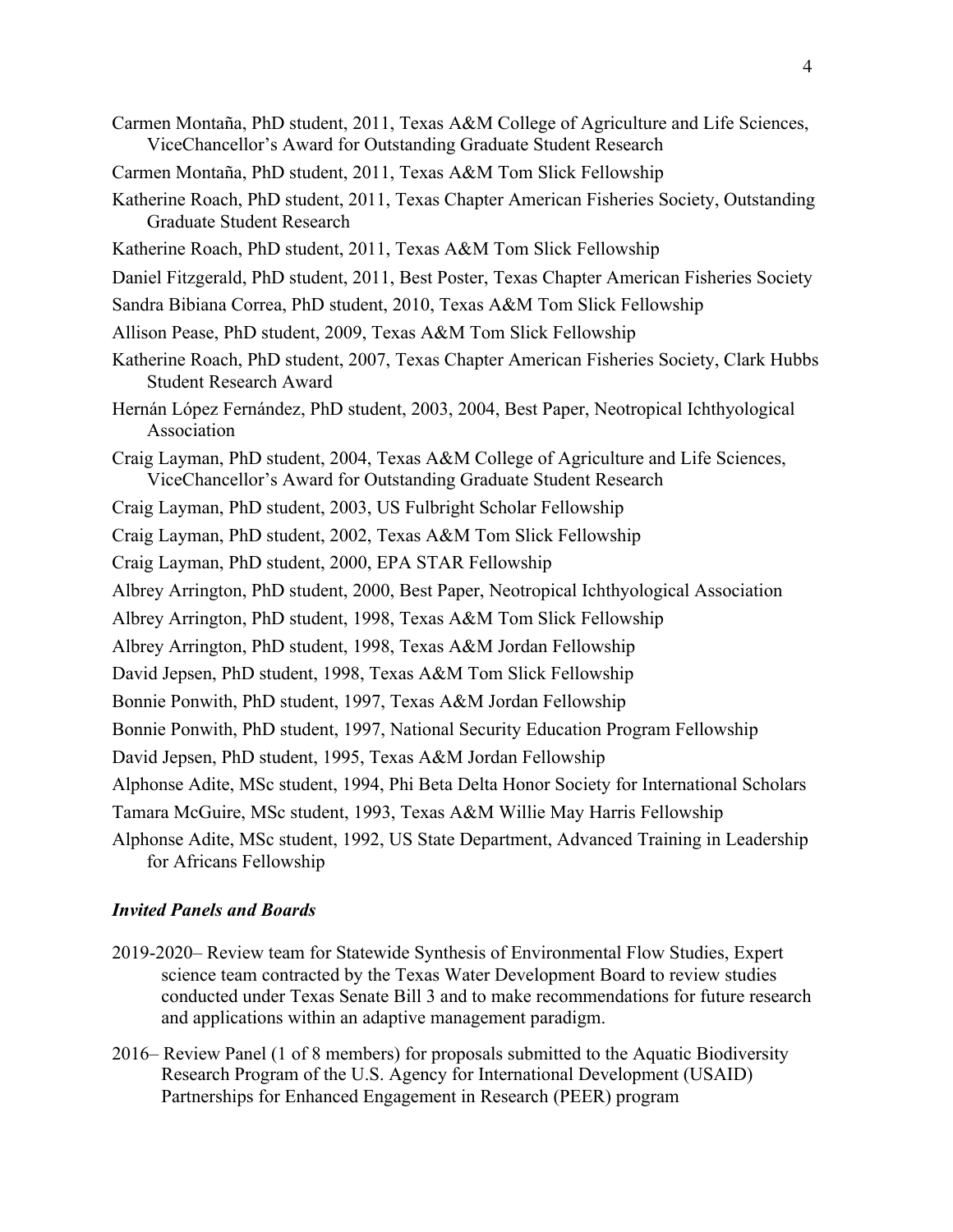- 2013-2014– Review Team (1 of 4 members) for setting flow criteria for priority tributaries to the Sacramento-San Joaquin Delta in California. The Review Team evaluated the California State Water Resources Control Board's document entitled "Potential Methods to Develop Flow Criteria for Priority Tributaries to the Sacramento-San Joaquin Delta" and made recommendations for strategies and methodologies
- 2011-present– Bay and Basin Expert Science Team (BBEST) for the Brazos River Basin (elected by regional stakeholder group for this 12-month effort funded by the state); BBEST Co-chair; Ecology Subcommittee. BBEST reviewed scientific information and performed analyses to recommend environmental flows for basin rivers, streams and estuaries. Program mandated by Texas SB 3/HB 3 (2007) to assist state agencies in future water rights permitting and regional water planning
- 2010-2016– Board of Trustees, The Texas Nature Conservancy (two 3-year terms); Freshwater Conservation Subcommittee
- 2009– Special Committee to assist the Science Advisory Board for Texas Senate Bill 3 Environmental Flows Committee to produce guidance document on biology overlays for the Bay and Basin Science Teams
- 2008-2014– Bay and Basin Expert Science Team (BBEST) for the Sabine/Neches River Basins and Sabine Lake (elected by regional stakeholder group for state-funded effort); Chair Biology Subcommittee. BBEST reviewed scientific information and performed analyses to recommend environmental flows for basin rivers, streams and estuaries. Program mandated by Texas SB 3/HB 3 (2007) to assist state agencies in future water rights permitting and regional water planning
- 2007– NSF Review Panel, Ecology Program, Division of Environmental Biology, Arlington, VA
- 2006-present– International Advisory Committee, Pan-American Journal of Aquatic Sciences
- 2006– Panel to address management of exotic invasive fishes in Texas, San Antonio River Authority, San Antonio, TX
- 2006-2008– State of Texas, Scientific Advisory Committee (SAC) for the Legislature's Environmental Flows Committee (Texas Senate Bill 2 program)
- 2004-2007– EPA Texas Aquatic Life Use Committee, US Environmental Protection Agency
- 2004-2005– Panel for Environmental Flows for Caddo Lake, Caddo Lake Institute and The Nature Conservancy, Jefferson, TX
- 2004-2005– NAAT Committee for Aquatic Diversity, Texas Parks and Wildlife Department
- 2004– Advisory Board, Conference on Aquatic Biodiversity Conservation, American Museum of Natural History, New York
- 2004-2011– University Council on Water Resources, TAMU delegate
- 2003-2004– NRC Panel to Review the Texas Instream Flow Program, National Research Council, National Academy of Sciences, Washington, DC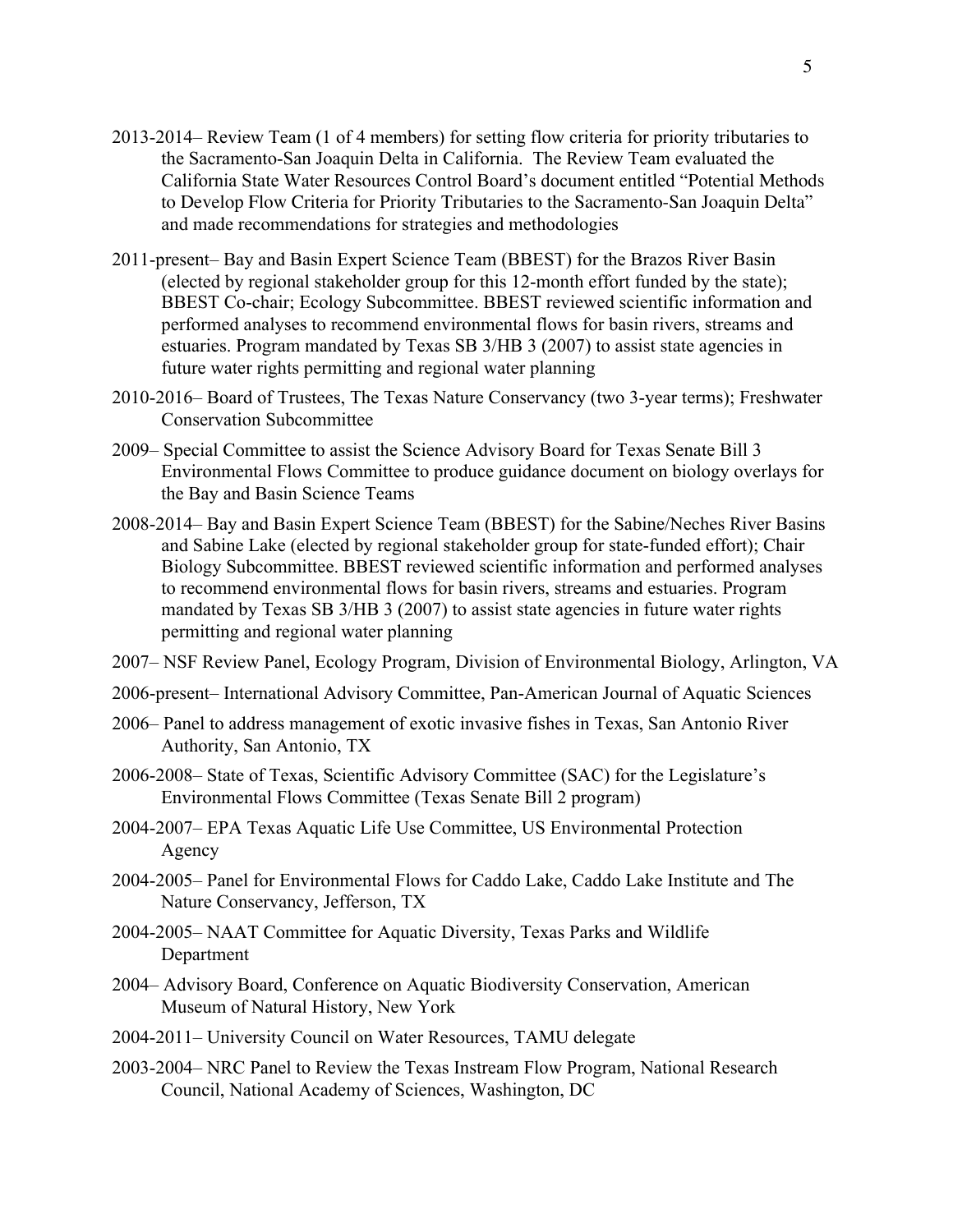- 2001– Emiquon Science Advisory Council, The Nature Conservancy of Illinois
- 2001-2010– USFWS Rio Grande Fishes Recovery Team (Consultant), US Fish and Wildlife Service
- 2000– EPA Panel, Aquatic Ecosystem Classification, US Environmental Protection Agency, Washington, DC
- 1999-2004– USFWS Devils River Minnow Recovery Team, US Fish and Wildlife Service
- 1999– Program Review Panel, Future of Ichthyology in Bolivia, Cochabamba, Bolivia
- 1998-2001– Advisory Board, Freshwater Fisheries Management, Texas Parks and Wildlife Department
- 1998– EPA Panel, Alabama Center for Estuarine Studies, US EPA, Washington, DC
- 1996– Program Review Panel, River Floodplain Ecology, Universidade Estadual de Maringá, Brazil
- 1995– NSF Review Panel, Postdoctoral Research Fellowships in Biosciences Related to the Environment, Leesburg, VA
- 1995– Program Review Panel, All Taxa Biological Inventory, Guanacaste Conservation Area, Costa Rica
- 1993-1994– EPRI/COMPMECH Coordinator's Committee, Dauphin Island, AL
- 1990-1991– EPRI/ COMPMECH Committees advising fish population dynamics modeling efforts, Algonquin National Park, Ontario, Canada; Durham, NC; Colombia, SC; Madison, WI

# *Professional Societies*

American Society of Ichthyologists and Herpetologists (1982-present) Ecological Society of America (1987-present) Southwestern Association of Naturalists (1988-present) Neotropical Ichthyological Association (1989-present) Society of American Naturalists (1990-present) American Institute of Biological Sciences (1991-present) American Fisheries Society (1991-present) Texas Chapter American Fisheries Society (1992-present) Society of Sigma Xi (1994-present) Desert Fishes Council (2001-present) American Association for the Advancement of Science (2001-present) Brazilian Ichthyological Society (2003-present)

International Society for River Science (2008-present)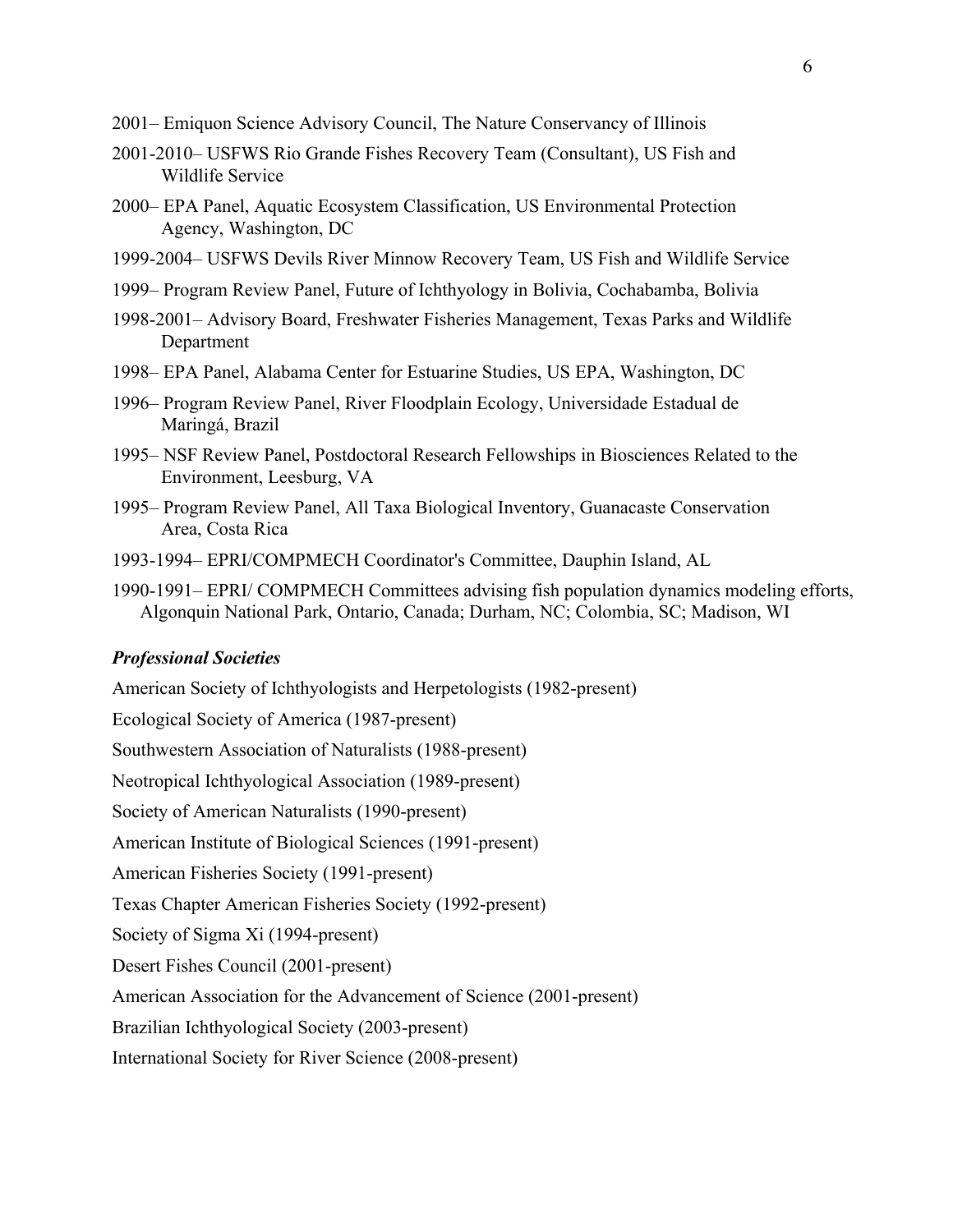#### *Service to Professional Societies*

- Editorial Board (Associate Editor), *Ecology, Ecological Monographs, Ecosphere*, Ecological Society of America (2001-present)
- President-Elect, Texas Chapter American Fisheries Society (2019)
- Session Chair, Annual Meeting, American Society of Ichthyologists and Herpetologists, Austin, Texas (2017)
- Judge, Poster Presentations, Annual Meeting, Texas Chapter American Fisheries Society, Corpus Christi, Texas (2017)
- Award Selection Committee, Clark Hubbs Student Research Award, Texas Chapter American Fisheries Society (2014-present)
- Proposed, organized and chaired two special sessions on environmental flows and river ecosystem connectivity at the Meeting of the Ecological Society of America, Austin, TX (2011)
- Board of Governors (Elected), American Society of Ichthyologists and Herpetologists (2005- 2009)
- TAMU Chapter Sigma Xi, Distinguished Scientist Award Selection Committee (2008, 2009)
- Buell Award Judge, Ecological Society of America (2001)

Stoye Award Judge, American Society of Ichthyologists and Herpetologists (2000, 2001, 2003)

- Nominating Committee (Elected), American Society of Ichthyologists and Herpetologists (1999-2001; Elected Chair 2000-2001)
- Assistant Editor, *Journal of Fish Biology,* Fisheries Society of the British Isles (1998-2003)
- Board of Governors (Elected), American Society of Ichthyologists and Herpetologists (1997- 2001)
- Associate Editor, *Transactions of the American Fisheries Society*, American Fisheries Society (1995-1996)
- American Fisheries Society, Judge for Publications Award (1995-1998)

American Fisheries Society, Judge for Education Excellence Award (1995-1999)

American Fisheries Society, Judge for Skinner Student Travel Awards (1995)

Texas Chapter American Fisheries Society, Awards Committee (1995)

TAMU Chapter American Fisheries Society, Judge for Student Awards (1995, 1996)

American Society of Ichthyologists and Herpetologists, Editorial Board, *Copeia* (1994-1998)

- Ecological Society of America, Judge for Mercer Award (1993, 1994)
- American Society of Ichthyologists and Herpetologists, Ichthyology Program Chair & Local Committee (1993)
- American Society of Ichthyologists and Herpetologists, Symposium Organizer (1993)

Neotropical Ichthyological Association, Executive Board (1992-1993)

SW & Rocky Mountain Division of the American Association for the Advancement of Science, Local Organizing Committee (1987)

American Society of Mammalogist, Local Organizing Committee (1980)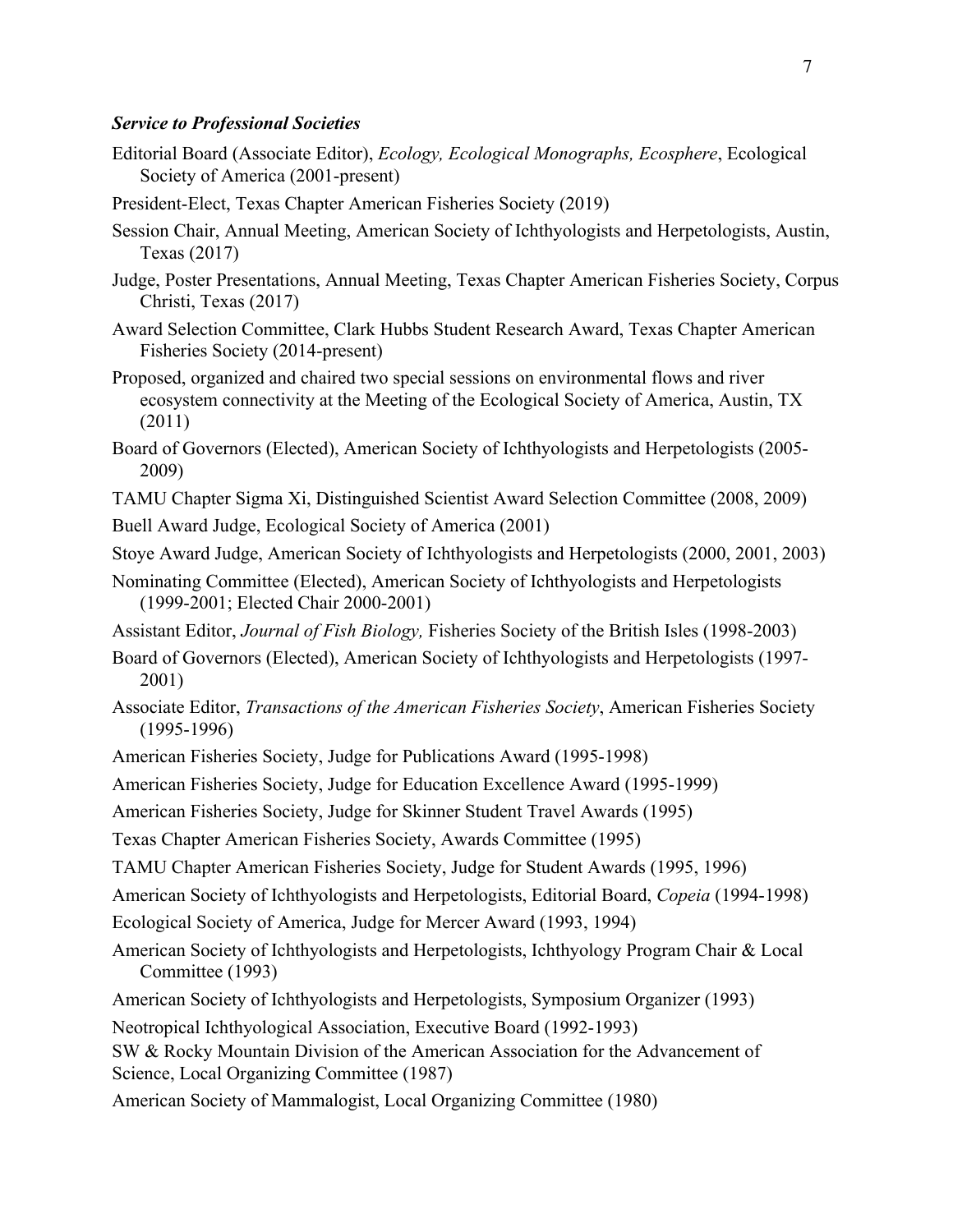## *Research Areas*

- General– Population, Community and Ecosystem Ecology; Evolutionary Theory; Aquatic Ecology; Systematics and Biology of Fishes; Freshwater and Estuarine Ecology; Tropical Ecology; Fisheries Management; Conservation Biology.
- Specific– Trophic Ecology and Food Web Theory; Regulation of Populations and Community Structure; Dynamics of Fluvial and Estuarine Ecosystems; Life History Theory; Feeding and Reproductive Biology of Fishes; Fish Evolution; Biodiversity Conservation and Sustainable Use of Natural Resources.

#### *Refereed Journal Articles (student & postdoc advisees underlined)*

- 262. Saenz, D.E., T. Gu, Y. Ban, K.O. Winemiller, and M.R. Markham. **2021.** Derived loss of signal complexity and signal plasticity in a genus of weakly electric fish. *Journal of Experimental Biology*, In press.
- 261. de Bem, J., J. Ribolli, C. Röpke, K.O. Winemiller, and E. Zaniboni-Filho. 2021. A cascade of dams affects fish spatial distributions and functional structure of local assemblages in a subtropical river. *Neotropical Ichthyology*, In press.
- 260. Bower, L.M., D.E. Saenz, and K.O. Winemiller. 2021. Widespread convergence in stream fishes. *Biological Journal of the Linnean Society*. https://doi.org/10.1093/biolinnean/blab043
- 259. Bokhutlo, T., E.R. Cunha, and K.O. Winemiller. 2021. Ephemeral habitat sustains high fish α-diversity and β-diversity during drought in a subtropical semiarid wetland. *Biotropica* 53:778-785.
- 258. Albert, J.S., G. Destouni, S.M. Duke-Sylvester, A.E. Magurran, T. Oberdorff, R.E. Reis, K.O. Winemiller, and W.J. Ripple. 2021. Scientists' warning to humanity on freshwaters. *Ambio* 50:85-94. https://doi.org/10.1007/s13280-020-01318-8
- 257. Soria-Barreto, M., R. Rodiles-Hernández, C.G. Montaña, M.M. Castillo, and K.O. Winemiller. 2020. Seasonal variation in basal resources supporting fish biomass in longitudinal zones of the Usumacinta River Basin, southern Mexico. *Marine and Freshwater Research* 72:353-364.
- 256. Chea, R., T.K. Pool, M. Chevalier, P.B. Ngor, N. So, K.O. Winemiller, S. Lek, and G. Grenouillet. 2020. Seasonal hydrological variation and fish assemblage structure in Cambodia's Tonle Sap Lake: abrupt shift following an extreme flood event. *Ecosphere* 11(12): e03303.
- 255. Keppeler, F.W., K.O. Winemiller. 2020. Incorporating indirect pathways in body sizetrophic position relationships. *Oecologia* 194:177-191.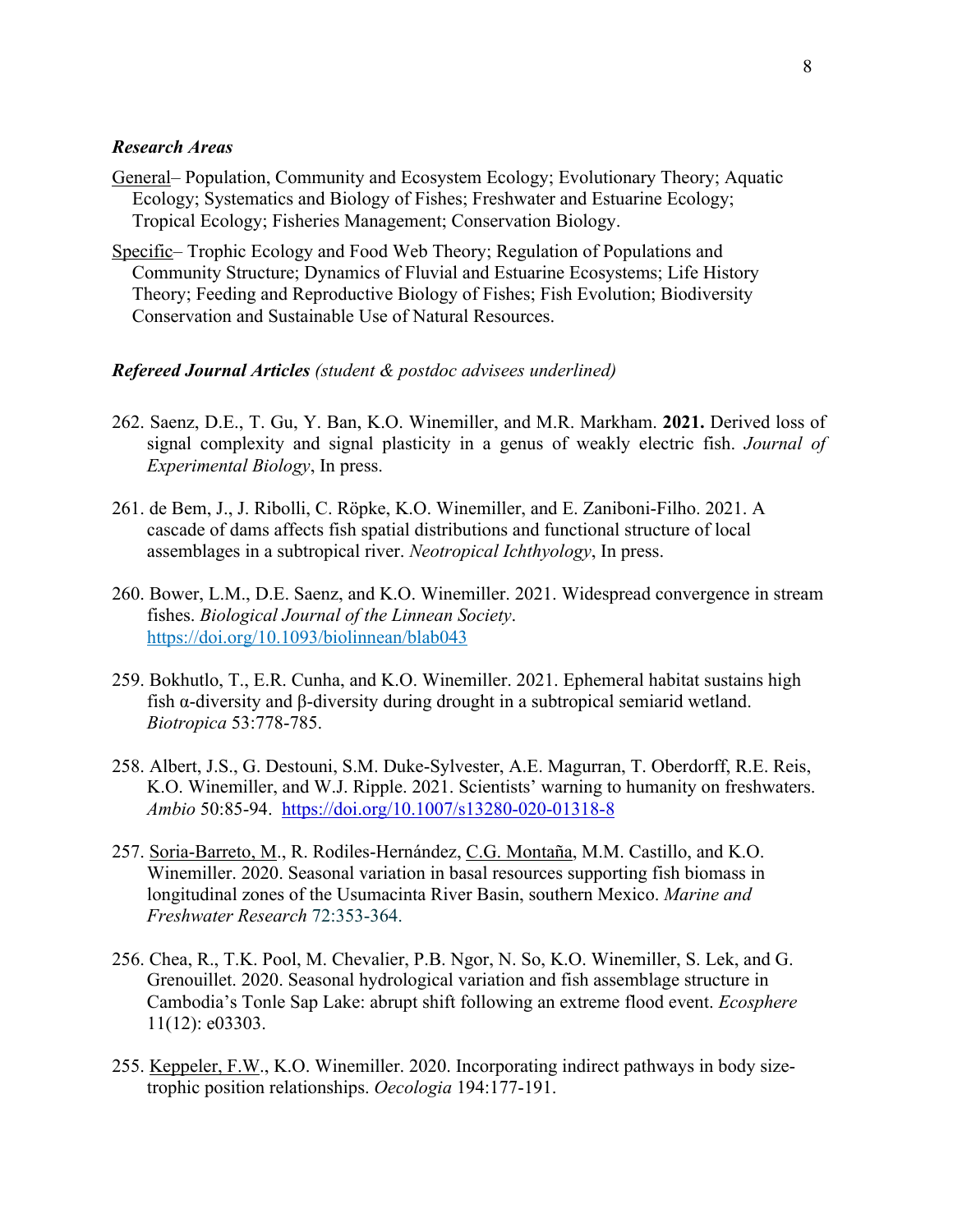- 254. Keppeler, F.W. and K.O. Winemiller. 2020. Can ancestry and morphology be used as surrogates for species niche relationships? *Ecology and Evolution* 10(13):6562-6578.
- 253. Müller Rebelato, M., K.O. Winemiller, A.M. Durso, A.M. Tozetti, P. Barbosa de Camargo, and L. Verrastro. 2020. What do stable isotopes tell us about the trophic ecology of *Thamnodynastes hypoconia* (Serpentes: Dipsadidae) in southern Brazil? *Zoology* 141:125812. doi.org/10.1016/j.zool.2020.125812
- 252. Huckembeck, S., K.O. Winemiller, D. Loebmann, A.M. Garcia. 2020. Trophic structure of frog assemblages in coastal habitats in southern Brazil. *Austral Ecology* 45(7):977-989. doi:10.1111/acc.12920.
- 251. Keppeler, F.W., C.G. Montaña, and K.O. Winemiller. 2020. The relationship between trophic level and body size in fishes depends on functional traits. *Ecological Monographs* 90(4) e01415.
- 250. Sabaj, M.H., H. López-Fernández, S.C. Willis, D.D. Hemraj, D.C. Taphorn, and K.O. Winemiller. 2020. *Cichla cataractae* (Cichliformes: Cichlidae), new species of peacock bass from the Essequibo Basin, Guyana and Venezuela. *Proceedings of the Academy of Natural Sciences of Philadelphia* 167(1):69-86.
- 249. Arbour, J.H., C.G. Montaña, K.O. Winemiller, A.A. Pease, M. Soria-Barreto, J.L. Cochran-Biederman, and H. López-Fernández. 2020. Macroevolutionary analyses indicate that repeated adaptive shifts towards predatory diets affect functional diversity in Neotropical cichlids. *Biological Journal of the Linnean Society* 129(4):844-861.
- 248. Thayer, A.W., A. Vargas, A.A. Castellanos, C.W. Lafon, B.A. McCarl, D.L. Roelke, K.O. Winemiller, and T.E. Lacher. 2020. Integrating agriculture and ecosystems to find suitable adaptations to climate change. *Climate*, 8(10):10, doi:10.3390/cli8010010
- 247. Montaña, C.G., C. Ou, F.W. Keppeler, and K.O. Winemiller. 2020. Functional and trophic diversity of fishes in the Mekong-3S river system: comparison of morphological and isotopic patterns. *Environmental Biology of Fishes* 103(2):185-200.
- 246. López-Delgado, E.O., K.O. Winemiller, and F.A. Villa-Navarro. 2020. Local environmental factors influence beta diversity patterns of tropical fish assemblages more than spatial factors. *Ecology* 101(2): e02940.
- 245. Bower, L.M. and K.O. Winemiller. 2020. Inter-continental trends in functional and phylogenetic structure of stream fish assemblages. *Ecology and Evolution* 9(24):13862- 13876. https://doi.org/10.1002/ece3.5823
- 244. Keppeler, F.W., E.R. Cunha, and K.O. Winemiller. 2020. Variation in carbon and nitrogen isotopic ratios of fin and muscle tissues of longnose gar (*Lepisosteus osseus*) and smallmouth buffalo (*Ictiobus bubalus*). *Journal of Applied Ichthyology* 36(1):121-124.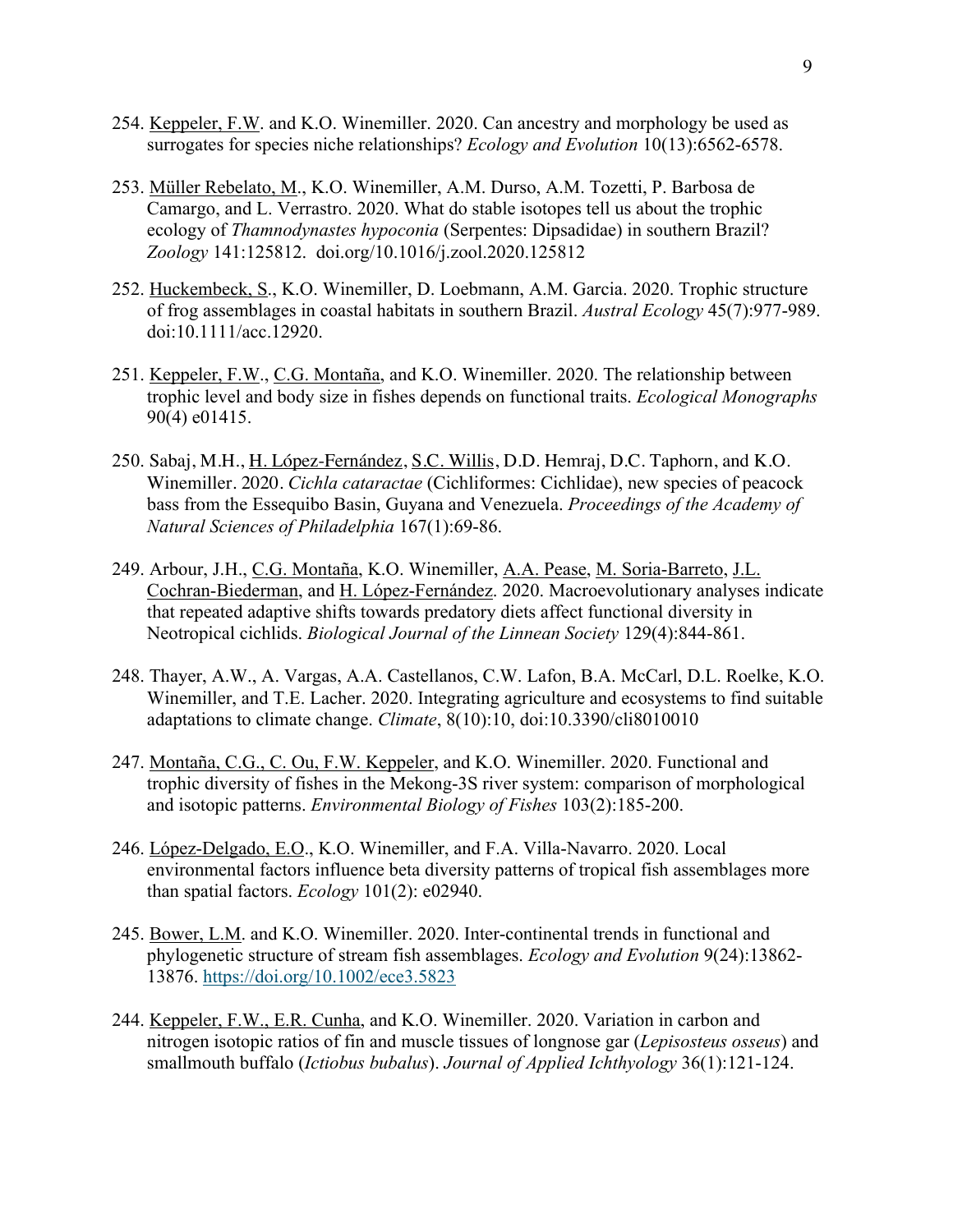- 243. Arantes, C.C., K.O. Winemiller, A. Asher, M. Petrere, L. Castello, C.E.C. Freitas, and L.L. Hess. 2019. Biomass distribution of fish functional diversity is related to land cover on the Amazon River floodplain. *Scientific Reports (Nature)* 9(16684):1-13. www.nature.com/articles/s41598-019-52243-0.pdf
- 242. Oberdorff, T., M.S. Dias, C. Jézéquel, J.S. Albert, C. Arantes, R. Bigorne, F.M. Carvajal-Valleros, A. De Wever, R.G. Frederico, M. Hidalgo, B. Hugueny, F. Leprieur, M. Maldonado, J. Maldonado-Ocampo, K. Martens, H. Ortega, J. Sarmiento, P.A. Tedesco, G. Torrente-Vilara, K.O. Winemiller, and J. Zuanon. 2019. Unexpected fish diversity gradients in the Amazon Basin. *Science Advances* 5(9), eaav8681.
- 241. Bower, L.M. and K.O. Winemiller. 2019. Fish assemblage convergence along stream environmental gradients: an intercontinental analysis. *Ecography* 42(10):1691-1702.
- 240. Soria-Barreto, M., R. Rodiles-Hernández, and K.O. Winemiller. 2019. Trophic ecomorphology of cichlid fishes of Selva Lacandona, Usumacinta, Mexico. *Environmental Biology of Fishes* 102(7):985-996.
- 239. Giarrizzo, T., Andrade, M., Schmid, K., Winemiller, K., Ferreira, M., Pegado, T., Chelazzi, D., Cincinelli, A., and Fearnside, P. 2019. Amazonia: the new frontier for plastic pollution. *Frontiers in Ecology and the Environment* 17(6):309-310.
- 238. Arantes, C.C., D.B. Fitzgerald, D.J. Hoeinghaus, and K.O. Winemiller. 2019. Impacts of hydroelectric dams on fish and fisheries in tropical rivers through the lens of functional traits. *Current Opinion in Environmental Sustainability* 37:28-40.
- 237. Moody, E.K., N.K. Lujan, K.A. Roach, and K.O. Winemiller. 2019. Threshold elemental ratios and the temperature dependence of herbivory in fishes. *Functional Ecology* 33:913- 923.
- 236. McMeans, B.C., T. Kadoya, T.K. Pool, G. Holtgrieve, S. Lek, H. Kong, K.O. Winemiller, V. Elliott, N. Rooney, P. Laffaille, and K.S. McCann. 2019. Consumer trophic positions respond variably to seasonally fluctuating environments. *Ecology* 100(2):e02570.
- 235. Andrade, M., D.B. Fitzgerald, K.O. Winemiller, P.S. Barbosa, and T. Giarrizzo. 2019. Trophic niche segregation among three serrasalmids from rapids of the lower Xingu River, Brazilian Amazon. *Hydrobiologia* 829:265-280.
- 234. Cunha, E.R., K.O. Winemiller, J.C.B. da Silva, T.M. Lopes, L.C. Gomes, S.M. Thomaz, and A.A. Agostinho. 2019. α and β diversity of fishes in relation to a gradient of habitat structural complexity supports the role of environmental filtering in community assembly. *Aquatic Sciences* 81(2):38*.* https://doi.org/10.1007/s00027-019-0634-3
- 233. Arantes, C.C., K.O. Winemiller, M. Petrere, and C.E.C. Freitas. 2019. Spatial variation in aquatic food webs in the Amazon River floodplain. *Freshwater Science* 38(1):213-228.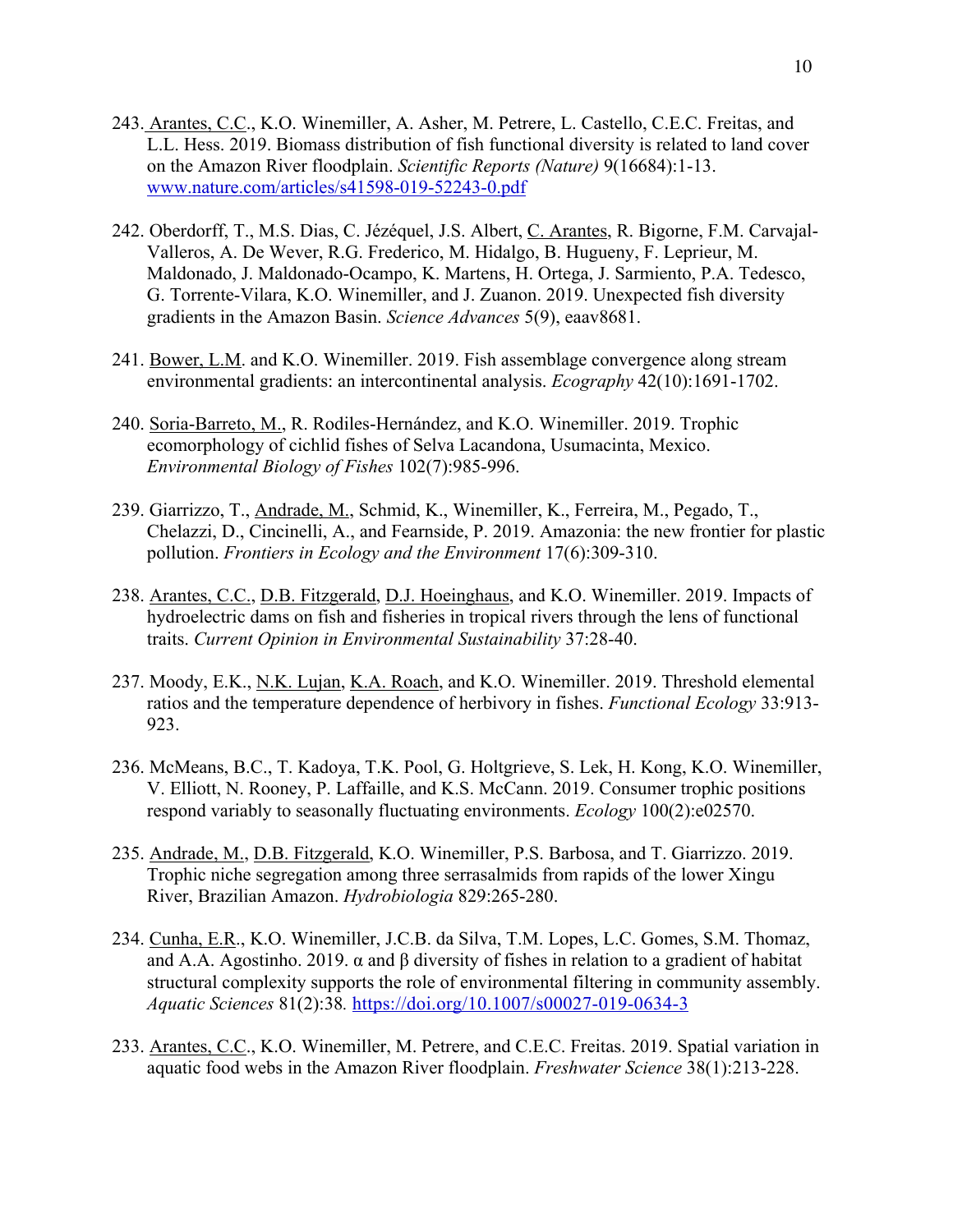- 232. Montag, L., K.O. Winemiller, F.W. Keppeler, H. Leão, N.L. Benone, N.R. Torres, B.S. Prudente, T.O. Begot, L.M. Bower, D.E. Saenz, E.O. Lopez-Delgado, Y. Quintana Morales, D.J. Hoeinghaus, and L. Juen. 2019. Land cover, riparian zones, and instream habitat influence stream fish assemblages in the eastern Amazon. *Ecology of Freshwater Fish* 28:317-329.
- 231. Gao, X., M. Fujiwara, K.O. Winemiller, P. Lin, M. Li, and H. Liu. 2019. Regime shift in fish assemblage structure in the Yangtze River following construction of the Three Gorges Dam. (*Nature*) *Scientific Reports* 99(1):4212. https://doi.org/10.1038/s41598-019-389993-x
- 230. Jin, B.-S., B. Shao, S. Li, H.-M. Qin, G. Ge, and K.O. Winemiller. 2019. Variation in environmental conditions and fish assemblages in sub-lakes of the Poyang Lake floodplain, China. *Fisheries Management and Ecology* 26:131-140.
- 229. López-Delgado, E.O., K.O. Winemiller, and F.A. Villa-Navarro. 2019. Do metacommunity theories explain spatial variation in fish assemblage structure in a pristine tropical river? *Freshwater Biology* 64:367-379.
- 228. Colvin, S.A.R., S.M.P. Sullivan, P.D. Shirey, R.W. Colvin, K.O. Winemiller, R.M. Hughes, K.D. Fausch, D.M. Infante, J.D. Olden, K.R. Bestgen, R.J. Danehy, and L. Eby. 2019. Headwater streams and wetlands are critical for sustaining fish, fisheries, and ecosystem services. *Fisheries* 44(2):73-91.
- 227. Bower, L.M., F.W. Keppeler, E.R. Cunha, Y. Quintana Morales, D.E. Saenz, E.O. Lopez-Delgado, T. Bokhutlo, C.C. Arantes, M.C. Andrade, C.R. Robertson, K.B. Mayes, and K.O. Winemiller. 2019. Effects of hydrology on fish diversity and assemblage structure in a Texas coastal plains river. *Transactions of the American Fisheries Society* 148:207-218.
- 226. Röpke, C.P., T.H.S. Pires, K.O. Winemiller, D.F. Campos, D.de F. Wolf-Fex, C.P. Deus, and S. Amadio. 2019. Reproductive allocation by Amazon fishes in relation to feeding strategy and hydrology. *Hydrobiologia* 826:291-305.
- 225. Montag, L.F.A, H. Leão, N.L. Benone, C.S. Monteiro-Júnior, A.P.J. Faria, G. Nicácio, C. Ferreira, D. Garcia, C.R.M. Santos, P.S. Pompeu, K.O. Winemiller, L. Juen. 2019. Contrasting associations between habitat conditions and stream aquatic biodiversity in a forest reserve and its surrounding area in the Eastern Amazon. *Hydrobiologia* 826:263- 277.
- 224. Andrade, M.C., K.O. Winemiller, A. Fortunati, D. Chelazzi, A. Cincinelli, P.S. Barbosa, and T. Giarrizzo. 2019. First account of plastic pollution impacting freshwater fishes in the Amazon: ingestion of plastic debris by piranhas and other serrasalmids with diverse feeding habits. *Environmental Pollution* 244:766-773.
- 223. Winemiller, K.O., D.C. Taphorn, L.C. Kelso-Winemiller, E.O. López, F.W. Keppeler, and C.G. Montaña. 2018. Fish metacommunity patterns in Caño Maraca, an important nursery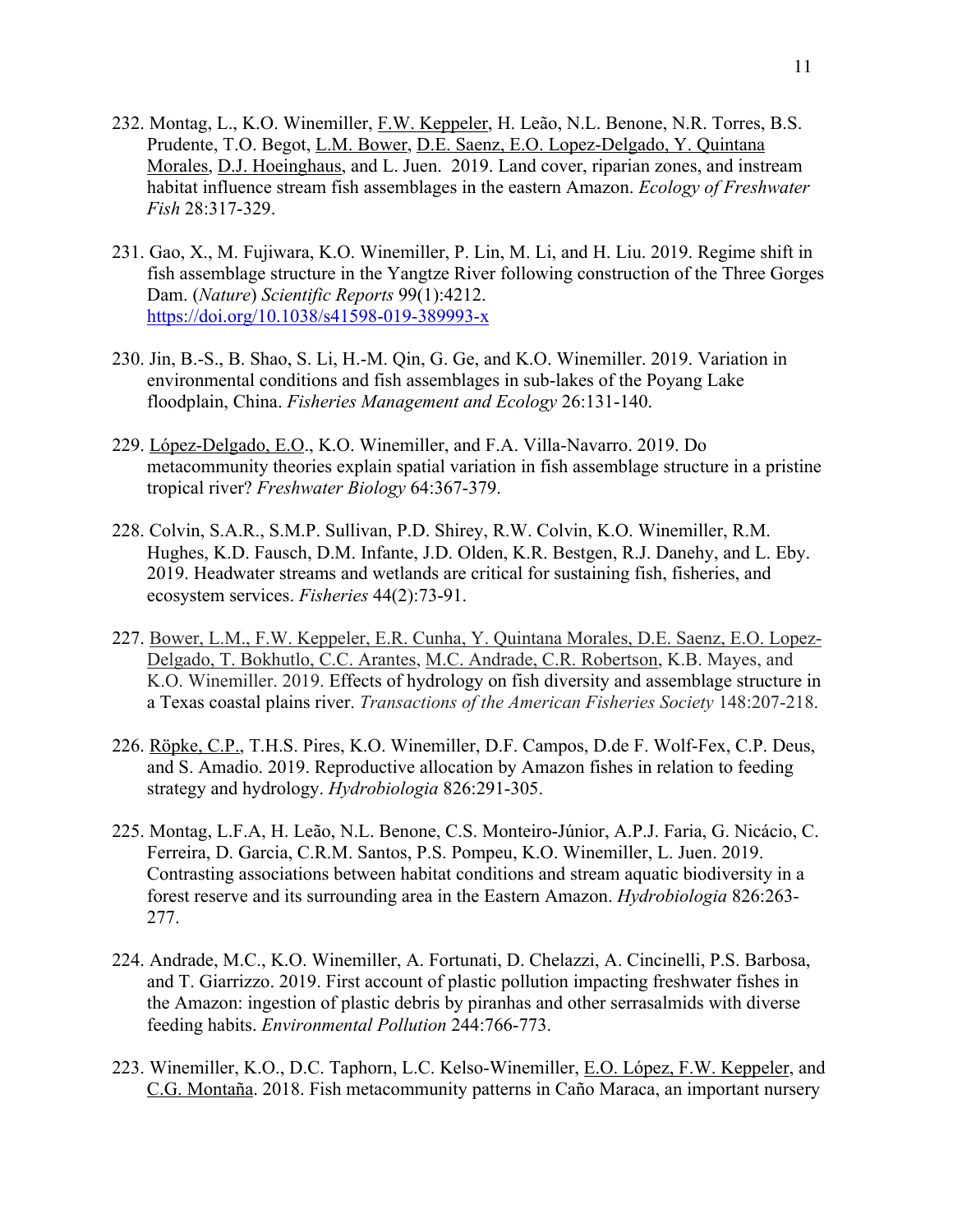habitat in the Western Llanos of Venezuela. *Neotropical Ichthyology* 16(4): e180074 [1- 11]. DOI: 10.1590/1982-0024-20180074

- 222. de Souza e Silva Pegado, T., K. Schmid, K.O. Winemiller, D. Chelazzi, A. Cincinelli, L. Dei, T. Giarrizzo. 2018. First evidence of microplastic ingestion by fishes from the Amazon River estuary. *Marine Pollution Bulletin* 133:814-821.
- 221. Grubh, A. and K.O. Winemiller. 2018. Spatiotemporal variation in wetland fish assemblages in the Western Ghats region of India. *Knowledge and Management of Aquatic Ecosystems* 419(35):1-12. https://doi.org/10.1051/kmae/2018023
- 220. Huckembeck, S., K.O. Winemiller, D. Loebmann, and A.M. Garcia. 2018. Trophic ecology of two sympatric frogs with contrasting morphology and habitat use in a subtropical wetland. *Herpetologica* 74:207-216.
- 219. Fitzgerald, D.B., M.H. Sabaj-Perez, L.M. Sousa, A.P. Gonçalves, L.R. Py-Daniel, N.K. Lujan, J. Zuanon, K.O. Winemiller, and J.G. Lundberg. 2018. Diversity and community composition of rapids-dwelling fishes of the Xingu River: Implications for conservation amid large-scale hydroelectric development. *Biological Conservation* 222:104-112.
- 218. Kaymak, N., K.O. Winemiller, S. Akin, Z. Altuner, F. Polat, and T. Dal. 2018. Spatial and temporal variation in food web structure of an impounded river in Anatolia. *Marine and Freshwater Research* 69:1453-1471.
- 217. Pease, A.A., M. Mendoza-Carranza, K.O. Winemiller. 2018. Feeding ecology and ecomorphology of cichlid assemblages in a large Mesoamerican river delta. *Environmental Biology of Fishes* 101:867-879.
- 216. Correa, S.B. and K.O. Winemiller. 2018. Terrestrial-aquatic trophic linkages support fish production in a tropical oligotrophic river. *Oecologia* 186:1069-1078.
- 215. Arantes, C.C., K.O. Winemiller, M. Petrere, L. Castello, L.L. Hess, and C.E. Freitas. 2018. Relationships between forest cover and fish diversity in the Amazon River floodplain. *Journal of Applied Ecology* 55:386-395.
- 214. Pianka, E.R., L.J. Vitt, N. Pelegrin, D.B. Fitzgerald, and K.O. Winemiller. 2017. Towards a periodic table of lizard niches, or exploring the lizard niche hypervolume. *The American Naturalist* 190:601-616.
- 213. Peterson, C.C., F.W. Keppeler, D.E. Saenz, L.M. Bower, and K.O. Winemiller. 2017. Seasonal variation in fish trophic networks in two clear-water streams in the Central Llanos region, Venezuela. *Neotropical Ichthyology*, 15(2), e160125.
- 212. Fitzgerald, D.B., K.O. Winemiller, M.H. Sabaj Peréz, and L. Sousa. 2017. Using trophic structure to reveal patterns of trait-based community assembly across niche dimensions. *Functional Ecology* 31:1135-1144. doi:10.1111/1365-2435.12838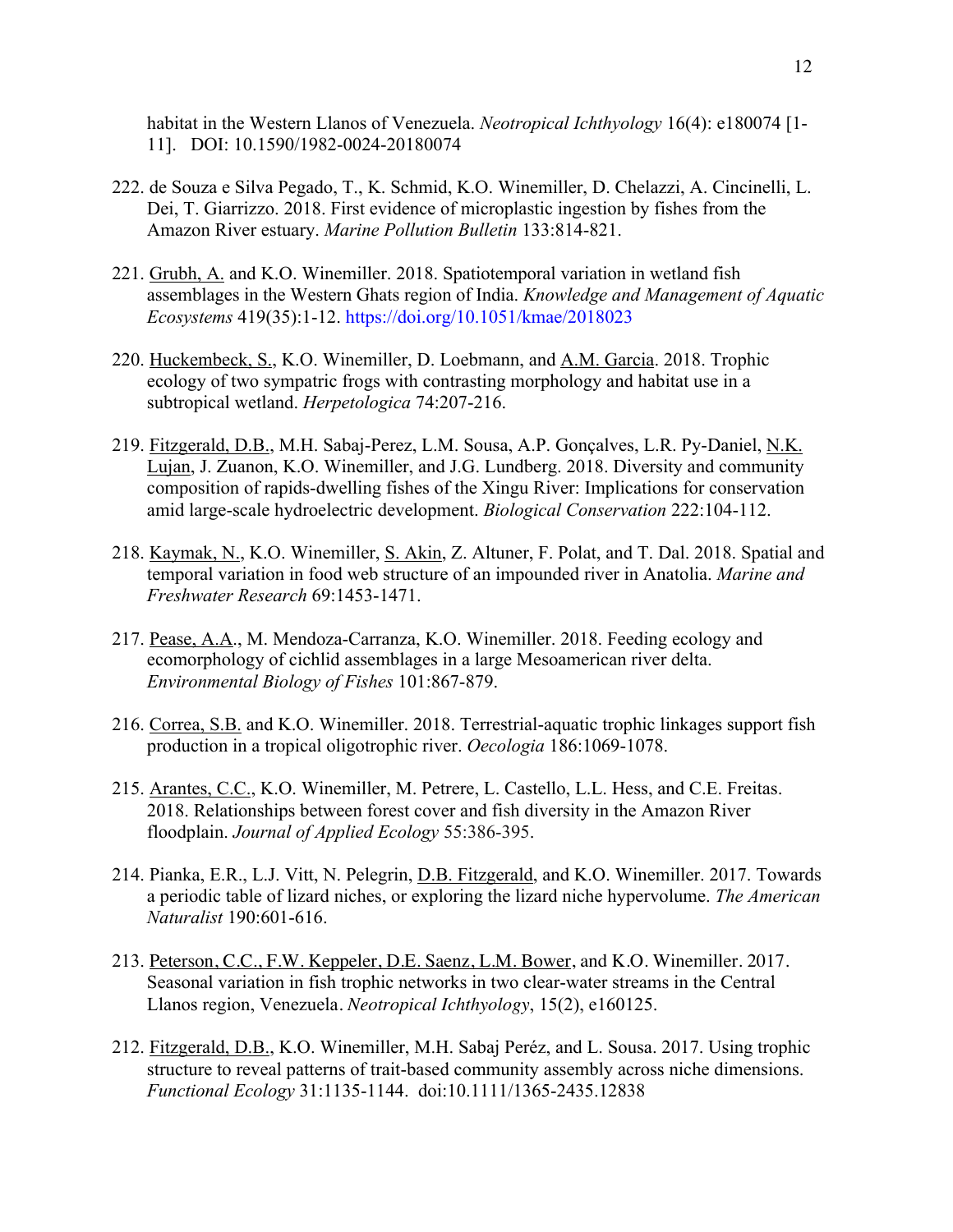(Paper awarded the Haldane Prize by the British Ecological Society)

- 211. Strictar Pereira, L., A.A. Agostinho, and K.O. Winemiller. 2017. Revisiting cannibalism in fishes. *Reviews in Fish Biology and Fisheries* 27:499-513. doi:10.1007/s11160-017- 9469-y
- 210. Strictar Pereira, L., F.W. Keppeler, A.A. Agostinho, and K.O. Winemiller. 2017. Is there a relationship between fish cannibalism and latitude or species richness? *PLOS ONE* 12(1): e0169813. doi:10.1371/journal.pone.0169813
- 209. Röpke, C.P., S. Amadio, J. Zuanon, E. Ferreira, C. Pereira de Deus, T.H.S. Pires, and K.O. Winemiller. 2017. Simultaneous abrupt shifts in hydrology and fish assemblage structure in a floodplain lake in the central Amazon. *Scientific Reports* (*Nature* Publishing Group) 7:40170. doi:10.1038/srep40170
- 208. Ou, C., C.G. Montaña, and K.O. Winemiller. 2017. Body size and trophic position relationships among fishes of the Lower Mekong Basin. *Royal Society Open Science* 4:160645.
- 207. Vitule, J.R.S., A.A. Agostinho, V.M. Azevedo-Santos, V.S. Daga, W.R.T. Darwall, D.B. Fitzgerald, F.A. Frehse, D.J. Hoeinghaus, D.P. Lima Jr., A.L.B. Magalhães, M.L. Orsi, A.A. Padial, F.M. Pelicice, M. Petrere Jr., P.S. Pompeu, and K.O. Winemiller. 2017. We need better understanding about functional diversity and vulnerability of tropical freshwater fishes. *Biodiversity and Conservation* 26(3):757-762.
- 206. Schalk, C.M., C.G. Montaña, K.O. Winemiller, and L.A. Fitzgerald. 2017. Trophic plasticity, environmental gradients, and food web structure of tropical pond communities. *Freshwater Biology* 62:519-529.
- 205. Bastos, R.F., F. Corrêa, A.M. Garcia, and K.O. Winemiller. 2017. Are you what you eat? Effects of trophic discrimination factors on estimates of food assimilation and trophic position with a new estimation method. *Ecological Indicators* 75:234-241.
- 204. Garcia, A.M., K.O. Winemiller, D.J. Hoeinghaus, M.C. Claudino, R. Bastos, F. Correa, S. Huckembeck, J. Vieira, D. Loebmann, P. Abreu, and C. Ducatti. 2017. Hydrologic pulsing promotes spatial connectivity and food web subsidies in a subtropical coastal ecosystem. *Marine Ecology Progress Series* 567:17-28.
- 203. Fitzgerald, D.B., K.O. Winemiller, M.H. Sabaj Peréz, and L.M. Sousa. 2017. Seasonal changes in the assembly mechanisms structuring tropical fish communities. *Ecology* 98(1):21-31.
- 202. Pizano-Torres, R.I., K.A. Roach, and K.O. Winemiller. 2016. Response of the fish assemblage to a saltwater barrier and paper mill effluent in the Lower Neches River (Texas) during drought. *Journal of Freshwater Ecology*, doi: 10.1080/02705060.2016.1253622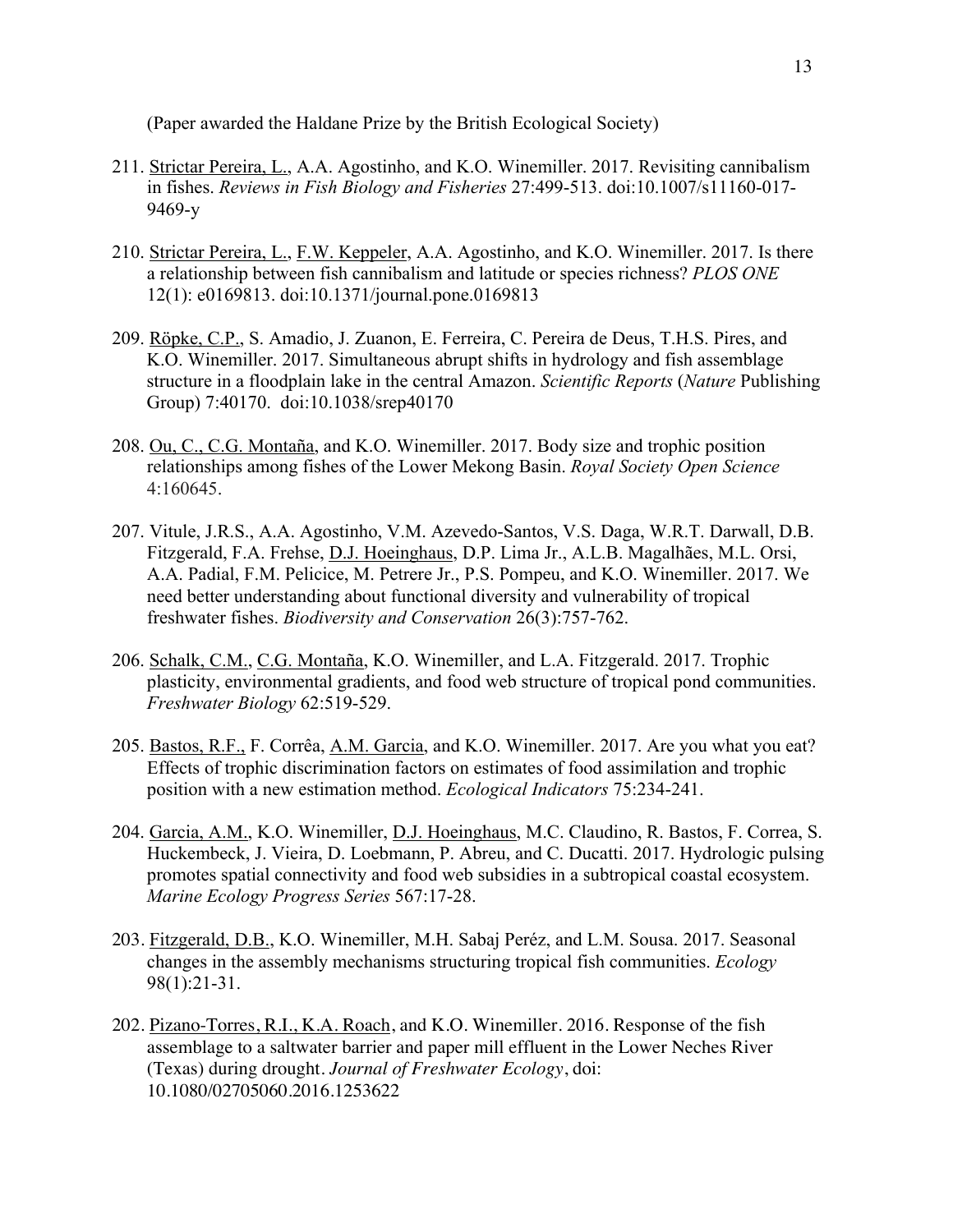- 201. Rodger, A.W., K.B. Mayes, and K.O. Winemiller. 2016. Larval fish abundance in relation to environmental variables in two Texas Gulf Coast rivers. *Journal of Freshwater Ecology* 31(4):625-640.
- 200. Correa S.B., K.O. Winemiller, and D. Cárdenas. 2016. Isotopic variation among Amazonian floodplains woody plants and implications for food-web research. *Biota Neotropica* 16(2): e20150078.
- 199. Ou, C. and K.O. Winemiller. 2016. Seasonal hydrology drives shifts in production sources supporting fishes in the Lower Mekong River Basin. *Canadian Journal of Fisheries and Aquatic Sciences* 73:1342-1362.
- 198. Rodger, A.W., K.B. Mayes, and K.O. Winemiller. 2016. Preliminary findings for a relationship between instream flow and Shoal Chub recruitment in the Lower Brazos River, Texas. *Transactions of the American Fisheries Society* 145:943-950.
- 197. Bailly, D., F.A.S. Cassemiro, K.O. Winemiller, J.A. F. Diniz-Filho, and A.A. Agostinho. 2016. Diversity gradients of Neotropical freshwater fish: evidence of multiple underlying factors in human-modified systems. *Journal of Biogeography* 43:1679-1689.
- 196. Zuluaga Gómez, M.A., T. Giarrizzo, D.B. Fitzgerald, and K.O. Winemiller. 2016. Morphological and trophic diversity of fish assemblages in rapids of the Xingu River, a major Amazon tributary and region of endemism. *Environmental Biology of Fishes* 99(8):647-658.
- 195. Possatto, F.E., M.K. Broadhurst, H.L. Spach, K.O. Winemiller, R.B. Millar, K.M. Santos, and M.R. Lamour. 2016. Mapping the temporal-spatial distribution of threatened batoids to improve conservation in a subtropical estuary. *Journal of Fish Biology* 89:1098-1104.
- 194. Fitzgerald, D.B., M. Tobler, and K.O. Winemiller. 2016. From richer to poorer: successful invasion by freshwater fishes depends on species richness of donor and recipient basins. *Global Change Biology* 22(7):2440-2450.
- 193. Röpke, C., S. Amadio, K.O. Winemiller, and J. Zuanon. 2016. Seasonal dynamics of the fish assemblage in a floodplain lake at the confluence of the Negro and Amazon rivers. *Journal of Fish Biology* 89:194-212. doi:10.1111/jfb.12791
- 192. Winemiller, K.O. and 39 coauthors. 2016. Balancing hydropower and biodiversity in the Amazon, Congo, and Mekong: Basin-scale planning is needed to minimize impacts in mega-diverse rivers. *Science* 351/6269:128-129.
- 191. Willis, S.C., K.O. Winemiller, C.G. Montaña, J. Macrander, P. Reiss, I.P. Farias, and G. Ortí. 2015. Population genetics of the speckled peacock bass (*Cichla temensis*), South America's most important inland sport fishery. *Conservation Genetics* 16:1345-1357.
- 190. Labay, B.J., D.A. Hendrickson, A.E. Cohen, T.H. Bonner, R.S. King, L.J. Kleinsasser,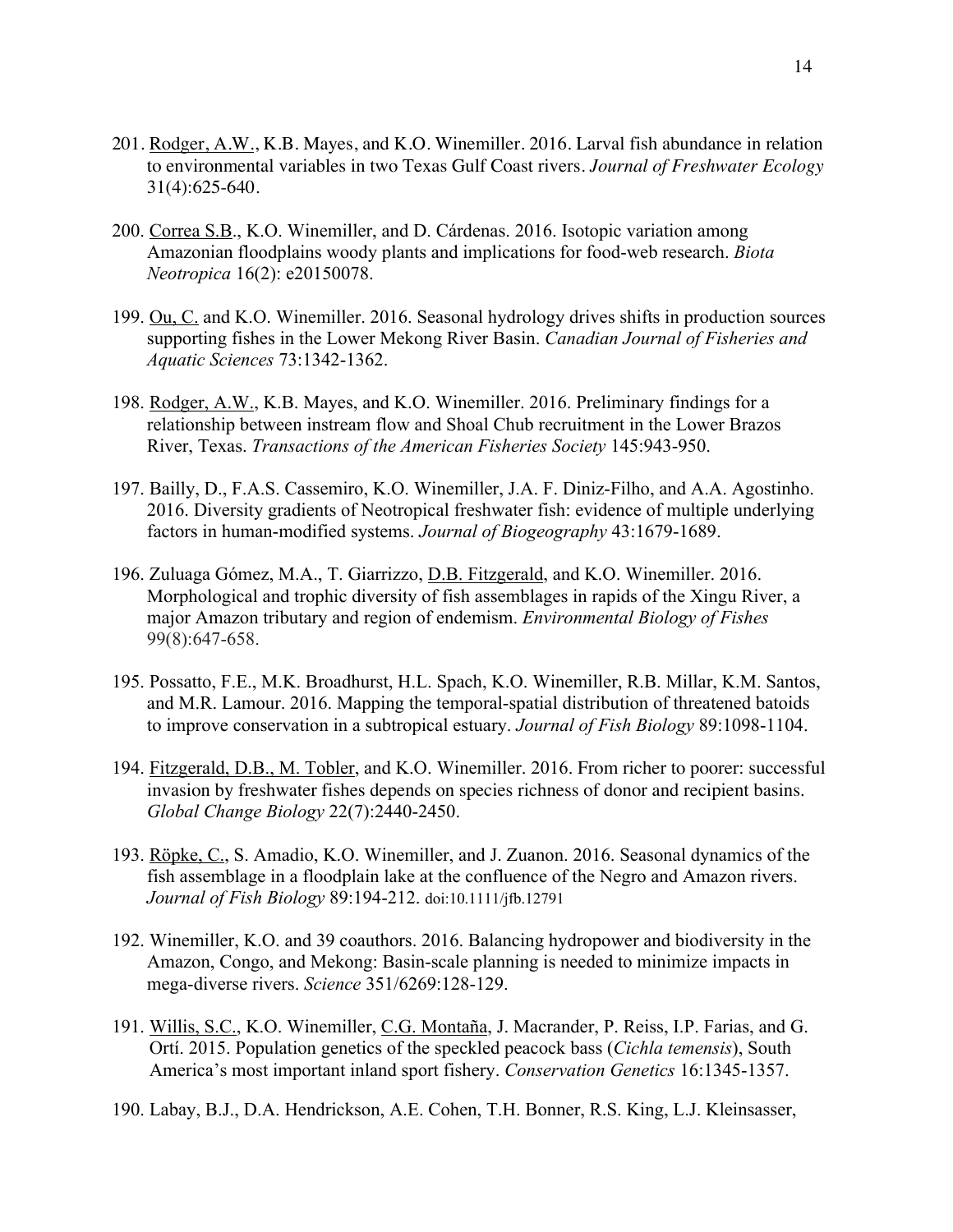G.W. Linam, and K.O. Winemiller. 2015. Can species distribution models aid bioassessment when reference sites are lacking? Tests based on freshwater fishes. *Environmental Management* 56:835-846.

- 189. Akin, S. and K.O. Winemiller. 2015. Habitat use and diets of juvenile spot (*Leiostomus xanthurus*) and Atlantic croaker (*Micropogonias undulatus*) in a small estuary at Mad Island Marsh, Texas. *Texas Journal of Science* 64(1):3-31.
- 188. Winemiller, K.O., D.B. Fitzgerald, L.M. Bower, and E.R. Pianka. 2015. Functional traits, convergent evolution, and periodic tables of niches. *Ecology Letters* 18:737-751.
- 187. Roach, K.A. and K.O. Winemiller. 2015. Hydrologic regime and turbidity influence entrance of terrestrial material into river food webs. *Canadian Journal of Fisheries and Aquatic Science*s 72:1099-1112.
- 186. Pease, A.A., J.M. Taylor, K.O. Winemiller, and R.S. King. 2015. Ecoregional, catchment, and reach-scale environmental factors shape functional-trait structure of stream fish assemblages. *Hydrobiologia* 753:265-283.
- 185. Kaymak, N., K.O. Winemiller, S. Akin, Z. Altuner, F. Polat, and T. Dal. 2015. Stable isotope analysis reveals relative influences of seasonal hydrologic variation and impoundment on assimilation of primary production sources by fish in the Upper Yesilırmak River, Turkey. *Hydrobiologia* 753:131-147.
- 184. Montaña, C.G., C.A. Layman, and K.O. Winemiller. 2015. Species-area relationship within benthic habitat patches of a tropical floodplain river: an experimental test. *Austral Ecology* 40:331-336.
- 183. Espínola, L.A., C.V. Minte-Vera, H.F. Júlio Junior, L.N. dos Santos, and K.O. Winemiller. 2015. Evaluation of factors associated with dynamics of *Cichla ocellaris* invasion of the Upper Paraná River floodplain system, Brazil. *Marine and Freshwater Research* 66:33-40.
- 182. Souza, U.P., F.C. Ferreira, F.M. de Souza Braga, and K.O. Winemiller. 2015. Feeding and reproductive allocation of *Astyanax intermedius* (Characiformes, Characidae) in a headwater stream of the Atlantic Forest, Brazil. *Ecology of Freshwater Fish* 24:123-132.
- 181. Winemiller, K.O., D.L. Roelke, J.B. Cotner, J.V. Montoya, L. Sanchez, M.M. Castillo, C.G. Montaña, and C.A. Layman. 2014. Pulsing hydrology determines top-down control of basal resources in a tropical river-floodplain ecosystem. *Ecological Monographs* 84(4):621-635.
- 180. Tobler, M., K. Roach, K.O. Winemiller, R.L. Morehouse, and M. Plath. 2014. Population structure, habitat use, and diet of giant waterbugs in a sulfidic cave. *Southwestern Naturalist* 58(4):420-426.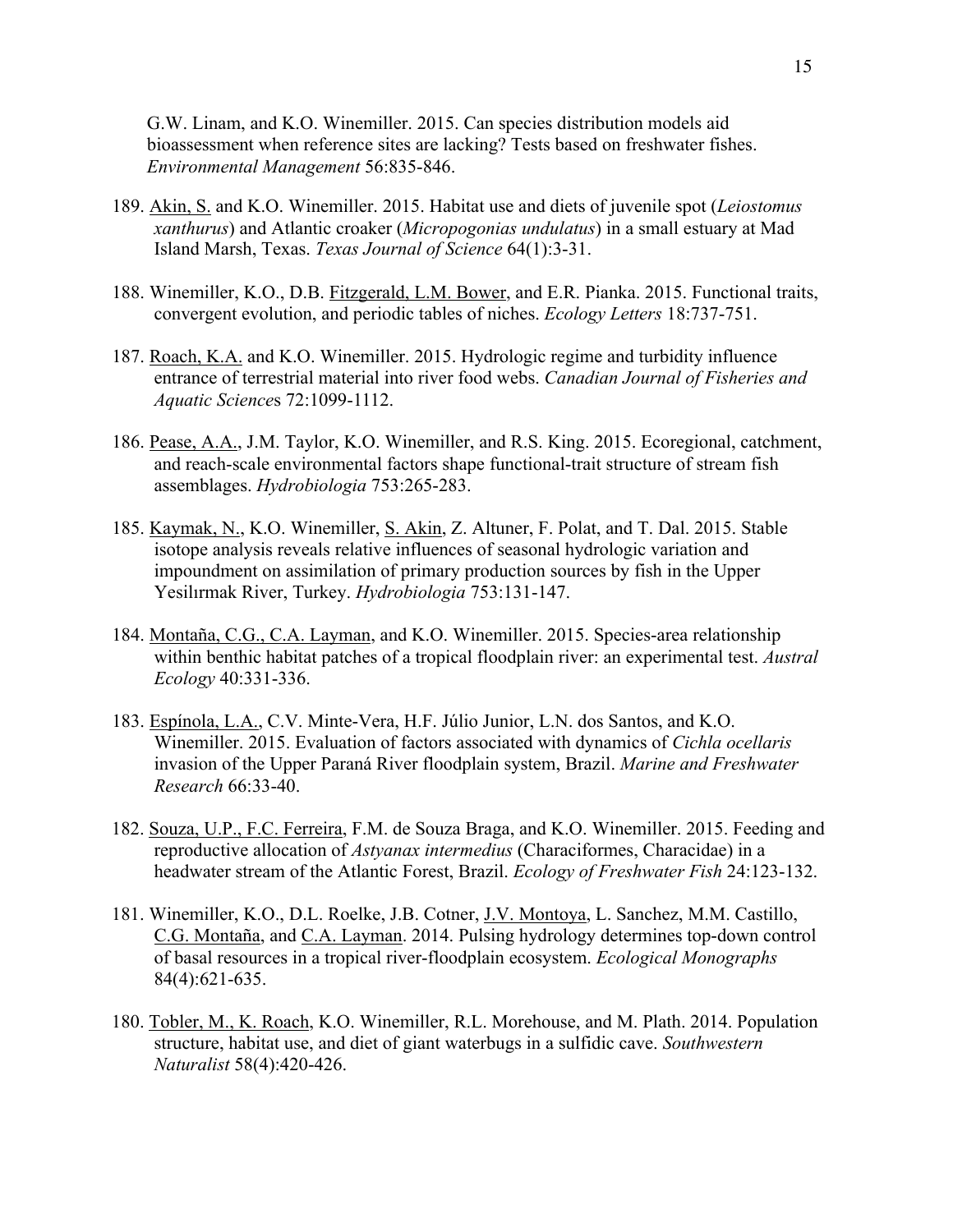- 179. Watkins, C.D., K.O. Winemiller, M.A. Mora, D. Bu, C.K. Chambliss, B.W. Brooks, and D. Phalen. 2014. Assessment of mosquitofish, *Gambusia affinis*, health indicators in relation to domestic wastewater discharges in suburbs of Houston, USA. *Bulletin of Environmental Contamination and Toxicology* 93:13-18.
- 178. Roach, K.A., K.O. Winemiller, and S.E. Davis, III. 2014. Autochthonous production in shallow littoral zones of five floodplain rivers: effects of flow, turbidity, and nutrients. *Freshwater Biology* 59:1278-1293.
- 177. López Fernández, H., J. Arbour, S. Willis, C. Watkins, R.L. Honeycutt, and K.O. Winemiller. 2014. Morphology and efficiency of a specialized foraging behaviour, substrate sifting, in Neotropical cichlid fishes. *PLOS One* 9(3) e89832.
- 176. Taylor, J., R. King, A. Pease, and K.O. Winemiller. 2014. Nonlinear response of stream ecosystem structure to low-level nutrient enrichment. *Freshwater Biology* 59:969-984.
- 175. Montoya, J.V., D.A. Arrington, K.O. Winemiller. 2014. Seasonal and diel variation of shrimp (Crustacea, Decapoda) in littoral habitats of a tropical floodplain river. *Journal of Natural History* 48:557-574.
- 174. Correa, S.B. and K.O. Winemiller. 2014. Flooding, fruiting phenology and resource partitioning among fishes in the Amazon. *Ecology* 95:210-224.
- 173. Montaña, C.G., K.O. Winemiller, and A. Sutton. 2014. Intercontinental comparison of fish ecomorphology: null model tests of community assembly at the patch scale in rivers. *Ecological Monographs* 84:91-107.
- 172. Hurtado, L.A., E. Carrera, A. Adite, and K.O. Winemiller. 2013. Genetic differentiation of a primitive teleost, the African bonytongue (*Heterotis niloticus*), among river basins and within a floodplain river system in Benin, West Africa. *Journal of Fish Biology* 83:682-690.
- 171. Wang, Z., D. Huang, L. Xu, X. Lu, K.O. Winemiller, and G. Lei. 2013. Effects of hydrologic regulation on icefish population dynamics, species assemblages and fishery yield in Lake Nanyi, China. *Ecology of Freshwater Fish* 22:637-644.
- 170. Lujan, N.K., K.A. Roach, D. Jacobsen, K.O. Winemiller, V. Meza, V. Rimarachín, and J. Arana. 2013. Aquatic community structure and anthropogenic impacts across an Andesto-Amazon fluvial gradient in Peru. *Journal of Biogeography* 40:1715-1728.
- 169. Jackson, A.T., A. Adite, K.A. Roach, and K.O. Winemiller. 2013. Primary production, food web structure, and fish yields in constructed and natural wetlands in the floodplain of an African river. *Canadian Journal of Fisheries and Aquatic Sciences* 70:543-553.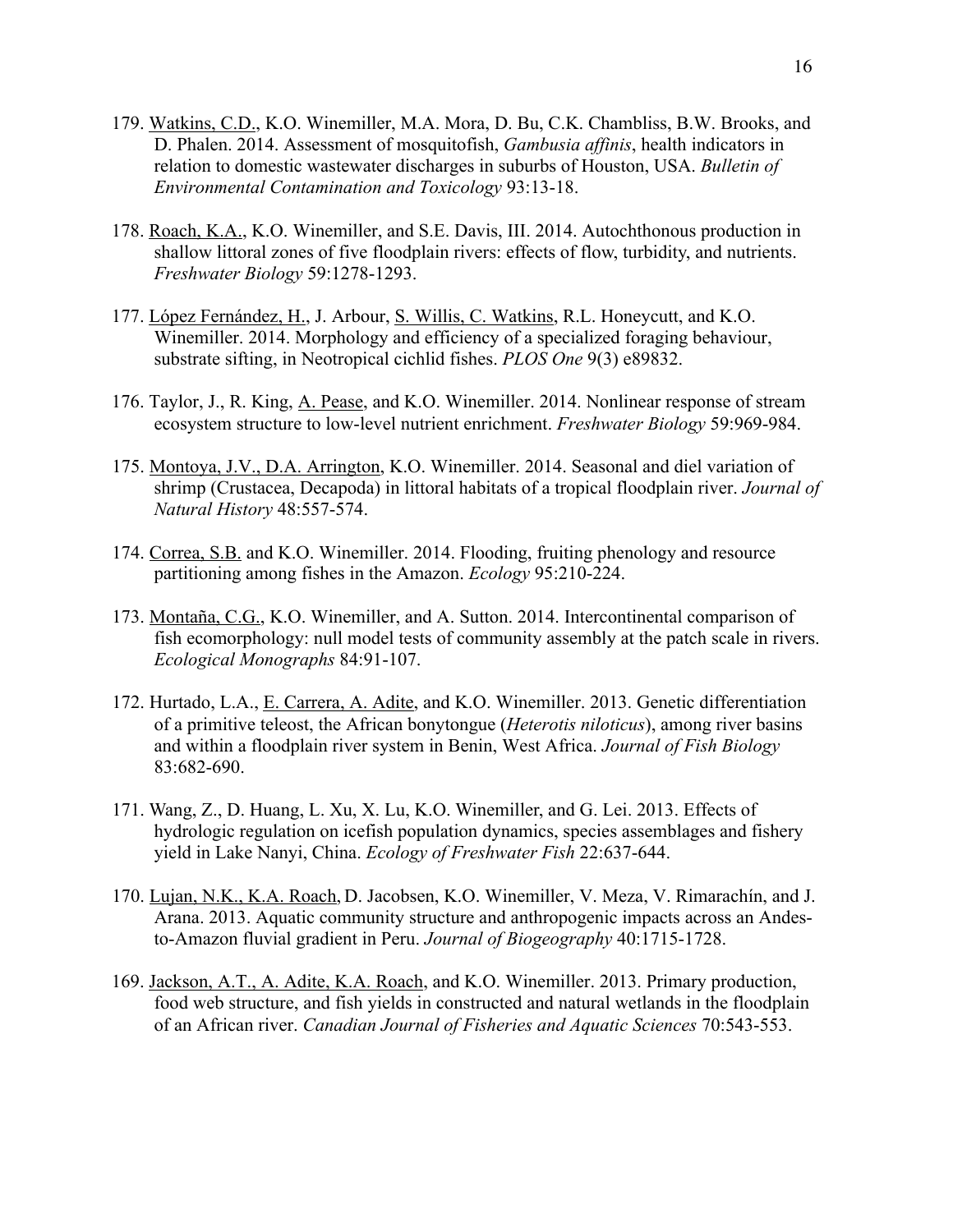- 168. Montaña, C.G. and K.O. Winemiller. 2013. Evolutionary convergence in Neotropical cichlids and Nearctic centrarchids: evidence from morphology, diet and stable isotope analysis. *Biological Journal of the Linnean Society* 109:146-164.
- 167. López-Fernández, H., J.H. Arbour, K.O. Winemiller, and R.L. Honeycutt. 2013. Testing for ancient adaptive radiations in Neotropical cichlid fishes. *Evolution* 67:1321-1337.
- 166. Jackson, A.T., A. Adite, K.A. Roach, and K.O. Winemiller. 2013. Fish assemblages of an African river floodplain: a test of alternative models of community structure. *Ecology of Freshwater Fish* 22:295-306.
- 165. Roach, K.A., N.F. Jacobsen, C.V. Fiorello, K.O. Winemiller, and A. Stronza. 2013. Gold mining and mercury bioaccumulation in a floodplain lake and main channel of the Tambopata River, Peru. *Journal of Environmental Protection* 4:51-60.
- 164. Shafer, C.S., D. Scott, J. Baker, and K.O. Winemiller. 2013. Recreation and amenity values of urban stream corridors: implications for green infrastructure. *Journal of Urban Design* 18(4):478-493.
- 163. Cooperman, M., S. Nam, M. Arias, T. Cochrane, V. Elliot, T. Hand, L. Hannah, G. Holtgrieve, L. Kaufman, A. Koening, V. Kum, K. McCann, P. McIntyre, B. Min, C. Ou, N. Rooney, K. Rose, J. Sabo, and K. Winemiller. 2012. A watershed moment for the Mekong: new regulations may boost sustainability of the world's largest inland fisheries. *Cambodian Journal of Natural History* 4:51-60.
- 162. Lujan, N.K., K.O. Winemiller, and J.W. Armbruster. 2012. Trophic diversity in the evolution and community assembly of loricariid catfishes. *BMC Evolutionary Biology* 12:124. doi:10.1186/1471-2148-12-124.
- 161. Garcia, A.M., J.P. Vieira, K.O. Winemiller, L.E. Moraes, and E.T. Paes. 2012. Factoring scales of spatial and temporal variation in fish abundance and environmental correlates in a subtropical estuary. *Marine Ecology Progress Series* 461:121-135.
- 160. López Fernández, H., K.O. Winemiller, C. Montaña, and R.L. Honeycutt. 2012. Dietmorphology correlations in the radiation of South American geophagine cichlids (Perciformes: Cichlidae: Cichlinae). *PLoS One* 7(4):e33997 (14 pp.)
- 159. Pease, A.A., A.A. González-Díaz, R. Rodiles-Hernández, and K.O. Winemiller. 2012. Functional diversity and trait-environment relationships of stream fish assemblages in a large tropical watershed. *Freshwater Biology* 57:1060-1075.
- 158. Ou, C., C.G. Montaña, K.O. Winemiller, and K.W. Conway. 2011. *Schistura diminuta*, a new miniature loach from the Mekong River drainage of Cambodia (Teleostei: Nemacheilidae). *Ichthyological Explorations of Freshwaters* 22(3):193-200.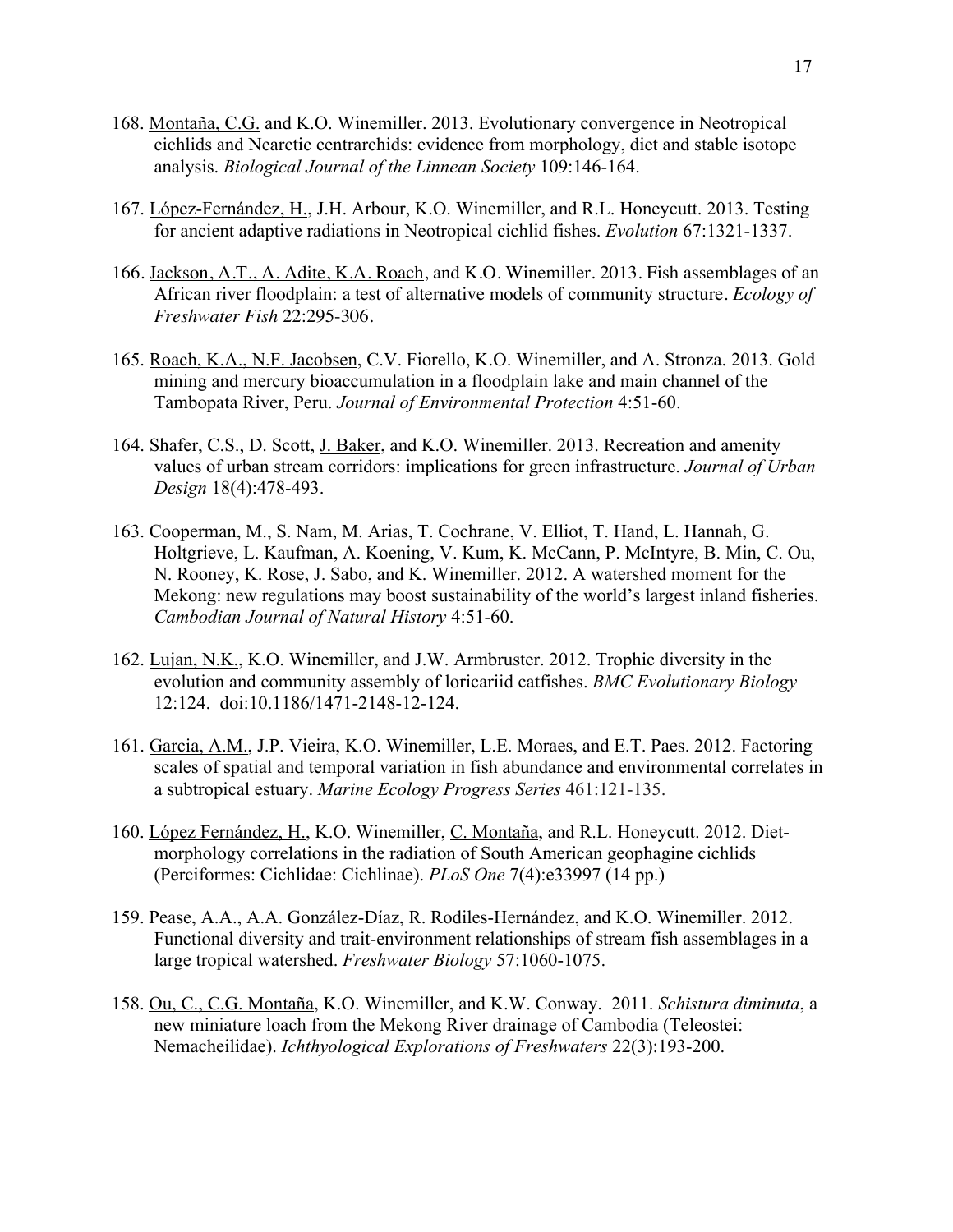- 157. Kristin Scharnweber, K., M. Plath, K.O. Winemiller, and M. Tobler. 2011. Dietary niche overlap in sympatric asexual and sexual livebearing fishes *Poecilia* spp. *Journal of Fish Biology* 79:1760-1773.
- 156. Lujan, N.K., D.P. German, and K.O. Winemiller. 2011. Do wood-grazing fishes partition their niche?: morphological and isotopic evidence for trophic segregation in Neotropical Loricariidae. *Functional Ecology* 25:1327-1338.
- 155. Winemiller, K.O., S.C. Zeug, C.R. Robertson, B.K. Winemiller, and R.L. Honeycutt. 2011. Food web structure of coastal streams in Costa Rica revealed by dietary and stable isotope analyses. *Journal of Tropical Ecology* 27:463-476.
- 154. Roach, K.A., M. Tobler, and K.O. Winemiller. 2011. Sulfur, bacteria, and fish an unusual food chain. *Ecology* 92:2056-2062.
- 153. Montaña, C.G., C.A. Layman, and K.O. Winemiller. 2011. Gape size influences seasonal patterns of piscivore diets in three Neotropical rivers. *Neotropical Ichthyology* 9:647-655.
- 152. Hoeinghaus, D.J., A.M. Garcia, J.P. Vieira, C.S. Costa, C.E. Bemvenuti, and K.O. Winemiller. 2011. Estuary hydrogeomorphic characteristics affect carbon sources supporting aquatic consumers within and among ecological guilds. *Hydrobiologia* 673:79-92.
- 151. Pease, A.A., J.M. Taylor, K.O. Winemiller, and R.S. King. 2011. Multiscale environmental influences on fish assemblage structure in central Texas streams. *Transactions of the American Fisheries Society* 140:1409-1427.
- 150. Roach, K. and K.O. Winemiller. 2011. Diurnal change of sandbank fish and shrimp assemblages in a temperate lowland river. *Transactions of the American Fisheries Society* 140:84-90.
- 149. Carrera, E., M.A. Renshaw, K.O. Winemiller, and L.A. Hurtado. 2011. Isolation and characterization of nuclear-encoded microsatellite DNA primers for the African bonytongue, *Heterotis niloticus*. *Conservation Genetic Resources* 3(3):537-539. [editor reviewed]
- 148. Montaña, C.G., S.K. Choudhary, S. Dey, and K.O. Winemiller. 2011. Compositional trends of fisheries in the River Ganges, India. *Fisheries Management and Ecology* 18:282-296.
- 147. Winemiller, K.O., D.J. Hoeinghaus, A.A. Pease, P.C. Esselman, R.L. Honeycutt, D. Gbanaador, E. Carrera, and J. Payne. 2011. Stable isotope analysis reveals food web structure and watershed impacts along the fluvial gradient of a Mesoamerican river. *River Research and Applications* 27:791-803.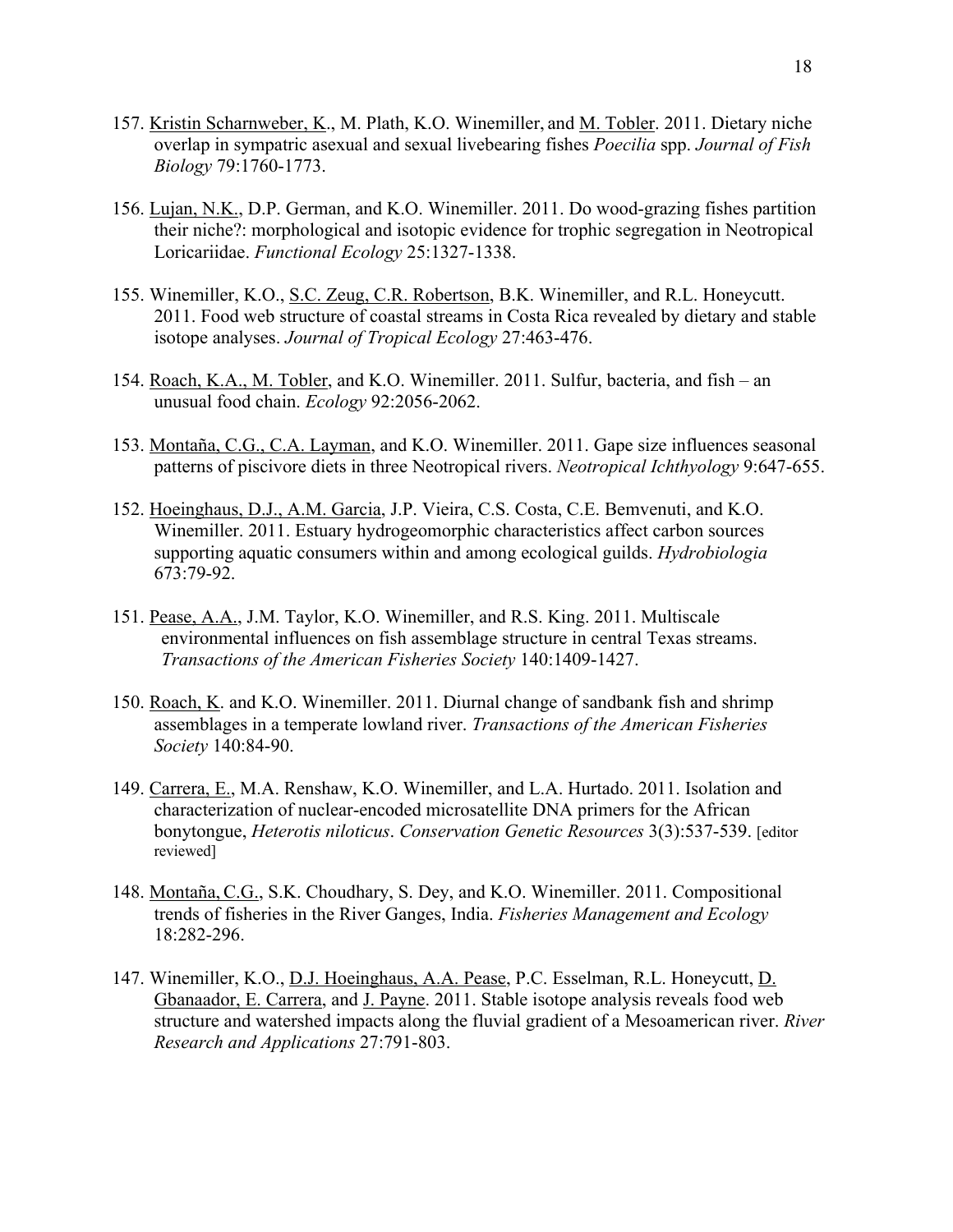- 146. Tobler, M., Z.W. Culumber, M. Plath, K.O. Winemiller, and G.G. Rosenthal. 2011. An indigenous religious ritual selects for resistance to a toxicant in a livebearing fish. *Biology Letters* 7(2):229–232.
- 145. Dugan, P.J., C. Barlow, A.A. Agostinho, E. Baran, G.F. Cada, C. Daqing, I.G. Cowx, J.W. Ferguson, T. Jutagate, M. Mallen-Cooper, G. Marmulla, J.M. Nestler, M. Petrere, R.L. Welcomme, and K.O. Winemiller. 2010. Fish migration, dams, and loss of ecosystem services in the Mekong Basin. *Ambio* 39:344-348.
- 144. López Fernández, H., K.O. Winemiller, and R.L. Honeycutt. 2010. Multilocus phylogeny and rapid radiations in Neotropical cichlid fishes (Perciformes: Cichlidae: Cichlinae)*. Molecular Phylogenetics and Evolution* 55(3):1070-1086.
- 143. Cochran-Biederman, J.L. and K.O. Winemiller. 2010. Relationships among habitat, ecomorphology and diets of cichlids in the Bladen River, Belize. *Environmental Biology of Fishes* 88:143-152.
- 142. Montaña, C.G. and K.O. Winemiller. 2010. Local-scale habitat influences morphological diversity of species assemblages of cichlid fishes in a tropical floodplain river. *Ecology of Freshwater Fish* 19:216-227.
- 141. Olden, J.D., M.J. Kennard, F. Leprieur, P.A. Tedesco, K.O. Winemiller, and E. García-Berthou. 2010. Conservation biogeography of freshwater fishes: past progress and future challenges. *Diversity and Distributions* 16:496-513.
- 140. Winemiller, K.O., A.S. Flecker, and D.J. Hoeinghaus. 2010. Patch dynamics and environmental heterogeneity in lotic ecosystems. *Journal of the North American Benthological Society* 29:84-99.
- 139. Humphries, P.L. and K.O. Winemiller. 2009. Historical impacts on river fauna, shifting baselines and challenges for restoration. *BioScience* 59:673-684.
- 138. Roach, K.A., K.O. Winemiller, C.A. Layman, and S.C. Zeug. 2009. Consistent trophic patterns among fishes in lagoon and channel habitats of a tropical floodplain river: evidence from stable isotopes. *Acta Oecologia* 35:513-522.
- 137. Montaña, C.G. and K.O. Winemiller. 2009. Comparative feeding ecology and habitats use of *Crenicichla* species (Perciformes: Cichlidae) in a Venezuelan floodplain river. *Neotropical Ichthyology* 7(2):267-274.
- 136. Hoeinghaus, D.J., A.A. Agostinho, L.C. Gomes, E.K. Okada, F.M. Pelicice, E.A.L. Kashiwaqui, J.D. Latini, and K.O. Winemiller. 2009. River impoundment results in a mismatch between embodied energy and market value of a tropical artisanal fishery. *Conservation Biology* 23:1222-1231.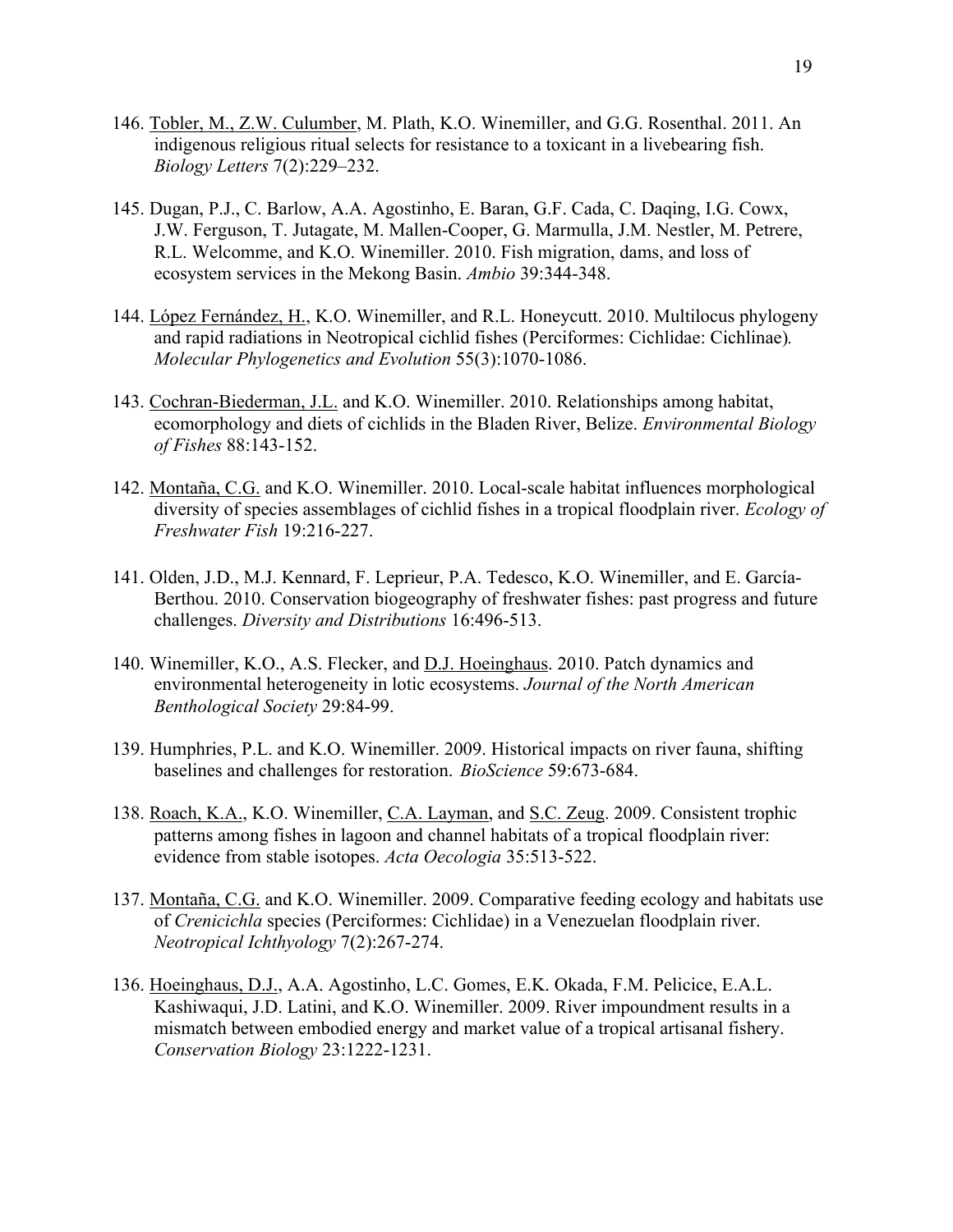- 135. Banasek-Richter, C., L.-F.Bersier, M.-F. Cattin, Y. Merz, R. Baltensperger, J.-P. Gabriel, R.E. Ulanowicz, A.F. Tavares, D.D. Williams, P.C. de Ruiter, K.O. Winemiller, and R.E. Naisbit. 2009. Complexity in quantitative food webs. *Ecology* 90:1470-1477.
- 134. Zeug, S.C., D. Peretti, and K.O. Winemiller. 2009. Movement into floodplain habitats by gizzard shad (*Dorosoma cepedianum*) revealed by dietary and stable isotope analyses. *Environmental Biology of Fishes* 84:307-314.
- 133. Schneider, K. and K.O. Winemiller. 2008. Structural complexity of woody debris patches influences fish and macroinvertebrate species richness in a temperate floodplain river. *Hydrobiologia* 610:235-244.
- 132. Hoeinghaus, D.J., K.O. Winemiller, and A.A. Agostinho. 2008. Hydrogeomorphology and river impoundment affect food-chain length in diverse Neotropical food webs. *Oikos* 117:984-995.
- 131. Winemiller, K.O., H. López Fernández, D.C. Taphorn, L.G. Nico, and A. Barbarino Duque. 2008. Fish assemblages of the Casiquiare River, a corridor and zoogeographic filter for dispersal between the Orinoco and Amazon basins. *Journal of Biogeography* 35:1551-1563.
- 130. Zeug, S.C. and K.O. Winemiller. 2008. Evidence supporting the importance of terrestrial carbon in a large-river food web. *Ecology* 89:1733-1743.
- 129. Akin, S. and K.O. Winemiller. 2008. Body size and trophic position in a temperate estuarine food web. *Acta Oecologia* 33:144-153.
- 128. Zeug, S.C. and K. O. Winemiller. 2008. Relationships between hydrology, spatial heterogeneity, and fish recruitment dynamics in a temperate floodplain river. *River Research and Applications* 24:90-102.
- 127. Robertson, C.R., S.C. Zeug, and K.O. Winemiller. 2008. Associations between hydrological connectivity and resource partitioning among sympatric gar species (Lepisosteidae) in a Texas river and associated oxbows. *Ecology of Freshwater Fish* 17:119-129.
- 126. Zeug, S.C. and K.O. Winemiller. 2007. Ecological correlates of fish reproductive activity in floodplain rivers: a life history-based approach. *Canadian Journal of Fisheries and Aquatic Sciences* 64:1291-1301.
- 125. Correa, S.B., K.O. Winemiller, H. López-Fernández, and M. Galetti. 2007. Seed consumption and dispersal by fishes–evolutionary perspectives. *BioScience* 57:748-756.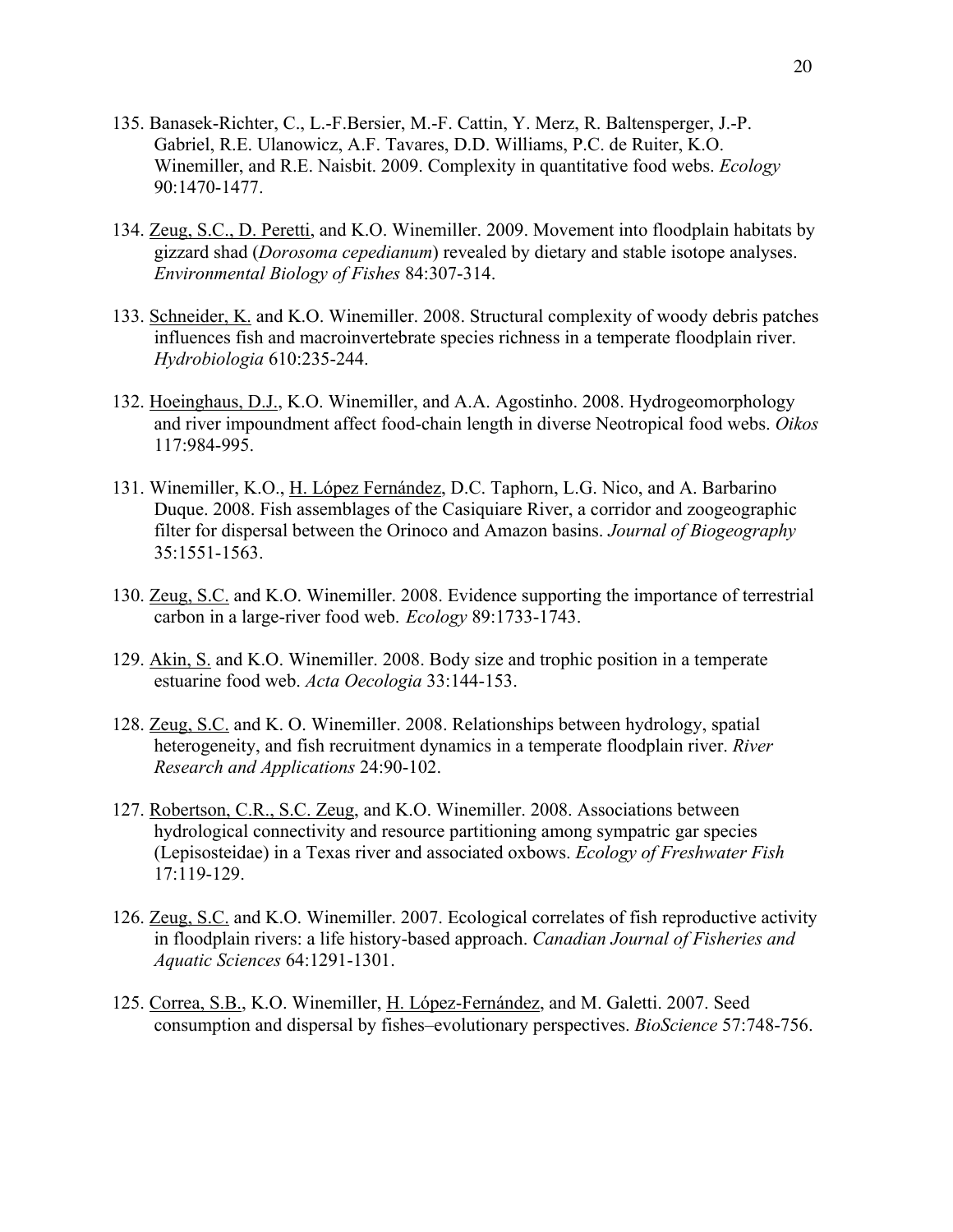- 124. Hoeinghaus, D.J., K.O. Winemiller, and A.A. Agostinho. 2007. Landscape-scale hydrologic features differentiate patterns of carbon flow in large-river food webs. *Ecosystems* 10:1019-1033.
- 123. Birnbaum, J.S., K.O. Winemiller, L. Shen, C.L. Munster, B.P. Wilcox, and R.N. Wilkins. 2007. Associations of watershed vegetation and environmental variables with fish and crayfish assemblages in headwater streams of the Pedernales River, Texas. *River Research and Applications* 23:979-996.
- 122. Winemiller, K.O., S. Akin, and S.C. Zeug. 2007. Production sources and food web structure of a temperate tidal estuary: integration of dietary and stable isotope data. *Marine Ecology Progress Series* 343:63-76.
- 121. Jepsen, D.B. and K.O. Winemiller. 2007. Basin geochemistry and isotopic ratios of fishes and basal production sources in four neotropical rivers. *Ecology of Freshwater Fish*16:267-281.
- 120. Rodriguez, M.A., K.O. Winemiller, W.M. Lewis, Jr., and D.C. Taphorn. 2007. The freshwater habitats, fishes, and fisheries of the Orinoco River Basin. *Aquatic Ecosystem Health and Management* 10(2):140-152.
- 119. Garcia, A.M., D.J. Hoeinghaus, J.P. Vieira, and K.O. Winemiller. 2007. Isotopic variation of fishes in freshwater and estuarine zones of a large subtropical coastal lagoon. *Estuarine Coastal and Shelf Science* 73:399-408.
- 118. Hoeinghaus, D.J., K.O. Winemiller, and J.S. Birnbaum. 2007. Local and regional determinants of stream fish assemblage structure: inferences based on taxonomic vs. functional groups. *Journal of Biogeography* 34:324-338.
- 117. Akin, S. and K.O. Winemiller. 2006. Seasonal variation in food web composition and structure in a temperate tidal estuary. *Estuaries and Coasts* 29(4):552-567.
- 116. Garcia, A.M., D.J. Hoeinghaus, J.P. Vieira, K.O. Winemiller, D.M.L. da Motta Marques, and M.A. Bemvenuti. 2006. Preliminary examination of food web structure of Nicola Lake (Taim Ecological Reserve, south Brazil) using dual C and N stable isotope analyses. *Neotropical Ichthyology* 4:279-284.
- 115. Hoeinghaus, D., K.O. Winemiller, C.A. Layman, D.A. Arrington, and D.B. Jepsen. 2006. Effects of seasonality and migratory prey on body condition of *Cichla* species in a tropical floodplain river. *Ecology of Freshwater Fish* 15(4):398-407.
- 114. Winemiller, K.O., J.V. Montoya, C.A. Layman, D.L. Roelke, and J.B. Cotner. 2006. Experimental demonstrations of seasonal fish effects on benthic ecology of a Neotropical floodplain river. *Journal of the North American Benthological Society* 25(1):250-262.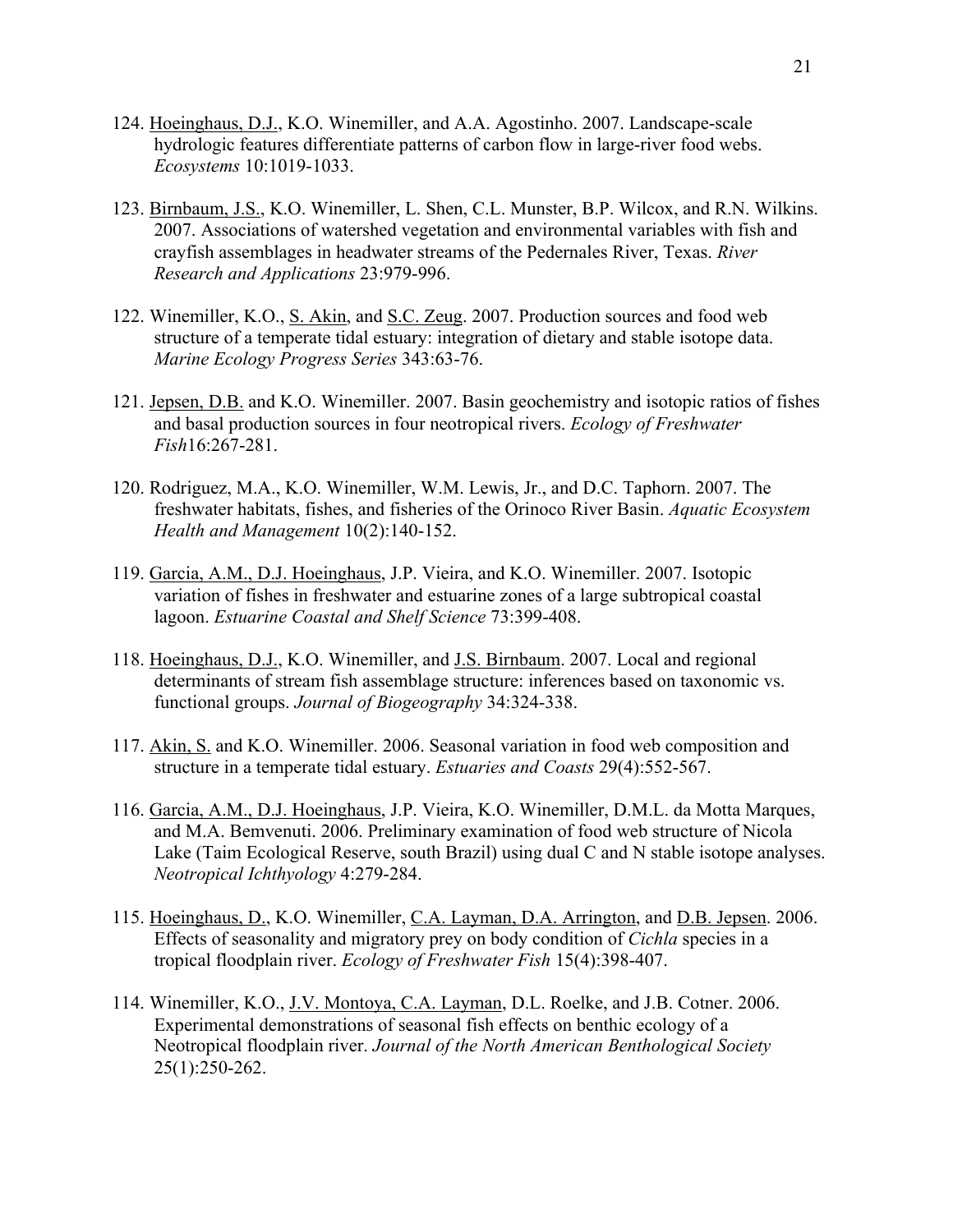- 113. Arrington, D.A. and K.O. Winemiller. 2006. Habitat affinity, the seasonal flood pulse, and community assembly in the littoral zone of a Neotropical floodplain river. *Journal of the North American Benthological Society* 25(1):126-141.
- 112. Cotner, J.B., J.V. Montoya, D.L. Roelke, and K.O. Winemiller. 2006. Seasonal variability in benthic and water column productivity in a Venezuelan llanos river. *Journal of the North American Benthological Society* 25(1):171-184.
- 111. Montoya, J.V., D.L. Roelke, K.O. Winemiller, J.B. Cotner, and J. Snider. 2006. Hydrological seasonality and benthic algal biomass in a Neotropical floodplain river. *Journal of the North American Benthological Society* 25(1):157-170.
- 110. Roelke, D.L., J.B. Cotner, J.V. Montoya, C. Del Castillo, S.E. Davis, J. Snider, G. Gable, and K.O. Winemiller. 2006. The role of allochthonous organic matter and inorganic nutrients in a tropical blackwater river and associated lagoon: Comparisons during low- and falling-water periods. *Journal of the North American Benthological Society* 25(1):185-197.
- 109. Wantzen, K.M, A. Ramírez, and K.O. Winemiller. 2006. New vistas in Neotropical stream ecology: Introduction to the special volume. *Journal of the North American Benthological Society* 25(1):61-65.
- 108. Arrington, D.A., B.K. Davidson, K.O. Winemiller, and C.A. Layman. 2006. Influence of life history and seasonal hydrology on lipid storage in three Neotropical fish species. *Journal of Fish Biology* 68:1-16.
- 107. Welcomme, R.L., K.O. Winemiller, and I.G. Cowx. 2006. Ecological guilds as a tool for environmental impact assessment in rivers. *River Research and Applications* 22:377-396.
- 106. Adite, A., K.O. Winemiller, and E.D. Fiogbe. 2006. Population structure and reproduction of the African bonytongue *Heterotis niloticus* in the Sô River-floodplain system (Benin, West Africa): implications for management. *Ecology of Freshwater Fish* 15:30-39.
- 105. Allan, J.D., R. Abell, Z. Hogan, C. Revenga, B. Taylor, R. Welcomme, and K.O. Winemiller. 2005. Overfishing of inland waters. *BioScience* 55:1041-1051.
- 104. Zeug, S.C., Winemiller, K.O., and S. Tarim. 2005. Response of Brazos River oxbow fish assemblages to patterns of hydrologic connectivity and environmental variability. *Transactions of the American Fisheries Society* 134:1389-1399.
- 103. Layman, C.A., R.B. Langerhans, and K.O. Winemiller. 2005. Body size, not other morphological traits, characterizes cascading effects in fish assemblage composition following commercial netting. *Canadian Journal of Fisheries and Aquatic Sciences* 62:2802-2810.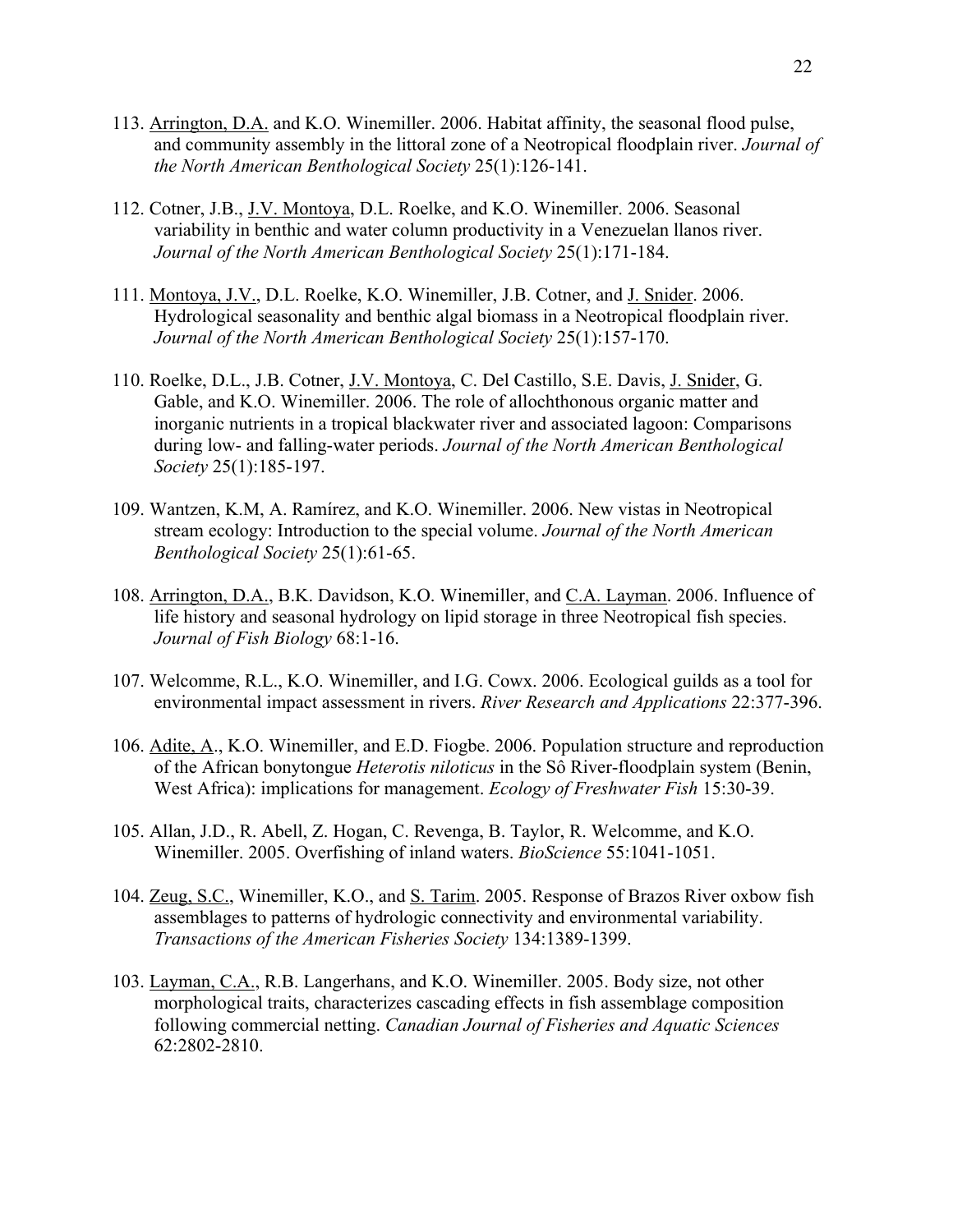- 102. López-Fernández, H., R.L. Honeycutt, M.L.J. Stiassny, and K.O. Winemiller. 2005. Morphology, molecules, and character congruence in the phylogeny of South American geophagine cichlids (Perciformes, Labroidei). *Zoologica Scripta* 34:627-651.
- 101. Akin, S., E. Buhan, K.O. Winemiller, and H. Yilmaz. 2005. Fish assemblage structure of Koycegiz Lagoon–Estuary, Turkey: Spatial and temporal distribution patterns in relation to environmental variation. *Estuarine, Coastal and Shelf Science* 64:671-684.
- 100. Layman, C.A., K.O. Winemiller, D.A. Arrington, and D.B. Jepsen. 2005. Body size and trophic position in a diverse tropical food web. *Ecology* 86:2530-2535.
- 99. Layman, C.A. and K.O. Winemiller. 2005. Patterns of habitat segregation among large fishes in a Neotropical floodplain river. *Neotropical Ichthyology* 3:111-117.
- 98. Arrington, D.A., K.O. Winemiller, and C.A. Layman. 2005. Community assembly at the patch scale in a species rich tropical river. *Oecologia* 144:157-167.
- 97. Adite, A., K.O. Winemiller, and E.D. Fiogbe. 2005. Ontogenetic, seasonal, and spatial variation in the diet of *Heterotis niloticus* (Osteoglossiformes; Osteoglossidae) in the Sô River and Lake Hlan, Benin, West Africa. *Environmental Biology of Fishes* 73:367-378.
- 96. López-Fernández, H. and K.O. Winemiller. 2005. Established populations of non-native fishes in San Felipe Creek, Val Verde County, Texas. *Southwestern Naturalist* 50:246- 251.
- 95. de Ruiter, P.C., V. Wolters, J.C. Moore, and K.O. Winemiller. 2005. Food web ecology: playing Jenga and beyond. *Science* 309:68-69.
- 94. Winemiller, K.O. 2005. Life history strategies, population regulation, and their implications for fisheries management. *Canadian Journal of Fisheries and Aquatic Sciences* 62:872-885.
- 93. Moyer, G.R., T.F. Turner, M.V. McPhee, and K.O. Winemiller. 2005. Historical demography, selection, and coalescence of mitochondrial and nuclear genes in *Prochilodus* species of northern South America. *Evolution* 59:599-610.
- 92. López-Fernández, H., R.L. Honeycutt, and K.O. Winemiller. 2005. Molecular phylogeny and rates of evolution of geophagine cichlids from South America (Perciformes: Labroidei). *Molecular Phylogenetics and Evolution* 34:227-244.
- 91. Willis, S.C., K.O. Winemiller, and H. López-Fernández. 2005. Habitat structural complexity and morphological diversity of fish assemblages in a Neotropical floodplain river. *Oecologia* 142:284-295.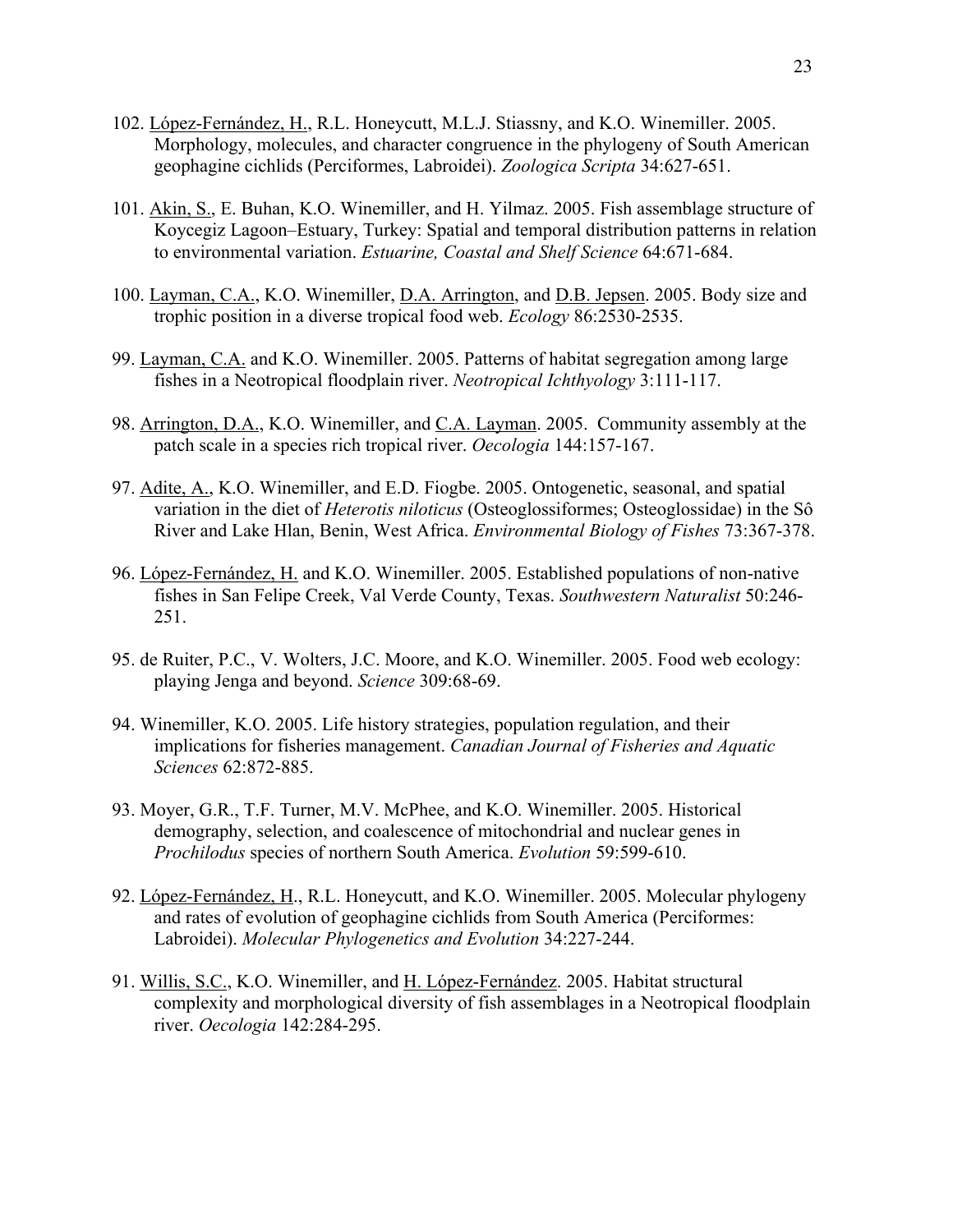- 90. Garcia, A.M., J.P. Vieira, K.O. Winemiller, and M.B. Raseira. 2004. Reproductive cycle and spatiotemporal variation in abundance of the one-sided livebearer, *Jenynsia mulitdentata*, in Patos Lagoon, Brazil. *Hydrobiologia* 515:39-48.
- 89. Garcia, A.M., J.P. Vieira, K.O. Winemiller, and A.M. Grimm. 2004. Comparison of the 1982-1983 and 1997-1998 El Niño effects on the shallow-water fish assemblage of the Patos Lagoon estuary (Brazil). *Estuaries* 27:905-914.
- 88. Grubh, A.R. and K.O. Winemiller. 2004. Ontogeny of scale feeding in the Asian glassfish, *Chanda nama* (Ambassidae). *Copeia* 2004(4):900-904.
- 87. Novaes, J.L.C., E. Pellegrini-Caramaschi, and K.O. Winemiller. 2004. Feeding of *Cichla monoculus* Spix, 1829 (Teleostei: Cichlidae) during and after reservoir formation in the Tocantins River, Central Brazil. *Acta Limnologica Brasiliensis* 16:41-49.
- 86. Hoeinghaus, D.J., K.O. Winemiller, and D.C. Taphorn. 2004. Compositional change in fish assemblages along the Andean piedmont–Llanos floodplain gradient of the Río Portuguesa, Venezuela. *Neotropical Ichthyology* 2:85-92.
- 85. Prasifka, J.R., K.M. Heinz, and K.O. Winemiller. 2004. Crop colonization, feeding and reproduction by the predatory beetle *Hippodamia convergens* as indicated by stable carbon isotope analysis. *Ecological Entomology* 29:226-233.
- 84. Layman, C.A. and K.O. Winemiller. 2004. Size-based response of prey to piscivore exclusion in a species-rich Neotropical river. *Ecology* 85:1311-1320.
- 83. Turner, T.F., M.V. McPhee, P. Campbell, and K.O. Winemiller. 2004. Phylogeography and intraspecific genetic variation of prochilodontid fishes endemic to rivers of northern South America. *Journal of Fish Biology* 64:186-201.
- 82. Garcia, A.M., J.P. Vieira, K.O. Winemiller, and M.B. Raseira. 2003. Spatiotemporal variation in shallow-water freshwater fish distribution and abundance in a large subtropical coastal lagoon. *Environmental Biology of Fishes* 68:215-228.
- 81. López-Fernández, H. and K.O. Winemiller. 2003. Morphological variation in *Acestrorhynchus microlepis* and *A. falcatus* (Characiformes: Acestrorhynchidae), with reassessment of *A. apurensis* and a survey of *Acestrorhynchus* distributions in Venezuela. *Ichthyological Exploration of Freshwaters* 14:193-208.
- 80. Hoeinghaus, D.J, C.A. Layman, D.A. Arrington, and K.O. Winemiller. 2003. Spatiotemporal variation in fish assemblage structure in tropical floodplain creeks. *Environmental Biology of Fishes* 67:379-387.
- 79. Hoeinghaus, D.J., C.A. Layman, D.A. Arrington, and K.O. Winemiller. 2003. Movement of *Cichla* spp. (Cichlidae) in a Venezuelan floodplain river. *Neotropical Ichthyology* 1:121-126.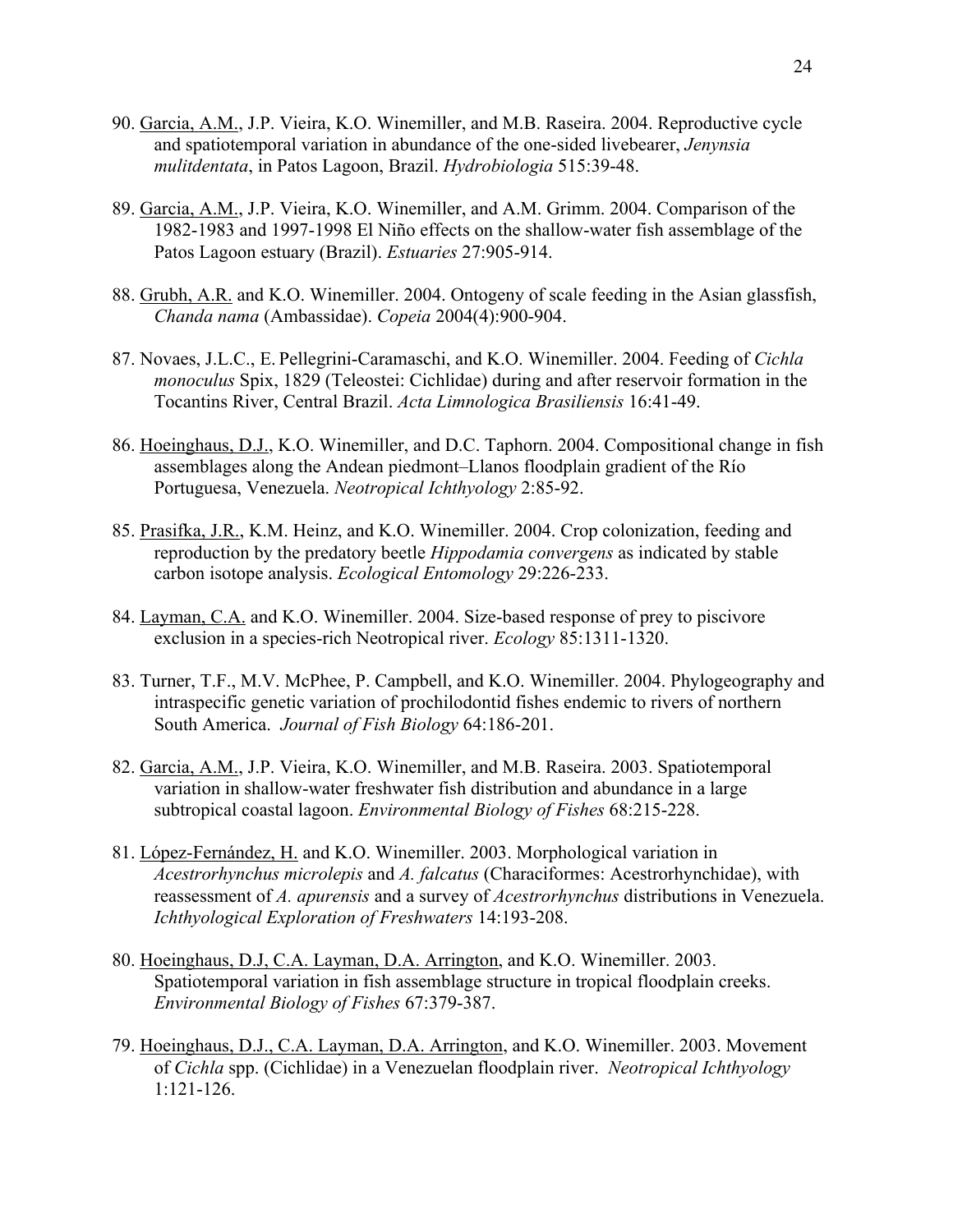- 78. Robertson, M.S. and K.O. Winemiller. 2003. Habitat association of fishes in the Devils River, Texas. *Journal of Freshwater Ecology* 18:115-127.
- 77. Arrington, D.A. and K.O. Winemiller. 2003. Diel changeover in sandbank fish assemblages in a Neotropical floodplain river. *Journal of Fish Biology* 63:442-459.
- 76. Barbarino Duque, A. and K.O. Winemiller. 2003. Dietary segregation among large catfishes of the Apure and Arauca rivers, Venezuela. *Journal of Fish Biology* 63:410- 427.
- 75. Winemiller, K.O. and L.C. Kelso-Winemiller. 2003. Food habits of tilapiine cichlids of the Upper Zambezi River and floodplain during the descending phase of the hydrologic cycle. *Journal of Fish Biology* 63:120-128.
- 74. Garcia, A.M., J.P. Vieira, and K.O. Winemiller. 2003. Effects of 1997–1998 El Niño on the dynamics of the shallow-water fish assemblage of the Patos Lagoon Estuary (Brazil). *Estuarine, Coastal and Shelf Science* 57:489-500.
- 73. Bontempi, P., C. DelCastillo, D. Roelke, S. Davis, and K. Winemiller. 2003. Transformation of allochthonous dissolved organic carbon in a tropical blackwater river as measured by fluorescence analysis: application to foodweb ecology. *SPIE Ocean Optics* 16, 6 p. *online publication*.
- 72. Akin, S., K.O. Winemiller, and F.P. Gelwick. 2003. Seasonal and spatial variation in fish and macrocrustacean assemblage structure in Mad Island Marsh estuary, Texas. *Estuarine, Coastal and Shelf Science* 56:1-14.
- 71. Winemiller, K.O. and W.H. Dailey. 2002. Life history strategies and population regulation: theory predicts consequences for supplemental stocking of tarpon. *Contributions in Marine Science* 35:81-94.
- 70. Arrington, D.A., K.O. Winemiller, W. Loftus, and S. Akin. 2002. How often do fishes "run on empty"? *Ecology* 83:2145-2151.
- 69. Jepsen, D.B. and K.O. Winemiller. 2002. Structure of tropical river food webs revealed by stable isotope ratios. *Oikos* 96:46-55.
- 68. Arrington, D.A. and K.O. Winemiller. 2002. Preservation effects on stable isotope analysis of fish muscle. *Transactions of the American Fisheries Society* 131:337-342.
- 67. Charnov, E.L, T.L. Turner, and K.O. Winemiller. 2001. Reproductive constraints and the evolution of life histories with indeterminate growth. *Proceedings of the National Academy of Science* 98:9460-9464.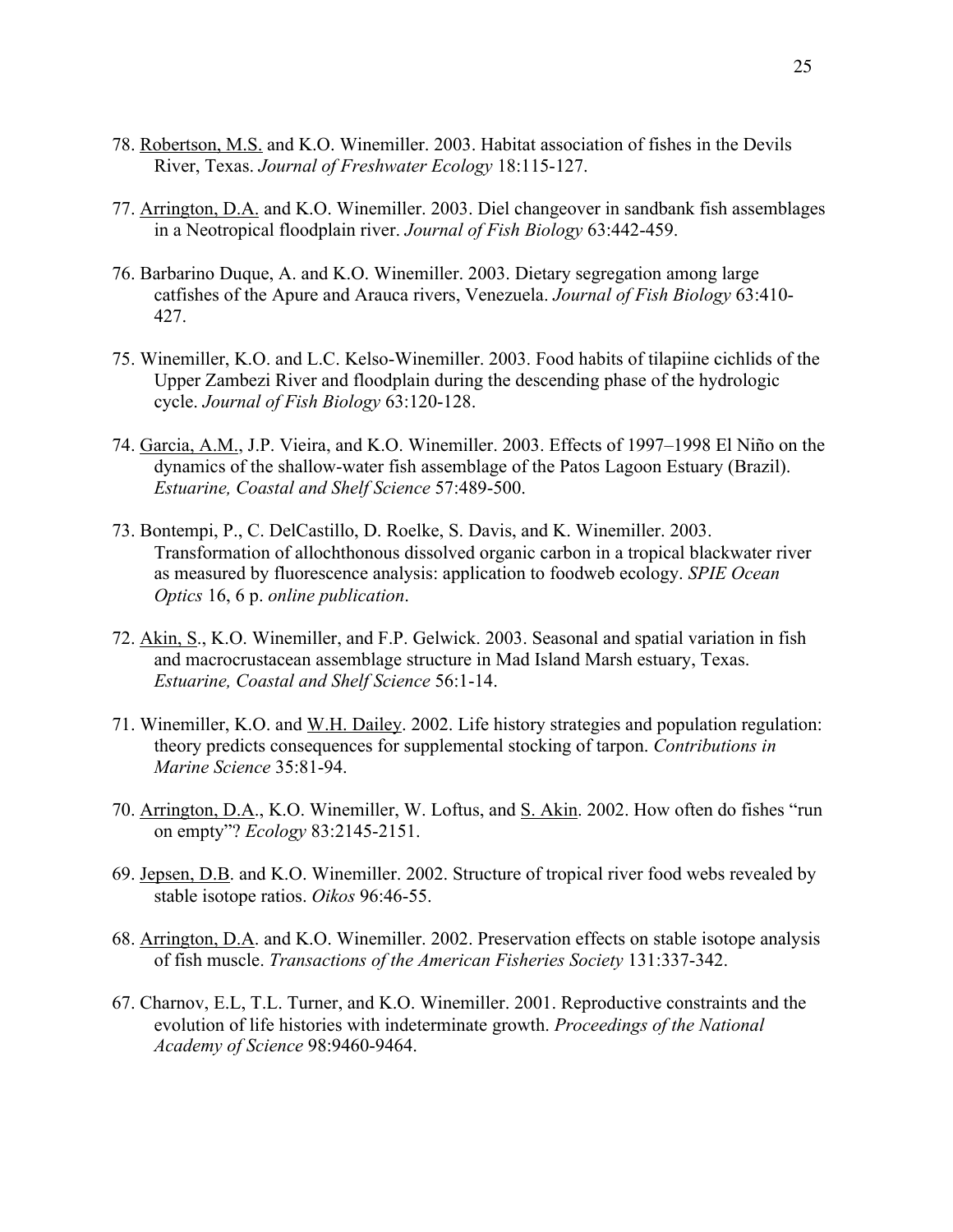- 66. Garcia, A.M., J.P. Vieira, and K.O. Winemiller. 2001. Dynamics of the shallow-water fish assemblage of the Patos Lagoon estuary (Brazil) during cold and warm ENSO episodes. *Journal of Fish Biology* 59:1218-1238.
- 65. Rose, K.R., J.H. Cowan, K.O. Winemiller, R.A. Myers, and R. Hilborn. 2001. Compensatory density-dependence in fish populations: importance, controversy, understanding, and prognosis. *Fish and Fisheries* 2:293-327.
- 64. Winemiller, K.O. 2001. Ecology of peacock cichlids (*Cichla* spp.) in Venezuela. *Journal of Aquariculture and Aquatic Sciences* 9:93-112.
- 63. Prasifka, J.R., K.M. Heinz, K.O. Winemiller, and D. Mott. 2001. Reproduction and crop colonization by the convergent lady beetle, *Hippodamia convergens*. *Proceedings of the Beltwide Cotton Conference* 2:822-826.
- 62. Winemiller, K.O., E.R. Pianka, L.J. Vitt, and A. Joern. 2001. Food web laws or niche theory? Six independent empirical tests. *American Naturalist* 158:193-199.
- 61. Robertson, M.S. and K.O. Winemiller. 2001. Diet and growth of smallmouth bass in the Devils River, Texas. *Southwestern Naturalist* 46:216-221.
- 60. Gelwick, F.P., S. Akin, D.A. Arrington, and K.O. Winemiller. 2001. Seasonal dynamics in abiotic factors and distribution of fishes in the Mad Island Marsh Preserve, Texas. *Estuaries* 24:285-296.
- 59. Garcia de Leon, F.J., L. Gonzalez-Garcia, J.M. Herrera-Castillo, K.O. Winemiller, and A. Banda-Valdes. 2001. Ecology of the alligator gar, *Atractosteus spatula*, in the Vincente Guerrero Reservoir, Tamaulipas, Mexico. *Southwestern Naturalist* 46:151-157.
- 58. de Pinna, M.C.C. and K.O. Winemiller. 2000. A new species of *Ammoglanis* (Siluriformes, Trichomycteridae) from Venezuela*. Ichthyological Exploration of Freshwaters* 11:255-264.
- 57. Suzuki, H.I., A.A. Agostinho, and K.O. Winemiller. 2000. Relationship between oocyte morphology and reproductive strategy in loricariid catfishes of the Paraná River, Brazil. *Journal of Fish Biology* 56:791-807.
- 56. López-Fernández, H. and K.O. Winemiller. 2000. A review of Venezuelan species of *Hypophthalmus* (Siluriformes: Pimelodidae). *Ichthyological Exploration of Freshwaters* 11:35-46.
- 55. Winemiller, K.O., S. Tarim, D. Shormann, and J. B. Cotner. 2000. Spatial variation in fish assemblages of Brazos River oxbow lakes. *Transactions of the American Fisheries Society* 129:451-468.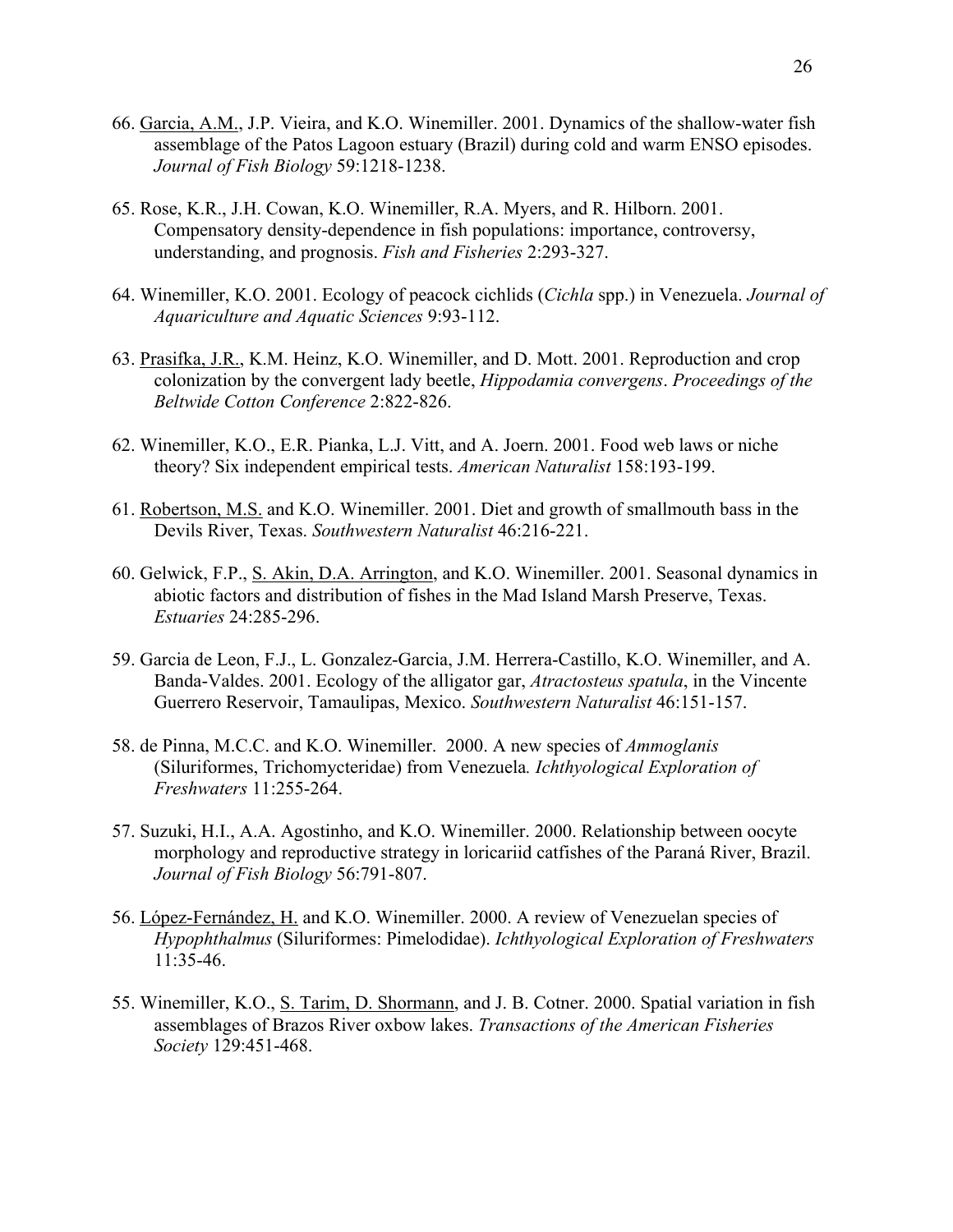- 54. Yodzis, P. and K.O. Winemiller. 1999. In search of operational trophospecies in a tropical aquatic food web. *Oikos* 87:327-340.
- 53. Jepsen, D.B., K.O. Winemiller, D.C. Taphorn, D. Rodriguéz-Olarte. 1999. Variation in age structure and growth of peacock cichlids from rivers and reservoirs of Venezuela. *Journal of Fish Biology* 55:433-450.
- 52. Winemiller, K.O. and D.B. Jepsen. 1998. Effects of seasonality and fish movement on tropical river food webs. *Journal of Fish Biology* 53 (Supplement A):267-296.
- 51. McGuire, T.L. and K.O. Winemiller. 1998. Occurrence patterns, habitat associations, and potential prey of the river dolphin, *Inia geoffrensis,* in the Cinaruco River, Venezuela. *Biotropica* 30:625-638.
- 50. Winemiller, K.O. and B.J. Ponwith. 1998. Comparative ecology of eleotrid fishes in Central American coastal streams. *Environmental Biology of Fishes* 53:373-384.
- 49. Barbarino Duque, A., D.C. Taphorn, and K.O. Winemiller. 1998. Ecology of the coporo, *Prochilodus mariae* (Characiformes, Prochilodontidae), and status of annual migrations in western Venezuela. *Environmental Biology of Fishes* 53:33-46.
- 48. Williams, J.D., K.O. Winemiller, D.C. Taphorn, and L. Balbas. 1998. Ecology and status of piscivores in Guri, an oligotrophic tropical reservoir. *North American Journal of Fisheries Management* 18:274-285.
- 47. McGuire, T.L. and K.O. Winemiller. 1998. El delfín del río y su ecología en el río Cinaruco. *Natura* 109:49-56.
- 46. Jepsen, D.B., K.O. Winemiller, and D.C. Taphorn. 1997. Temporal patterns of resource partitioning among *Cichla* species in a Venezuelan black-water river. *Journal of Fish Biology* 51:1085-1108.
- 45. Moriarty, L.J. and K.O. Winemiller. 1997. Spatial and temporal variation in fish assemblage structure in Village Creek, Hardin County, Texas. *Texas Journal of Science* 49(3) Supplement:85-110.
- 44. Winemiller, K.O., D.C. Taphorn, and A. Barbarino Duque. 1997. The ecology of *Cichla* (Cichlidae) in two blackwater rivers of southern Venezuela. *Copeia* 1997:690-696.
- 43. Winemiller, K.O. and A.A. Anderson. 1997. Response of endangered desert fish populations to a constructed refuge. *Restoration Ecology* 5:1-9.
- 42. Valdes Cantu, N.E. and K.O. Winemiller. 1997. Structure and habitat associations of Devil's River fish assemblages. *Southwestern Naturalist* 42:265-278.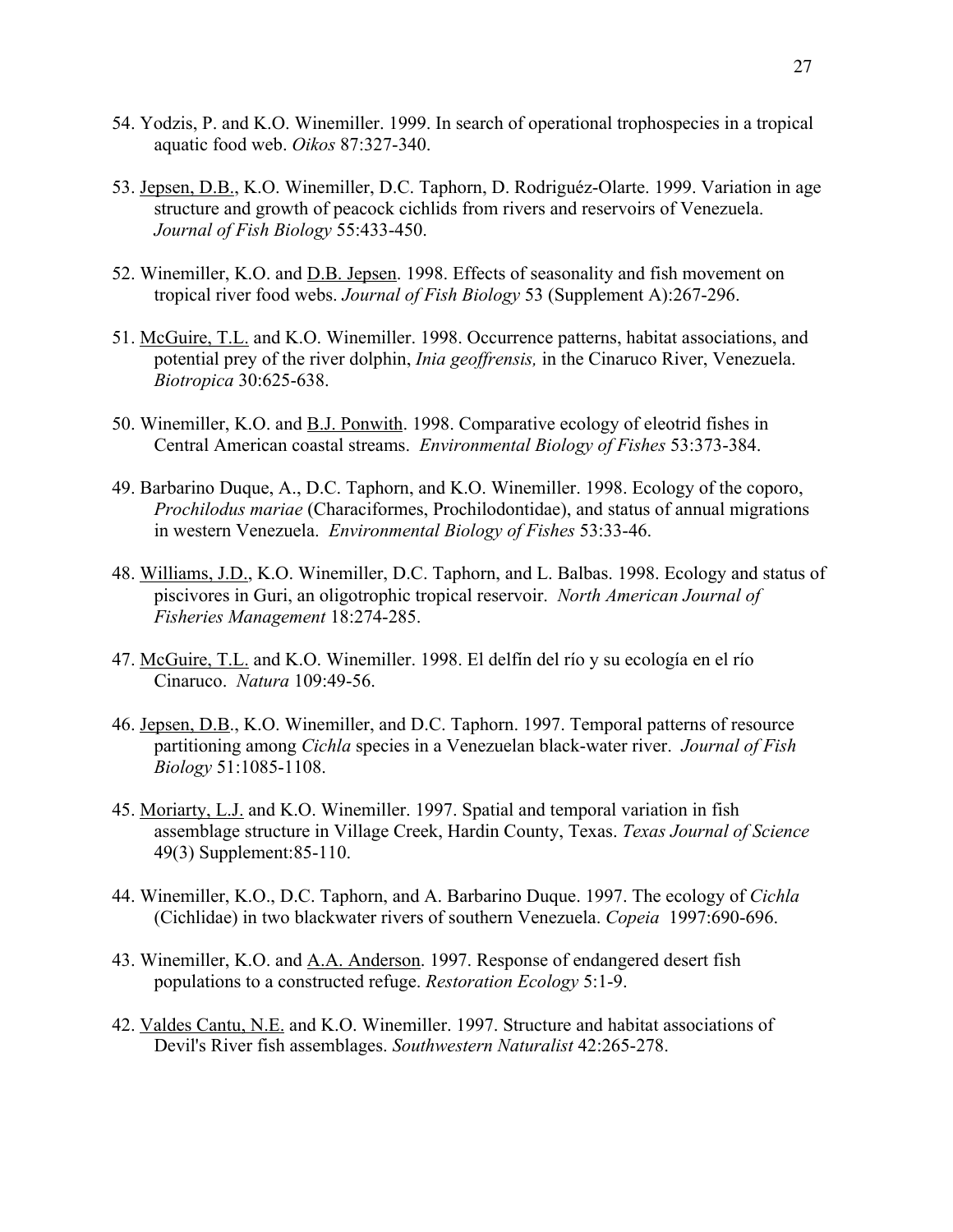- 41. Adite, A. and K.O. Winemiller. 1997. Trophic ecology and ecomorphology of fish assemblages in coastal lakes of Benin, West Africa. *Ecoscience* 4:6-23.
- 40. Winemiller, K.O. and A. Adite. 1997. Convergent evolution of weakly-electric fishes from floodplain habitats in Africa and South America. *Environmental Biology of Fishes* 49:175-186.
- 39. Peterson, C.C. and K.O. Winemiller. 1997. Ontogenetic diet shifts and scale-eating in *Roeboides dayi*, a Neotropical characid. *Environmental Biology of Fishes* 49:111-118.
- 38. Winemiller, K.O. and L.C. Kelso-Winemiller. 1996. Comparative ecology of catfishes of the Upper Zambezi River floodplain. *Journal of Fish Biology* 49:1043-1061.
- 37. Winemiller, K.O., C. Marrero, and D.C. Taphorn. 1996. Perturbaciones causadas por el hombre a las poblaciones de peces de los llanos y del piedemonte Andino de Venezuela. *Biollania* 12:13-48.
- 36. Sabo, M.J., E.J. Pert, and K.O. Winemiller. 1996. Agonistic behavior of juvenile largemouth bass and smallmouth bass. *Journal of Freshwater Ecology* 11:115-118.
- 35. Winemiller, K.O. 1995. The structural and functional aspects of fish diversity. *Bulletin Francais de la Peche et de la Pisciculture* 337/338/339:23-45.
- 34. Anderson, A.A., C. Hubbs, K.O. Winemiller, and R.J. Edwards. 1995. Texas freshwater fish assemblages following three decades of environmental change. *Southwestern Naturalist* 40(3):314-321.
- 33. Winemiller, K.O., L.C. Kelso-Winemiller, and A.L. Brenkert. 1995. Ecomorphological diversification and convergence in fluvial cichlid fishes. *Environmental Biology of Fishes* 44:235-261.
- 32. Winemiller, K.O. and L.C. Kelso-Winemiller. 1994. Comparative ecology of the African pike, *Hepsetus odoe*, and tigerfish, *Hydrocynus forskahlii*, in the Zambezi River floodplain. *Journal of Fish Biology* 45:211-225.
- 31. Neill, W.H., J.M. Miller, H.W. Van der Veer and K.O. Winemiller. 1994. Ecophysiology of marine fish recruitment: a conceptual framework and research protocol for understanding interannual variability. *Netherlands Journal of Sea Research* 32:135-152.
- 30. Marrero, C. and K.O. Winemiller. 1993. Tube-snouted gymnotiform and mormyriform fishes: convergence of a specialized foraging mode in teleosts. *Environmental Biology of Fishes* 38:299-309.
- 29. Winemiller, K.O. 1993. Seasonality of reproduction by livebearing fishes in tropical rainforest streams. *Oecologia* 95:266-276.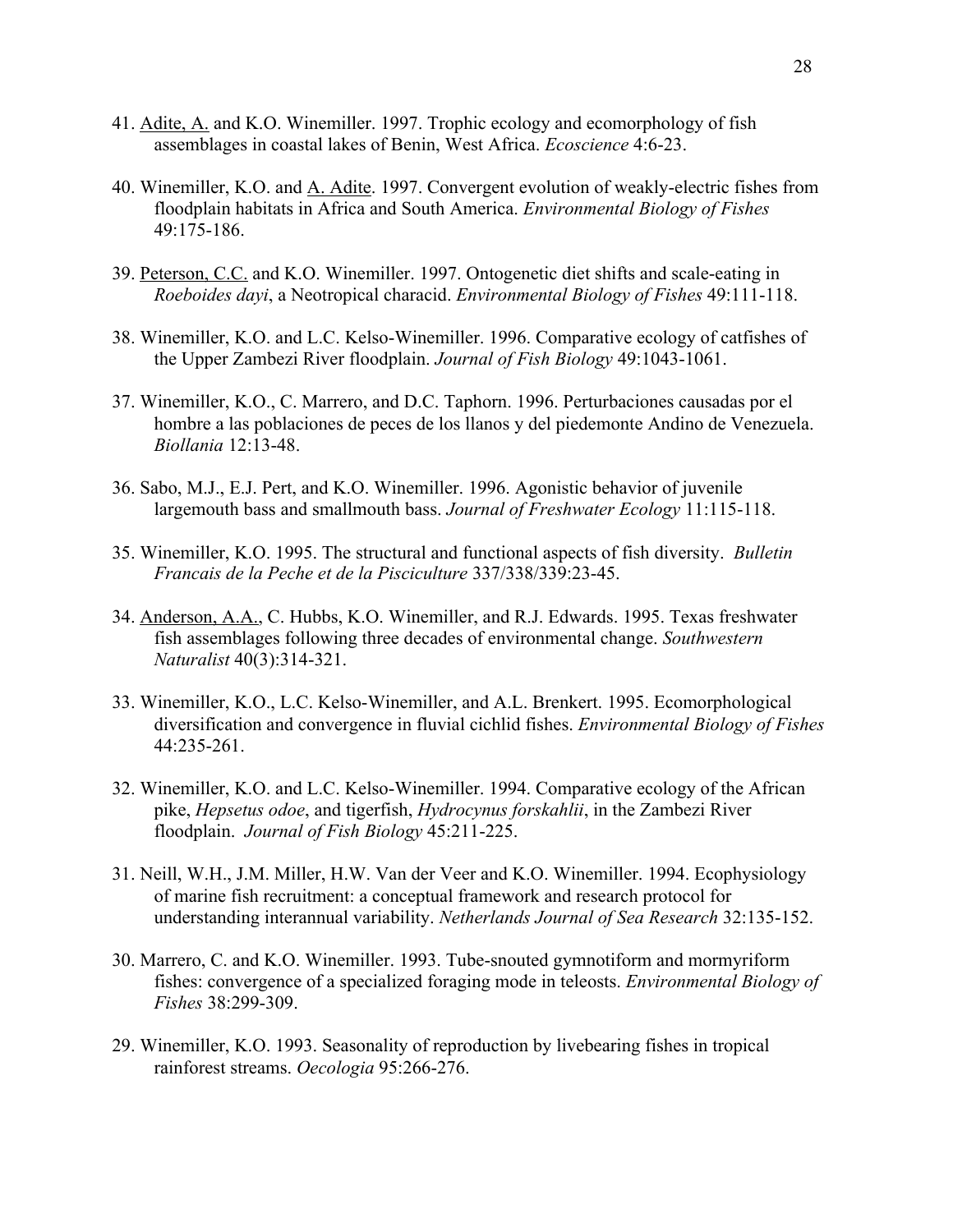- 28. Winemiller, K.O. and K.A. Rose. 1993. Why do most fish produce so many tiny offspring? Evidence from a size-based model. *American Naturalist* 142:585-603.
- 27. Winemiller, K.O. and L.C. Kelso-Winemiller. 1993. Predatory response of piranhas to alternative prey. *National Geographic Research* 9:344-357.
- 26. Van Winkle, W., K.A. Rose, K.O. Winemiller, D.L. DeAngelis, S.W. Christensen, R.G. Otto, and B.J. Shuter. 1993. Linking life history theory, environmental setting, and individual–based modeling to compare responses of different fish species to environmental change. *Transactions of the American Fisheries Society* 122:459-466.
- 25. Winemiller, K.O. and L.C. Kelso-Winemiller. 1993. Description of a new *Neolebias* (Pisces; Distichodontidae) from the Upper Zambezi drainage of Zambia. *Copeia* 1993:112-116.
- 24. Winemiller, K.O. and K.A. Rose. 1992. Patterns of life-history diversification in North American fishes: implications for population regulation. *Canadian Journal of Fisheries and Aquatic Sciences* 49:2196-2218.
- 23. Winemiller, K.O. 1992. Ecological divergence and convergence in freshwater fishes. *National Geographic Research* 8:308-327.
- 22. Winemiller, K.O. and M.A. Leslie. 1992. Fish communities across a complex freshwatermarine ecotone. *Environmental Biology of Fishes* 34:29-50.
- 21. Winemiller, K.O. 1992. Life history strategies and the effectiveness of sexual selection. *Oikos* 62:318-327.
- 20. Winemiller, K.O. 1991. Ecomorphological diversification of freshwater fish assemblages from five biotic regions. *Ecological Monographs* 61:343-365.
- 19. Winemiller, K.O. 1991. Comparative ecology of *Serranochromis* species (Teleostei: Cichlidae) in the Upper Zambezi River. *Journal of Fish Biology* 39:617-639.
- 18. Winemiller, K.O and L.C. Kelso-Winemiller. 1991. *Serranochromis altus*, a new piscivorous cichlid species from the Upper Zambezi River. *Copeia* 1991:673-684.
- 17. Winemiller, K.O., M.A. Leslie, and R. Roche. 1990. Phenotypic variation in male guppies from natural inland populations: corroboration of Haskin's sexual selection/predation hypothesis. *Environmental Biology of Fishes* 29:179-191.
- 16. Winemiller, K.O. 1990. Spatial and temporal variation in tropical fish trophic networks. *Ecological Monographs* 60:331-367. (Paper awarded the Mercer Award from the Ecological Society of America)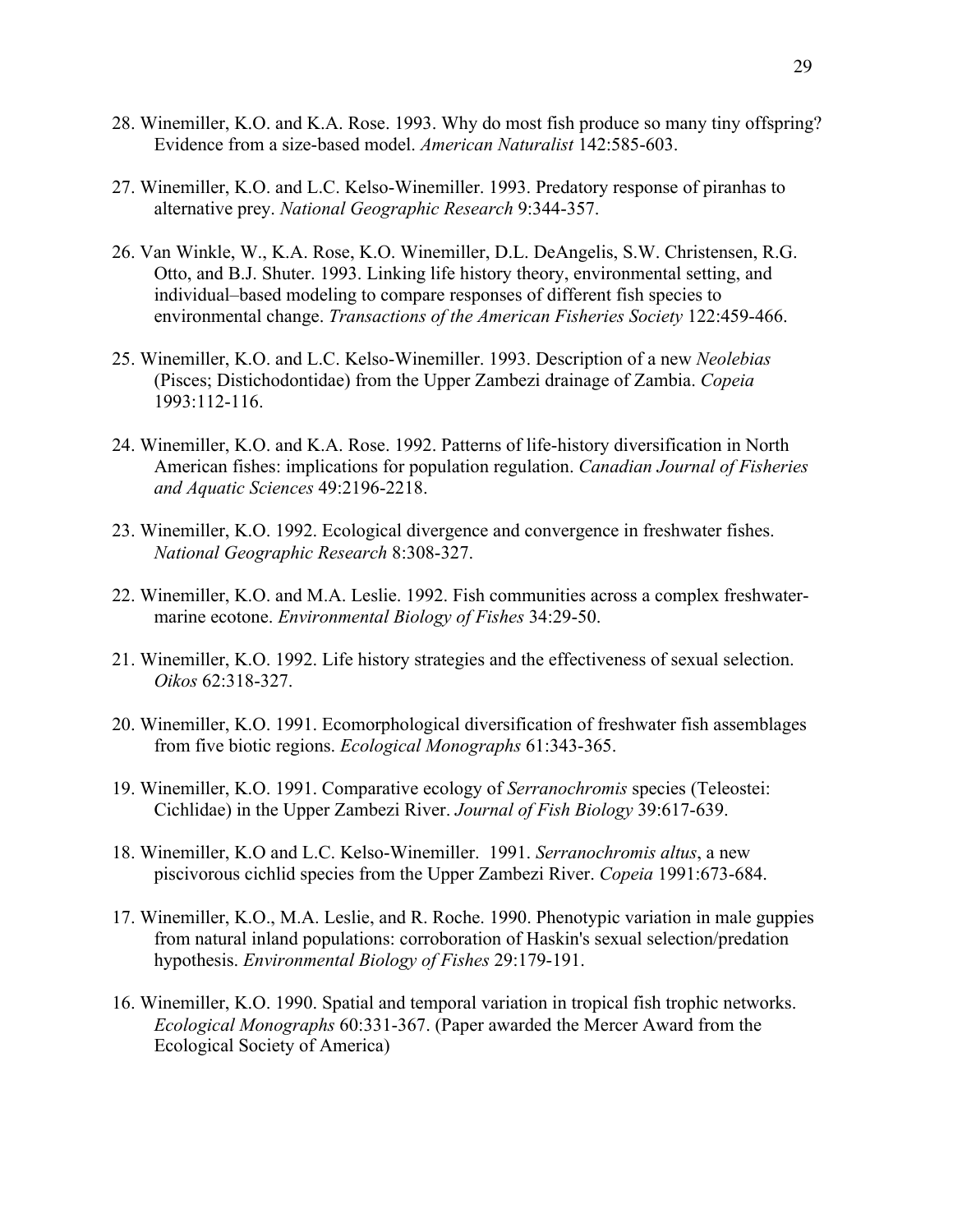- 15. Winemiller, K.O. and E.R. Pianka. 1990. Organization in natural assemblages of desert lizards and tropical fishes. *Ecological Monographs* 60:27-55.
- 14. Winemiller, K.O. 1990. Caudal eyespots as deterrents against fin predation in the neotropical cichlid *Astronotus ocellatus*. *Copeia* 1990:665-673.
- 13. Winemiller, K.O. and B.M. Winsborough. 1990. Occurrence of epizoic communities on the parasitic copepod, *Lernaea carassii*. *Southwestern Naturalist* 35:206-210.
- 12. Winemiller, K.O. 1989. Must connectance decrease with species richness? *American Naturalist* 134:960-968.
- 11. Winemiller, K.O. and D.C. Taphorn. 1989. La evolución de las estrategias de la vida en los peces de los llanos occidentales de Venezuela. *Biollania* 6:77-122.
- 10. Winemiller, K.O. and N.E. Morales. 1989. Comunidades de peces del Parque Nacional Corcovado luego del cese de las actividades mineras. *Brenesia* (Costa Rica) 31:75-91.
- 9. Winemiller, K.O. 1989. Patterns of variation in life history among South American fishes in seasonal environments. *Oecologia* 81:225-241.
- 8. Winemiller, K.O. 1989. Ontogenetic diet shifts and resource partitioning among piscivorous fishes in the Venezuelan llanos. *Environmental Biology of Fishes* 26:177-199.
- 7. Winemiller, K.O. 1989. Development of dermal lip protuberances for aquatic surface respiration in South American characid fishes. *Copeia* 1989:382-390.
- 6. Winemiller, K.O. and H. Y. Yan. 1989. Obligate mucus feeding in a South American trichomycterid catfish. *Copeia* 1989:511-514.
- 5. Winemiller, K.O. 1987. Feeding and reproductive biology of the currito, *Hoplosternum littorale*, in the Venezuelan llanos with comments on the possible function of the enlarged male pectoral spines. *Environmental Biology of Fishes* 20:219-227.
- 4. Winemiller, K.O. and D.H. Taylor. 1987. Predatory behavior and competition between smallmouth and largemouth bass. *American Midland Naturalist* 117:148-166.
- 3. Winemiller, K.O. 1983. An introduction to the freshwater fish communities of Corcovado National Park, Costa Rica. *Brenesia* (Costa Rica) 21:47-66.
- 2. Winemiller, K.O. and D.H. Taylor. 1982. Smallmouth bass nesting behavior and nest site selection in a small Ohio stream. *Ohio Journal of Science* 82:266-273.
- 1. Winemiller, K.O. and D.H. Taylor. 1982. Inbreeding depression in the convict cichlid, *Cichlasoma nigrofasciatum* (Baird and Girard). *Journal of Fish Biology* 21:399-402.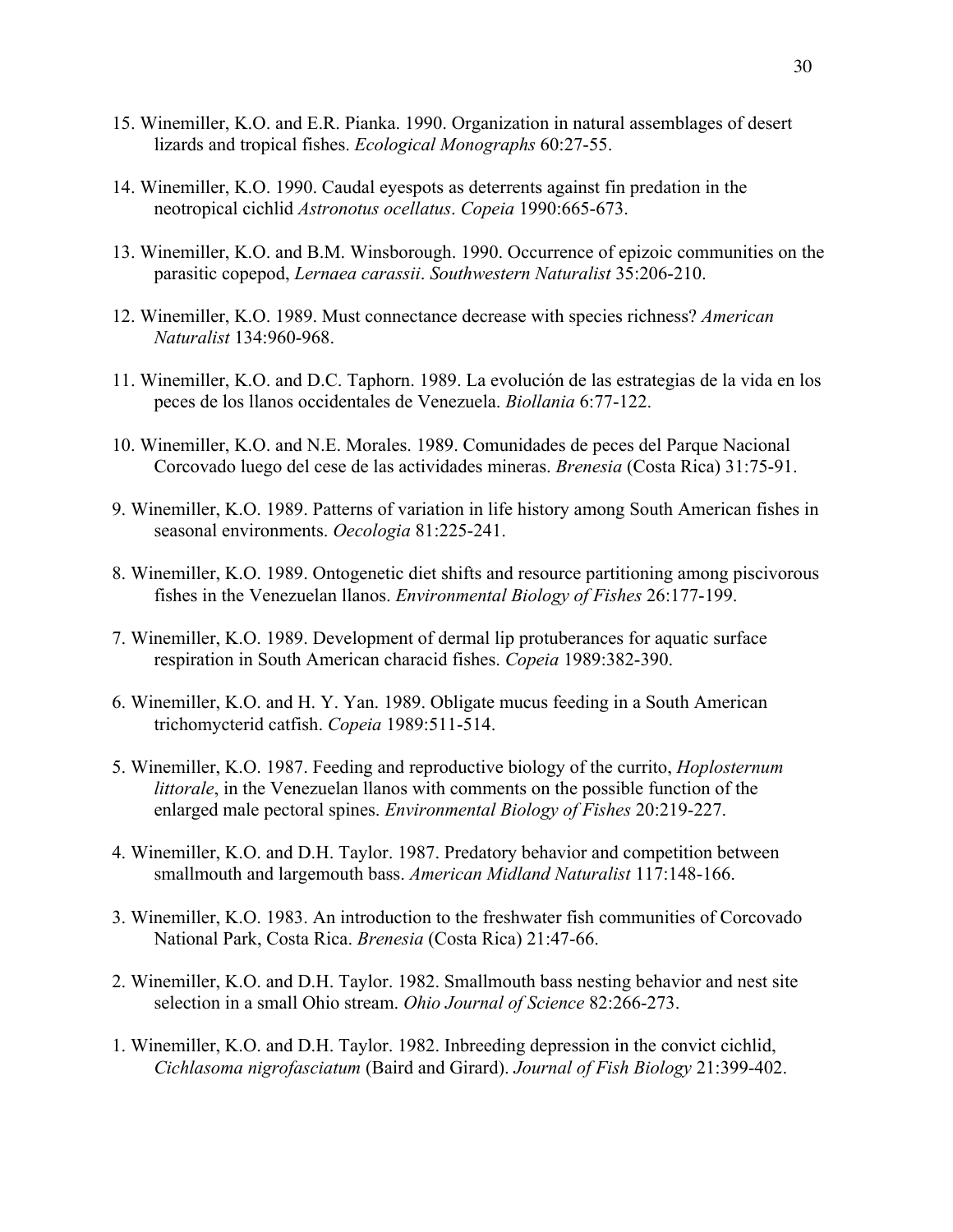# *Refereed Book Chapters & Books*

- 29. Winemiller, K.O., L.C. Kelso Winemiller, and C.G. Montaña. 2021. *Peacock Bass: Diversity, Ecology and Conservation*. Academic Press, Elsevier.
- 28. Winemiller K.O. 2018. Trends in Biodiversity: Freshwater. Pp. 151-161 In: *The Encyclopedia of the Anthropocene, Volume 3*, D.A. DellaSala and M.I. Goldstein, Editors, Elsevier, Oxford, UK; also published online as *Reference Module in Earth Systems and Environmental Science*, Elsevier Science Direct.
- 27. Winemiller, K.O. 2017. Food web dynamics when divergent life history strategies respond to environmental variation differently: a fisheries ecology perspective. Pp. 306-323 In: *Adaptive Food Webs: Stability and Transitions of Real and Model Ecosystems*, J. Moore, P. de Ruiter, K. McCann and V. Wolters, Editors, Cambridge University Press, Cambridge, UK.
- 26. Scotti, M., M. Hartvig, K.O. Winemiller, Y. Li, F. Jauker, F. Jordán, C. Dormann. 2017. Trait-based and process-oriented modeling in ecological network dynamics. Pp. 228-256 In: *Adaptive Food Webs: Stability and Transitions of Real and Model Ecosystems*, edited by J. Moore, P. de Ruiter, K. McCann and V. Wolters, Cambridge University Press, Cambridge, UK.
- 25. Winemiller, K.O., P. Humphries, B.J. Pusey. 2016. Protecting large apex predators. Pp. 361-398 In: *Conservation of Freshwater Fishes*. G. Closs, M. Krkosek and J.D. Olden, editors, Cambridge University Press, Cambridge, England.
- 24. Gilbert, L.E., C. Christen, M. Altrichter, J.T. Longino, P.M. Sherman, R. Plowes, M. Swartz, K.O. Winemiller, J.A. Weghorst, A. Vega, P. Phillips, C. Vaughan, and M. Kappelle. 2015. Chapter 12, The Southern Pacific lowland evergreen moist forest of the Osa region. Pp. 360-411 In: *Costa Rican Ecosystems*, M. Kappelle, editor, University of Chicago Press, Chicago.
- 23. Winemiller, K.O. and S.C. Willis. 2011. Biogeography of the Casiquiare River and Vaupes Arch, Chapter 11. Pages 225-242 In: J.S. Albert and R.E. Reis, editors, *Historical Biogeography of Neotropical Fishes*. Verlag Dr. Friedrich Pfeil Scientific Publishers, Munich, Germany.
- 22. Winemiller, K.O. 2010. Preface: Stream fish communities from patch dynamics to intercontinental convergences. Pp. 23-28 in: K. Gido and D. Jackson, editors. *Community Ecology of Stream Fishes: Concepts, Approaches and Techniques*. American Fisheries Society, Bethesda, MD.
- 21. Winemiller, K.O., A.A. Agostinho, and E. Pellegrini Caramaschi. 2008. "Fish ecology in tropical streams, Chapter 5", Pages 107-146 in: *Tropical Stream Ecology*, D. Dudgeon, editor. Elsevier/Academic Press, San Diego, CA.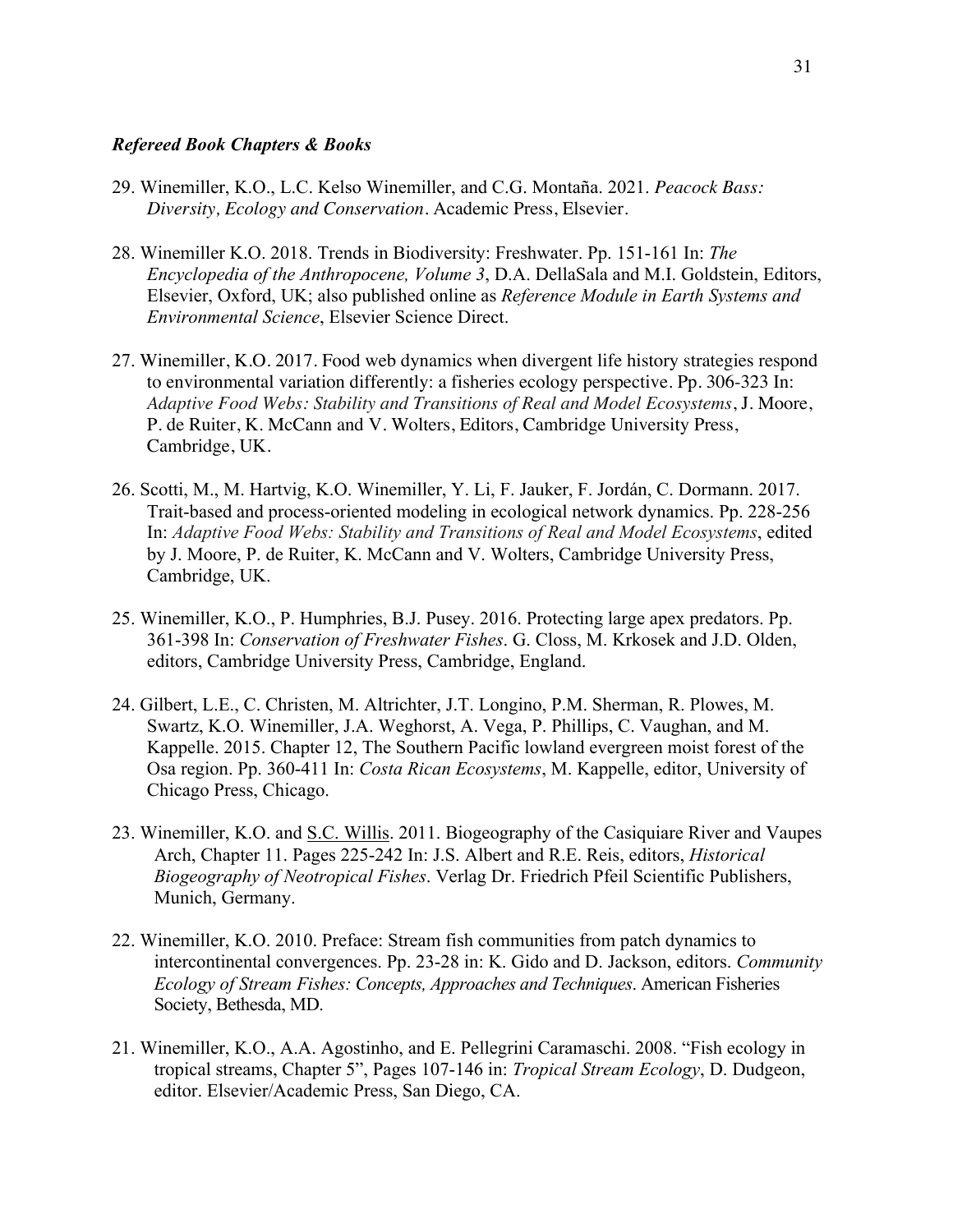- 20. Rodriguez, M.A., K.O. Winemiller, W.M. Lewis, Jr., and D.C. Taphorn. 2007. The freshwater habitats, fishes, and fisheries of the Orinoco River Basin. *Aquatic Ecosystem Health and Management.* Chapter in: *Freshwater Fishes, Their Biodiversity, Fisheries and Habitats: Health and Prospects*, C.K. Minns and M. Munawar, editors, Ecovision World Monograph Series.
- 19. Winemiller, K.O. 2007. Interplay between scale, resolution, life history and food web properties. Pages 101-126 in: *From Energetics to Ecosystems: The Dynamics and Structure of Ecological Systems*, K. McCann, D. Noakes, and N. Rooney, editors. Springer, Dordrecht, The Netherlands.
- 18. Winemiller, K.O. and C.A. Layman. 2005. Food web science: moving on the path from abstraction to prediction. Pages 10-23 in: *Dynamic Food Webs: Multispecies Assemblages, Ecosystem Development and Environmental Change*, P.C. de Ruiter, V. Wolters, and J.C. Moore, editors. Elsevier, Amsterdam.
- 17. Layman, C.A., K.O. Winemiller, and D.A. Arrington. 2005. Describing a species-rich river food web using stable isotopes, stomach contents, and functional experiments. Pages 395-406 in: *Dynamic Food Webs: Multispecies Assemblages, Ecosystem Development and Environmental Change*, P.C. de Ruiter, V. Wolters, and J.C. Moore, editors. Elsevier, Amsterdam.
- 16. Scharler, U.M., F.D. Hulot, D.J. Baird, W.F. Cross, J. Culp, C.A. Layman, D. Raffaelli, M. Vos, and K.O. Winemiller. 2005. Central issues for aquatic food webs: from chemical cues to whole system responses. Pages 451-462 in: *Dynamic Food Webs: Multispecies Assemblages, Ecosystem Development and Environmental Change*, P.C. de Ruiter, V. Wolters, and J.C. Moore, editors. Elsevier, Amsterdam.
- 15. National Research Council- Authors: G.E. Mallard, K.L. Dickson, T.B. Hardy, C. Hubbs, D.R. Maidment, J.B. Martin, P.F. McDowell, B.D. Richter, G.V. Wilkerson, K.O. Winemiller, and D.A. Woolhiser. 2005. *The Science of Instream Flows: A Review of the Texas Instream Flow Program*. National Academies Press, Washington, D.C.
- 14. Arthington, A.H., K. Lorenzen, B.J. Pusey, R. Abell, A.S. Halls, K.O. Winemiller, D.A., Arrington, and E. Baran. 2004. River fisheries: ecological basis for management and conservation. Pages 21-60 in: *Proceedings of the Second International Symposium on the Management of Large Rivers for Fisheries Volume I*. R. Welcomme, and T. Petr, editors. Regional Office for Asia and the Pacific, Bangkok, Thailand. RAP Publication 2004/16.
- 13. Winemiller, K.O. 2004. Floodplain river food webs: generalizations and implications for fisheries management. Pages 285-309 in: *Proceedings of the Second International Symposium on the Management of Large Rivers for Fisheries Volume II*. R. Welcomme, and T. Petr, editors. Regional Office for Asia and the Pacific, Bangkok, Thailand. RAP Publication 2004/16.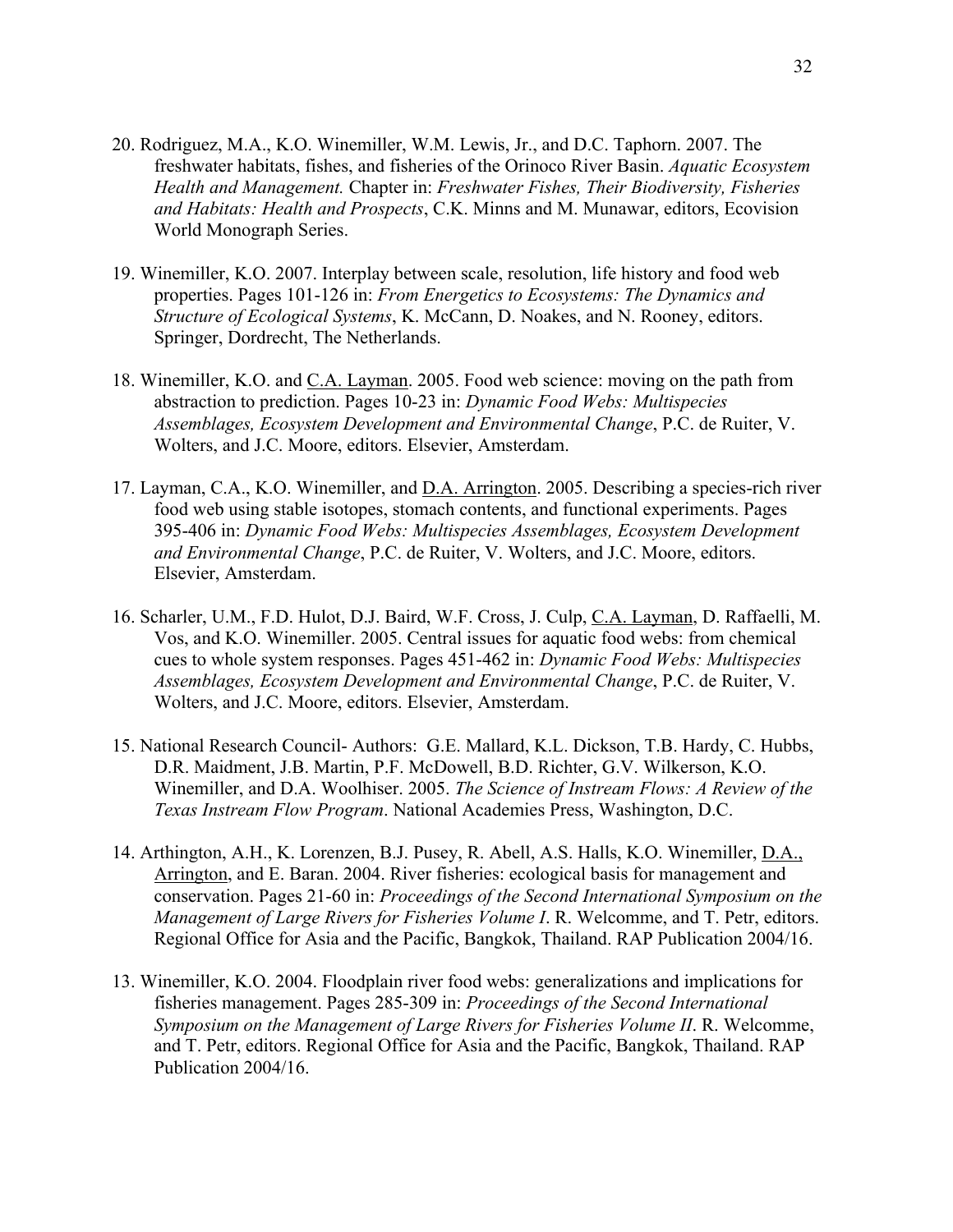- 12. Arrington, D.A. and K.O. Winemiller. 2004. Organization and maintenance of fish diversity in shallow waters of tropical floodplain rivers. Pages 25-36 in: *Proceedings of the Second International Symposium on the Management of Large Rivers for Fisheries Volume II*. R. Welcomme, and T. Petr, editors. Regional Office for Asia and the Pacific, Bangkok, Thailand. RAP Publication 2004/16.
- 11. Winemiller, K.O. and D.B. Jepsen. 2004. Migratory neotropical fish subsidize food webs of oligotrophic blackwater rivers. Pages 115-132 in: *Food Webs at the Landscape Level*. G.A. Polis, M.E. Power and G.R. Huxel, editors, University of Chicago Press, Chicago.
- 10. Winemiller, K.O. 2003. Life history strategies of fishes. Pp. 106-107 in: *Coastal Realm Conservation: Science and Policy*. G.C. Ray and G. Ray-McCormick, Blackwell Scientific, Oxford.
- 9. Poff, L., P. Angermeier, S. Cooper, P. Lake, K. Fausch, K. Winemiller, L. Mertes, F. Rahel, M. Oswood, and J. Reynolds. 2001. Climate change and stream fish diversity. Pp. 315- 349, In: O.E. Sala, T. Chapin, and E. Huber-Sannwald, eds., *Future Scenarios of Global Biodiversity*. Springer-Verlag, New York.
- 8. Agostinho. A.A., S.M. Thomaz, C.V. Minte-Vera, and K.O. Winemiller. 2000. Biodiversity in the high Paraná River floodplain. Pages 89-118 in: *Wetlands Biodiversity*. B. Gopal, W.J. Junk and J.A. Davis, editors, Backhuys Publishers, Leiden, The Netherlands.
- 7. Winemiller, K.O. 1996. Dynamic diversity: Fish communities of tropical rivers. Pages 99- 134, In: M.L. Cody and J.A. Smallwood, eds. *Long-term Studies of Vertebrate Communities*. Academic Press, Orlando, Florida.
- 6. Winemiller, K.O. 1996. Factors driving spatial and temporal variation in aquatic floodplain food webs. Pages 298-312, In: G.A. Polis and K.O. Winemiller, eds. *Food Webs: Integration of Patterns and Dynamics*. Chapman and Hall, New York.
- 5. Winemiller, K.O. and G.A. Polis. 1996. Food webs: What can they tell us about the world? Pages 1-22, In: G.A. Polis and K.O. Winemiller, eds. *Food Webs: Integration of Patterns and Dynamics*. Chapman and Hall, New York.
- 4. Polis, G.A. and K.O. Winemiller, Eds. 1996. *Food Webs: Integration of patterns and dynamics*. Chapman and Hall, New York. 475 pp.
- 3. Polis, G.A., R.D. Holt, B.A. Menge, and K.O. Winemiller. 1996. Time, space, and life history: influences on food webs. Pages 435-460, In: G.A. Polis and K.O. Winemiller, eds. *Food Webs: Integration of Patterns and Dynamics*. Chapman and Hall, New York.
- 2. Winemiller, K.O., L.C. Kelso-Winemiller, and A.L. Brenkert. 1995. Ecomorphological diversification and convergence in fluvial cichlid fishes. Pages 235-262 *in*: *Ecomorphology of Fishes (Developments in the Environmental Biology of Fishes)*, J.J.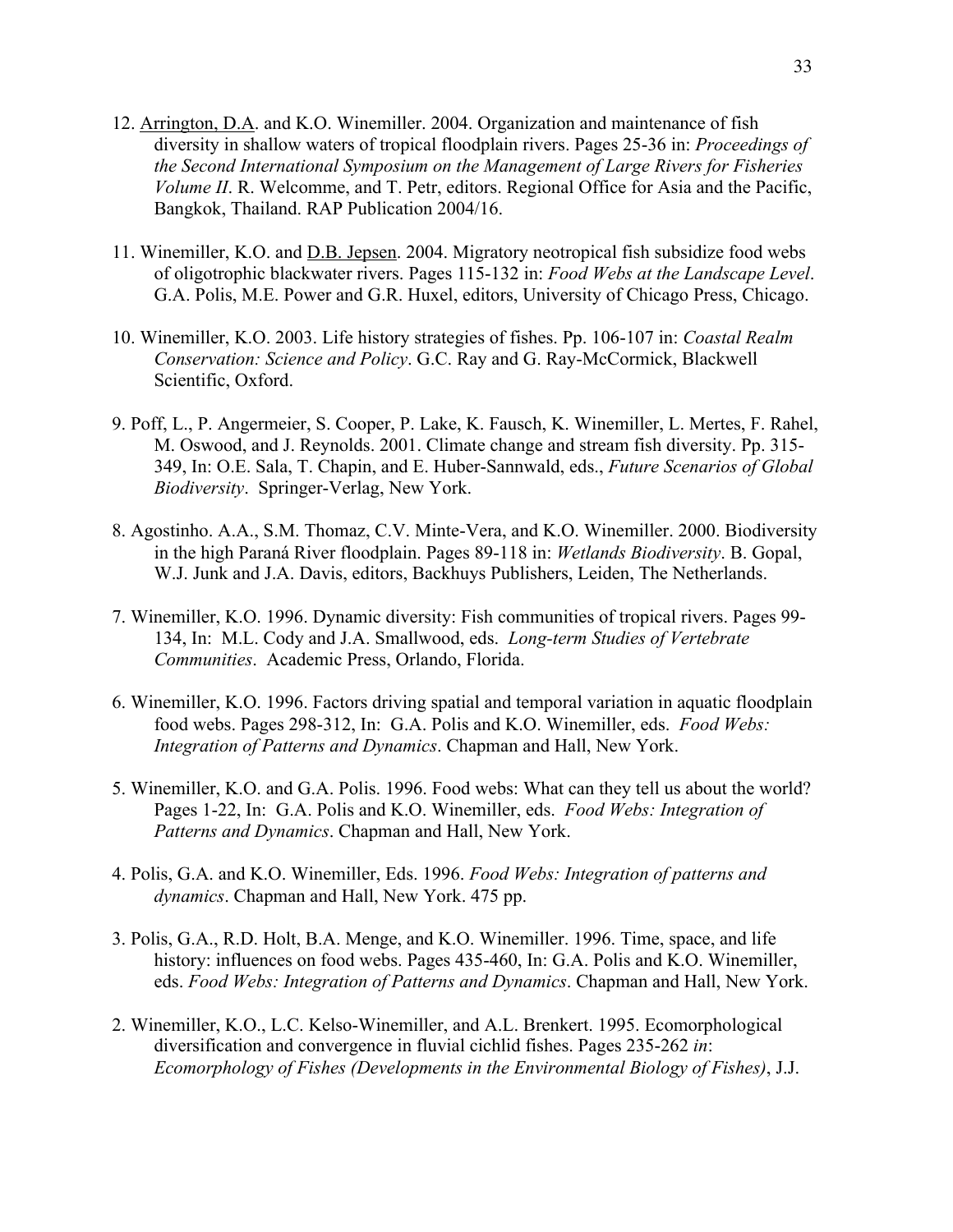Luckzovich, P.J. Motta, S.F. Norton, and K.F. Liem, editors, Junk, The Hague, The Netherlands.

1. Winemiller, K.O. 1995. Fish ecology. Pages 49-65, In: W.A. Nierenberg, ed., *Encyclopedia of Environmental Biology, vol. 2*. Academic Press, San Diego.

#### *Published Reviews*

- 2020. Foreward, pp. vi-vii (essay & review appearing in R.A.M. Silvano, editor, *Fish and Fisheries in the Brazilian Amazon – People, Ecology and Conservation in Black and Clear Water Rivers*. Springer Nature, Switzerland).
- 2018. Review of J. Opperman et al.'s *Floodplains – Processes and Management for Ecosystem Services. Fisheries* 44(3):148.
- 2018. Designer flows for the Tonle Sap good idea but wrong recommendation. *Science*. published online [http://science.sciencemag.org/content/358/6368/eaao1053/tab-e-letters] (with M. Fujiwara, E. Cunha, A. Agostinho, L. Gomes, A. Flecker, and S. Sethi).
- 2009. Epilogue, pp. 336-337 (essay & review appearing in O. Lucanus, *The Amazon Below Water,* Panta Rhei, Germany).
- 1998. Review of R. Barthem & M. Goulding's *The Catfish Connection: Ecology, Migration, and Conservation of Amazon Predators*. *Ecoscience* 5:282-283.
- 1995. Chronicling Changing Biological Diversity (essay & review of P. Skelton's *A Complete Guide to the Freshwater Fishes of Southern Africa*)*. Environmental Biology of Fishes* 45:211-213.
- 1994. Review of D. Roff's *The Evolution of Life Histories. Transactions of the American Fisheries Society* 123:835-836.
- 1984. Review of D. Janzen's edited volume *Costa Rican Natural History. Copeia* 1984:276- 278.

#### *Technical Reports*

- Winemiller, K.O., M. Andrade, C. Arantes, T. Bokhutlo, L. Bower, E. Cunha, F. Keppeler, E. Lopez, Y. Quintana, D. Saenz, K. Mayes and C. Robertson. 2017. Potential influence of exchanges between the Lower Guadalupe River and oxbow lakes on food web dynamics. Texas AgriLife Research, Texas A&M University System. Final Report to the Texas Parks and Wildlife Department. 59 pp. + Appendices.
- Baker, J. and K. Winemiller. 2017. Preliminary results of recreational use attainability analyses of the Double Mountain Fork Brazos River (1241) and Sabana River (1222C). Texas AgriLife Research, Texas A&M University System. Final Report to the Texas Commission of Environmental Quality. 91 pp. + Appendices.
- Baker, J. and K. Winemiller. 2017. Preliminary results of recreational use attainability analyses of the Colorado River below Lake J.B. Thomas (1412) and Beals Creek (1412B). Texas AgriLife Research, Texas A&M University System. Final Report to the Texas Commission of Environmental Quality. 86 pp. + Appendices.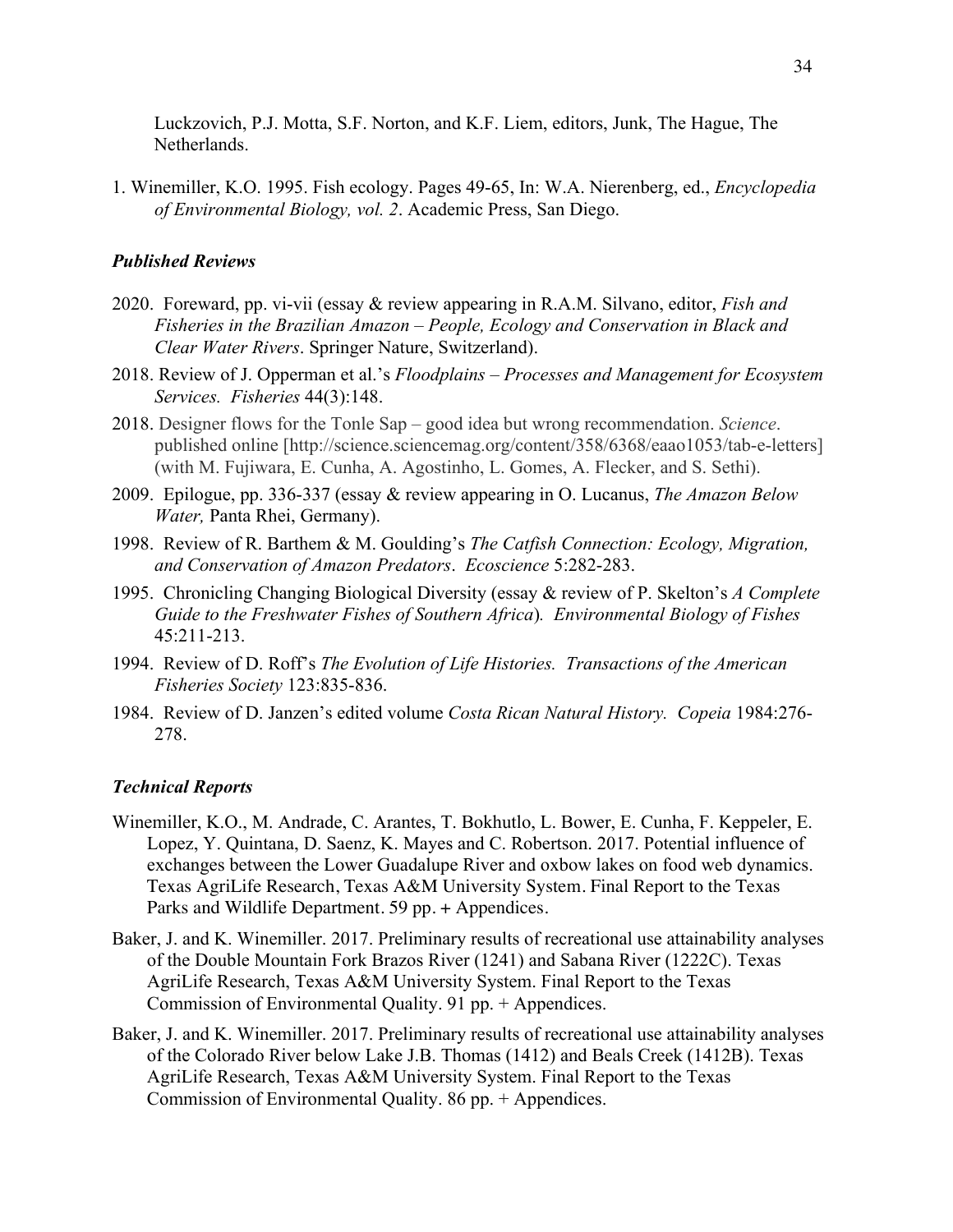- Winemiller, K., C. Conway, A. Rodger, C. Nessner, and C. Hemingson. 2014. Flow dependent species: life history and habitat associations in Texas Gulf Coast Rivers. Texas AgriLife Research, Texas A&M University System. Final Project Report to the Texas Parks and Wildlife Department,  $72$  pp.  $+10$  Appendices.
- Dahm, C., K. Winemiller, M. Kelly, and S. Yarnell. 2014. Recommendations for Determining Instream Flow Criteria for Priority Tributaries to the Sacramento-San Joaquin Delta. Report to the California State Water Resources Control Board. 17 pp.
- Winemiller, K.O., R. Pizano, and C.G. Montaña. 2013. Freshwater Flow Recommendations to Mitigate Effects of Climate Change to the Lower Neches River and Beaumont Unit of the Big Thicket Preserve. Final Project Report for the US National Park Service, Big Thicket Preserve. 110 pp. + Appendices.
- Winemiller, K.O., J. Baker, and S.B. Correa. 2013. Preliminary Results of a Recreational Use Attainability Analysis of Rush-Copperas Creek (1222B), Dry Brach (1255I), Alarm Creek (1226H), Little Green Creek (1226M), Camp Creek (1204A), Trimmier Creek (1216A), Deer Creek (1242J), Pond Creek (1242F), and Middle Yegua Creek (1212A). Texas AgriLife Research, Texas A&M University System. Final Report to the Texas Commission of Environmental Quality. 123 pp. + Appendices.
- Brazos River Basin and Bay Expert Science Team (K.O. Winemiller + 8 coauthors). March 2012. Environmental Flows Recommendation Report, Final Submission to the Brazos River Basin and Bay Area Stakeholder Committee, Environmental Flows Advisory Group, and the Texas Commission on Environmental Quality, 198 pp. + 8 Appendices.
- Winemiller K.O., D. Scott, C.S. Shafer, J. Baker, and S.B. Correa. 2011. Preliminary results of a Recreational Use Attainability Analysis of the Brazos River above Possum Kingdom (1208), Navasota River above Lake Mexia (1210A), East Yegua Creek (1212B), and the Lowe Cibolo Creek (1902). Texas AgriLife Research, Texas A&M University System. Final Report to the Texas Commission of Environmental Quality. 159 pp. + Appendices.
- Winemiller, K.O., N.K. Lujan, R.N. Wilkins, R.T. Snelgrove, A.M. Dube, K.L. Skow, and A.G. Snelgrove. Status of Freshwater Mussels in Texas. Report to Texas A&M Institute of Renewable Natural Resources, College Station, 61 pp.
- King, R.S., K.O. Winemiller, J.M. Taylor, J.A. Black, and A.A. Pease. 2009. Development of Biological Indicators of Nutrient Enrichment for Application in Texas Streams. Final Report to Texas Commission on Environmental Quality, §106 Water Pollution Control Grant #98665304. 104 pp.
- Winemiller, K.O., R.S. King, J. Taylor, and A. Pease. 2009. Refinement and Validation of Habitat Quality Indices (HQI) and Aquatic Life Use (ALU) Indices for Application to Assessment and Monitoring of Texas Surface Waters. Final Project Report, TCEQ Contract 582-6-80304, 81 pp.
- Winemiller, K.O., D. Scott, C.S. Shafer, J. Baker, and A. Breden. 2009. Preliminary Results of a Recreational Use Attainability Analysis of 31 Streams in the Brazos River Basin. Final Report to the Texas Commission on Environmental Quality. 92 pp. + 5 Appendices.
- Sabine and Neches Rivers and Sabine Lake Bay Basin and Bay Expert Science Team (K.O. Winemiller + 10 coauthors). Dec. 2009. Environmental Flows Recommendation Report,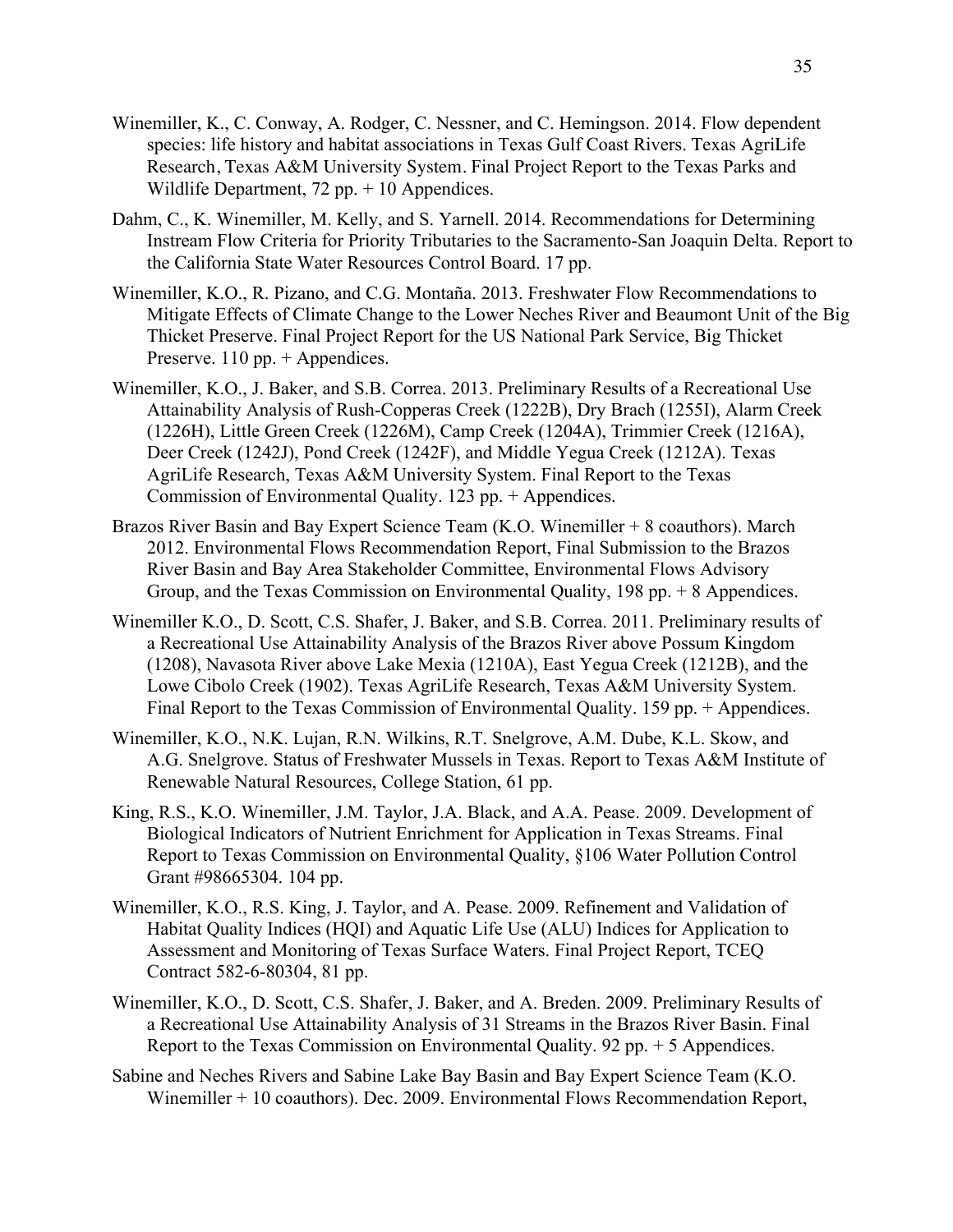Final Submission to the Sabine and Neches Rivers and Sabine Lake Bay Basin and Bay Area Stakeholder Committee, Environmental Flows Advisory Group, and the Texas Commission on Environmental Quality, 172 pp. + 18 Appendices.

- Biology Subcommittee of the Sabine and Neches Rivers and Sabine Lake Bay Basin and Bay Expert Science Team (K.O. Winemiller + 3 coauthors). Sabine/Neches BBEST Biological Overlay Approach, 58 pp.
- Baran, E., P.-J. Meynell, Y. Kura, I.G. Baird, G. Gallego, P. Gatke, M. Kruskopf, M. Somonn, M. Samountha, T. Warren, and K.O. Winemiller. 2009. Do dams eat fish? Forecasting, assessing and mitigating the impacts of hydropower dams on fish resources, with special reference to the Lower Mekong Basin. World Fish Center, Phnom Penh, Cambodia. 108 pp.
- Winemiller, K.O., J. Baker, D. Scott, S. Shafer, and S. Correa. 2008. Preliminary results of a recreational use attainability analysis of the Buffalo Bayou/White Oak Bayou stream system in Houston, Texas. Texas AgriLife Research, Texas A&M University System. Final Report to the Texas Commission on Environmental Quality. 57 pp. + 5 Appendices.
- Winemiller, K.O., R. Brandes, T. Bonner, R. King, D. Maidment, S. Davis, G. Ward, E. Hersh, and J. Trungale. 2008. Review of Desk-top Methods for Establishing Environmental Flows in Texas Rivers and Streams. Final Report to the Texas Commission on Environmental Quality. 30 pp.
- Winemiller, K.O., A. Chin, S.E. Davis, D.L. Roelke, L.M. Romero, and B.P. Wilcox. 2005. Summary Report Supporting the Development of Flow Recommendations for the Stretch of Big Cypress Creek below Lake O' the Pines Dam. Final Project Report to the Caddo Lake Institute and The Nature Conservancy. 111 pp.
- Winemiller, K., D. Roelke, A. Chin, S. Davis, B. Wilcox, and L. Romero. 2005. Caddo Lake Annotated Bibliography. Project Report to the Caddo Lake Institute and The Nature Conservancy. 50 pp.
- Winemiller, K.O., T. Bonner, F.P. Gelwick, S. Zeug, and C. Williams. 2004. Response of Oxbow Lake Biota to Hydrologic Exchanges with the Brazos River Channel. Final Project (2003-483-493, 2003-483-003) Report to the Texas Water Development Board.
- Winemiller, K.O., C. Munster, N. Wilkins, B. Wilcox, J. Birnbaum, R. Eyeington, L. Shen, Y. Suharnoto, J.C. Cathey, K. Craig, R. Griffith, R. Lacewell, A. Jones. 2005. Response of Stream and Riparian Biota of the Pedernales River Basin to Variation in Landscape Features and Vegetation Cover. Report to U.S. Army Corps of Engineers, Worth Worth District.
- Winemiller, K.O. May 2003. Biological Monitoring of San Felipe Creek during Construction of New Water Treatment Facility for the City of Del Rio. Final Project Report to City of Del Rio, Texas Water Development Board, US Fish and Wildlife Service, and Texas Parks and Wildlife Department.
- Winemiller, K.O., D.A. Arrington, and R.N. Wilkins. 2002. Aquatic Biota Responses to Alternative Brush Management Scenarios. Report to U.S. Army Corps of Engineers, Worth Worth District.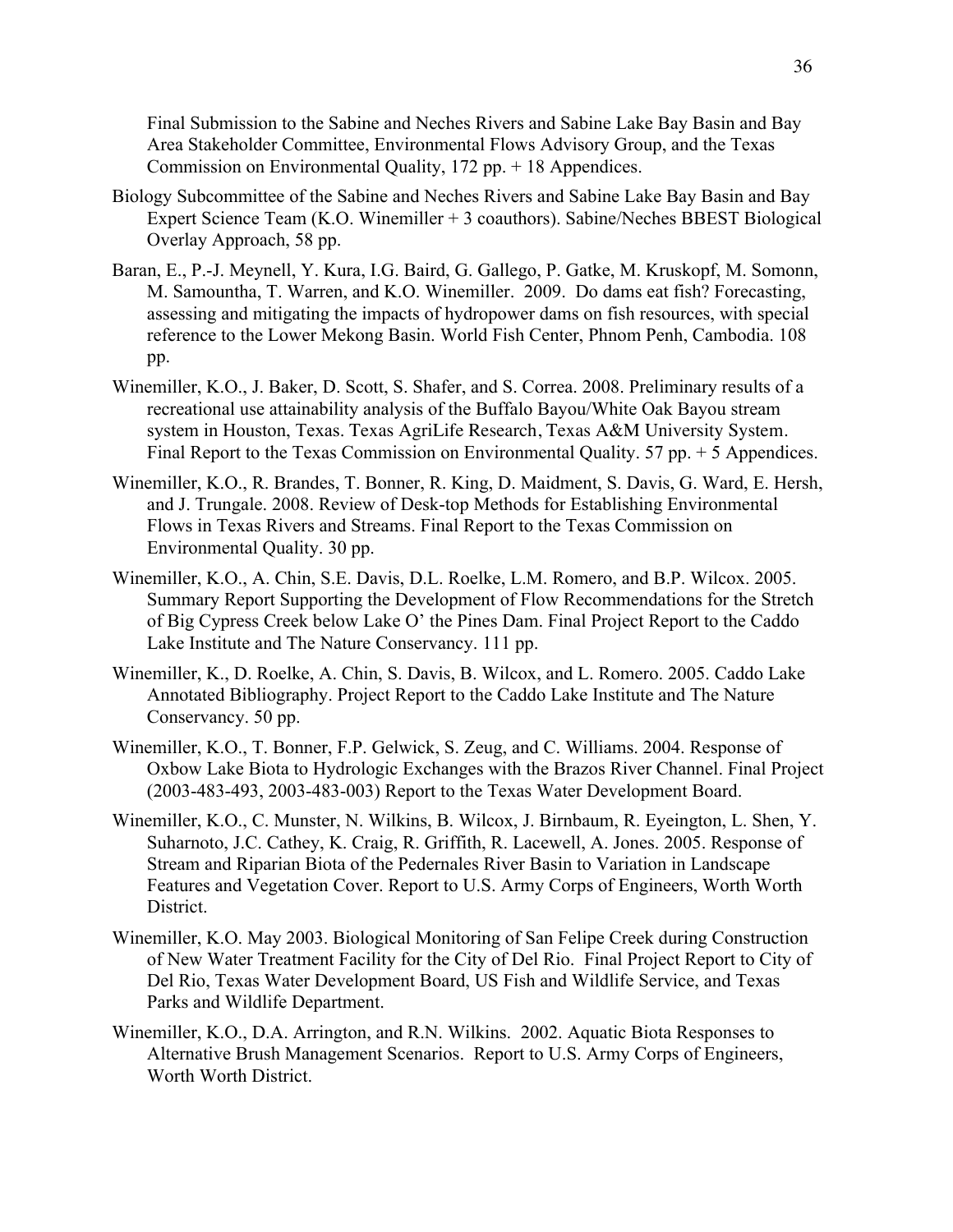- Winemiller, K.O. and F.P. Gelwick. 1998. Assessment of Ecological Integrity of Streams in the Brazos-Navasota River Watershed based on Biotic Indicators. Report to Brazos River Authority and Natural Resource Conservation Service (USDA).
- Bussing, W., Winemiller, K., Lopez, M., Bolaños, F., Sasa, M., Donnelly, M., Savage, J., Guyer, C., Solorzano, A., Araya, M., Barrantes, G., Blake, J., Hernández, D., Joyce, F., Loiselle, B., Pereira, A., Mora, J.M., Rodriguez, B., Collado, L.M., Saenz, J., Salazar, J., Vega, V.A. and Yates, T. 1996. An Inventory of the Vertebrate Fauna of the Guanacaste Conservation Area. 123pp.
- Winemiller, K.O. and A.A. Anderson. 1995. Status of *Cyprinodon elegans* and *Gambusia nobilis* in the Phantom Lake Springs Refuge. Report to U.S. Bureau of Reclamation, Albuquerque, New Mexico.
- Winemiller, K.O., W.A. Bussing, M. Lopez. 1995. An Inventory of the Vertebrate Fauna of the Guanacaste Conservation Area (Ichthyofauna). Report to Institutuo Nacional de Biodiversidad, San José, Costa Rica.
- Winemiller, K.O. and A.A. Anderson. 1993, 1994. Progress Report for Phantom Springs Refuge Monitoring. Report to U.S. Bureau of Reclamation, Upper Colorado Region, Salt Lake, Utah.
- Winemiller, K.O. 1994. Final Report on the NSF-Funded Workshop, Food Webs: Integration of Patterns and Dynamics. Report to the National Science Foundation, Arlington, Virginia.
- Winemiller, K.O. 1993. Final Report on the NSF-Funded Symposium/Workshop, Fish Ecology in Latin America. Report to the National Science Foundation, Arlington, Virginia.
- Barbarino Duque, A. and K. O. Winemiller. 1993. Results of Preliminary Investigation of the Current Status of Pavón Populations in the Río Pasimoni, Edo. Amazonas. Report to the Ministerio de Ambiente y Recursos Naturales Renovables of the Republic of Venezuela, Caracas, Venezuela.

## *Invited Plenary & Symposium Lectures – International*

- 2019– "Inheritors of the Earth: Improbable or Probable Destinies of Freshwater Fishes?" Invited plenary lecture, Biennial Conference of the Brazilian Ichthyological Society, Belem, Brazil.
- 2019– "Choosing indicators and models for impact assessment of rivers that have been, or will be, damned" Invited symposium lecture, Biennial Conference of the Brazilian Ichthyological Society, Belem, Brazil.
- 2017– "Why does environmental pulsing promote productivity and resilience?" International Symposium on Flood-pulse Ecosystems, Siem Reap, Cambodia
- 2017– "Improving ecological forecasting by merging periodic tables of niches with individualbased modeling of food web dynamics", Invited plenary lecture, Biennial Conference of the Brazilian Ichthyological Society, Porto Seguro, Brazil.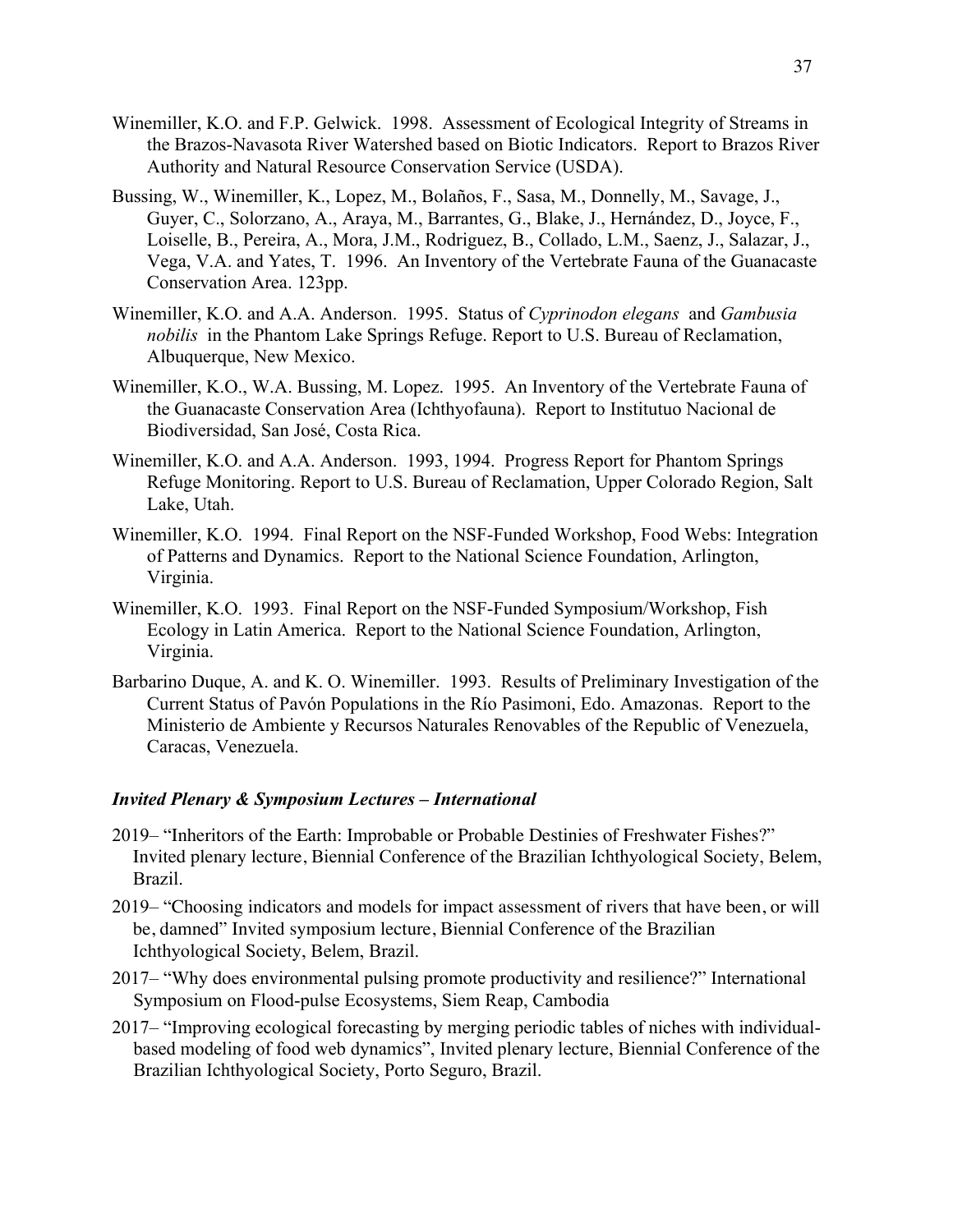- 2017– "Impacts of dams in major tropical rivers", Invited symoposium talk, Biennial Conference of the Brazilian Ichthyological Society, Porto Seguro, Brazil.
- 2015– "Functional Traits, Convergent Evolution, and Periodic Tables of Niches", Invited plenary lecture, IV Latin American Symposium of Ichthyology, San José, Costa Rica.
- 2015– "Functional Traits, Convergent Evolution, and Periodic Tables of Niches", Invited plenary lecture, Congreso Colombiano de Ictiología, Leticia, Colombia.
- 2015– "Functional Traits, Convergent Evolution, and Periodic Tables of Niches", Invited symposium talk, Special Session on Functional Traits in Fish Ecology, Biennial Conference of the Brazilian Ichthyological Society, Recife, Brazil.
- 2013– "Ecologia de Redes Tróficas Analogia com Cartografia e Anatomia", Plenary talk, 20th Biennial Conference of the Brazilian Ichthyological Society, Maringá, Brazil.
- 2013– "Coexistência de Peixes com Diferentes Estratégias de Vida: Respostas Nicho-Dependentes a Variações Ambientais", Roundtable, 20<sup>th</sup> Biennial Conference of the Brazilian Ichthyological Society, Maringá, Brazil.
- 2013– "Programa Ciência sem Fronteiras: Conselhos para Encontrar uma Instituição e um Orientador no Exterior", Roundtable, 20<sup>th</sup> Biennial Conference of the Brazilian Ichthyological Society, Maringá, Brazil.
- 2012– "Food Web Ecology– Analogy with Cartography and Anatomy" Plenary talk, Fifth Argentinian Congress of Limnology, Santa Fe, Argentina.
- 2011– "Ecologia de Peixes Neotropicais: Situação Atual e Perspectivas" Plenary talk, 19th Biennial Conference of the Brazilian Ichthyological Society, Manaus, Brazil.
- 2009– "Are Successful Fish Invasions Only from Species-rich into Species-poor Communities?" Invited talk, Symposium: The Future of Fish Biogeography, Annual Meeting of the International Ecological Society, Brisbane, Australia.
- 2003– "Food Web Science: Moving on the Path from Abstraction to Prediction" (Plenary lecture) Third Decadal Food Web Symposium, Giessen, Germany.
- 2003– "Ecology of African Fishes: Scientific Paradigms and Resource Conservation" (Plenary lecture) African Fish and Fisheries Conference, Cotonou, Benin.
- 2003– "Sources of Production for Food Webs" in Large Rivers, 2nd Large Rivers Symposium, Phnom Penh, Cambodia.
- 1999– "Role of Fishes in Tropical Floodplain Food Webs", Plenary talk- 1st Congress of Bolivian Limnology and Aquatic Resources Management, Cochabamba, Bolivia.
- 1998– "Tropical River Food Webs-Effects of Fish Movement", Plenary talk- 13th Biennial Conference of the Brazilian Ichthyological Society, São Carlos, Brazil.
- 1998– "Effects of Seasonality and Fish Movement on Tropical River Food Webs", Symposium on Tropical Fish Biology, Fisheries Society of the British Isles, Southampton, England (with D. Jepsen).
- 1998– "Migratory Fishes Subsidize Foodwebs of Oligotrophic Rivers in the Neotropics", Symposium on Cross-Habitat Exchanges of Nutrients, Consumers, and Predators, International Ecological Society, Florence, Italy.
- 1994– "Structural and Functional Aspects of Diversity", (Keynote) Symposium on Fishes and Their Habitat, Lyon, France.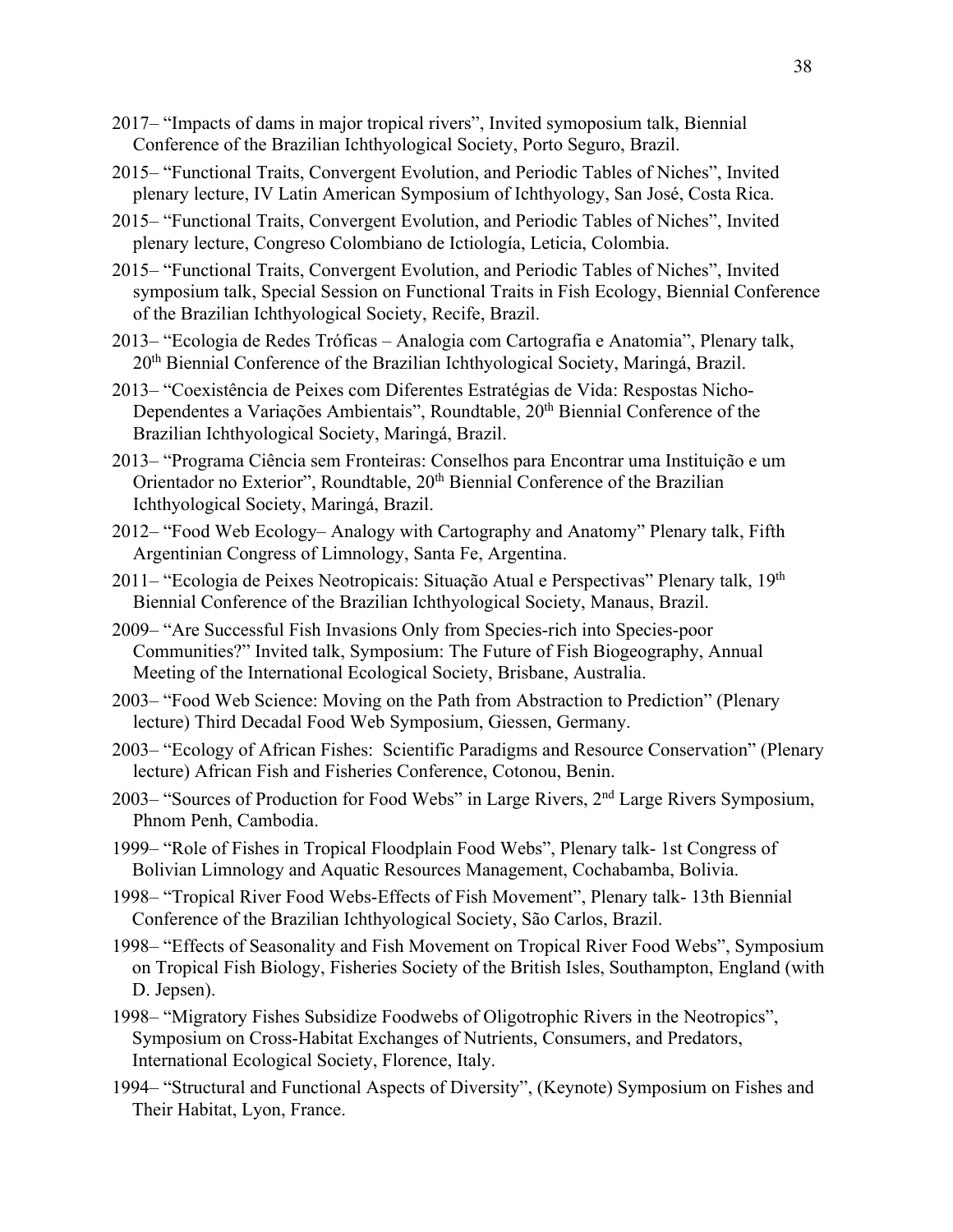1994– "Food Webs", Ann. Meet. Canadian Society of Zoologists, Winnipeg, Canada.

# *Invited Plenary & Symposium Lectures – Professional Society*

- 2019– "River hydrology and the timing of food web subsidies under global change" Invited symposium contribution, Ann Meet. Amer. Fisheries Society, Reno, NV.
- 2019– "Inheritors of the Earth: Improbable or Probable Destinies of Freshwater Fishes? Plenary talk, Ann. Meet. Brazilian Ichthyological Society, Belem, Brazil.
- 2019– "Choosing indicators and models for impact assessment of rivers that have been, or will be, damned" Invited symposium contribution, Ann. Meet. Brazilian Ichthyological Society, Belem, Brazil.
- 2015– "Evidence for Biotic Resistance in Highly Diverse Tropical Rivers", Invited symposium contribution, Centennial Conference of the Ecological Society of America, Baltimore, MD (with D. Fitzgerald).
- 2015– "Influence of Deforestation on Fish Diversity and Biomass in the Amazon River", Invited symposium contribution, Centennial Conference of the Ecological Society of America, Baltimore, MD (with C. Arantes).
- 2009– "Biodiversity, Ecological Complexity and Flood Dynamics of Tropical Rivers: Can We Make River Ecology a Predictive Science?" Plenary talk, Biennial Meeting of the International Society for River Science, Tampa, FL.
- 2004– "In Search of the Periodic Table of Niches: Fishes Could Help Ecological Alchemy Evolve into Modern Science" Pianka Symposium, Ann. Meet. Amer. Soc. Ichthyologists & Herpetologists, Norman, OK.
- 2003– "Life History Strategies, Population Regulation, and Their Implications for Fisheries Management" Exploring Beverton's Legacy Symposium, Ann Meet. American Fisheries Society, Quebec City, Canada.
- 1999– "Variation in Fish Assemblages of Brazos River Oxbow Lakes", Invited Talk, Freshwater and Marine Science Session, Ann. Meet. Texas Academy of Sciences, Seguin, TX.
- 1998– "The Influence of Life History Strategies on Dynamics of Exploited Fish Populations from Lakes to Oceans", Symposium on Ecology of Exploited Fish Populations- from Lakes to Oceans, American Society for Limnology and Oceanography, St. Louis, MO.
- 1997– "Conservation of Aquatic Diversity of River Floodplains: An Intermediate Disturbance Perspective", Symposium on Conservation of Large River Floodplains, Annual Meeting of the Society for Conservation Biology (with D. Jepsen).
- 1996– "Relationships between Fish Life History Strategies and Population Responses to Disturbances" (Plenary lecture), Ann. Meet. AFS Western Div., Eugene, OR.
- 1996– "Longterm Dynamics of a Floodplain Fish Assemblage in the Venezuelan Llanos", Neotropical Ichthyology Symposium, Ann. Meet. Amer. Soc. Ichthyologists & Herpetologists, New Orleans, LA.
- 1995– "Fisheries and Water Management in River-Swamp Systems", Ann. Meet. AFS, Tampa, FL.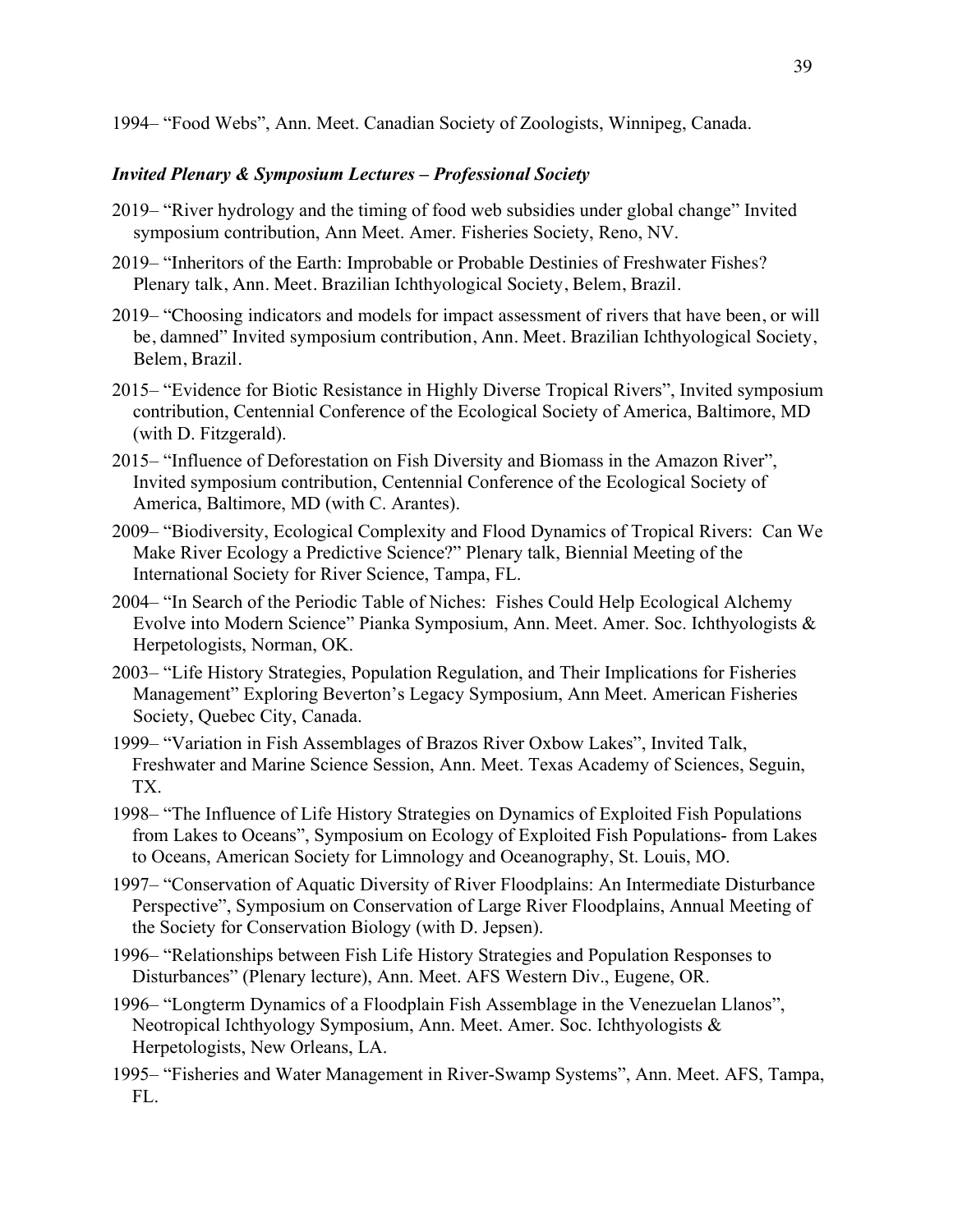- 1995– "Imperiled Fishes and Aquatic Communities Across the Southern Landscape: Spatiotemporal Data Bases for the 21st Century", Ann. Meet. AFS, Tampa, FL.
- 1993– "Fish Ecology in Latin America" (Organizer- NSF funded symposium), Ann. Meet. ASIH, Austin, TX.
- 1992– "Convergence and Divergence of Cichlid Fishes", Ecomorphology Symposium, Ann. Meet. ASIH, Champaign, IL.
- 1991– "Individual-Based Approach to Modeling Fish Population Dynamics", Ann. Meet. AFS, San Antonio, TX.

## *Invited Plenary & Symposium Lectures – Other*

- 2015– "Flows and Fish in Texas Rivers (& The Things We Do To Them)", Invited plenary lecture, Big Thicket Science Conference, Nacogdoches, Texas
- 2014– "Functional Traits, Convergent Evolution, and Periodic Tables of Niches", Plenary talk, Annual Graduate Student Symposium, Biology Department, University of Louisiana at Lafayette.
- 2006– "The Challenge of Keeping All the Parts: Research Needs for Informing Environmental Flows Policy" Plenary talk, Charting the Course Conference, State Capitol, Austin, TX.
- 2005– "Seeking a Sound Ecological Environment: Issues of Scale for Biotic Indicators of Flow Variation" Plenary talk, Flow for the Future Conference, San Marcos, TX.
- 2004– "Scale and Resolution in Instream Flow Assessment" Instream Flow Workshop hosted by Texas River and Reservoir Management Society and Texas Chapter American Fisheries Society, College Station, TX.
- 2004– "Interplay between Scale, Resolution, Life History, and Prediction of Food Web Dynamics" First Annual Peter Yodzis Ecology Symposium, University of Guelph, Canada.
- 2001– "Life History Strategies and Population Regulation: Theory Predicts Consequences for Supplemental Stocking of Tarpon", 1<sup>st</sup> International Tarpon Symposium, Port Aransas, TX
- 1996, 1995, 1994, 1993– "Science Technology and Youth", Texas A&M Univeristy, College Station.
- 1995– "Texas Endangered Species", Fossil Rim, TX.
- 1993– "Food Webs: Integration of Patterns and Dynamics" (Organizer- NSF funded symposium), Ft. Collins, CO.
- 1990– Compmech Bay Anchovy Workshop, Raleigh, NC.
- 1988– "Organization for Tropical Studies Silver Anniversary Symposium", Univ. of Miami, FL.
- 1988– Plenary speaker, Texas Cichlid Association, San Antonio, TX.
- 1986– Tropical Rainforest Symposium, Institute of Latin American Studies, Austin, TX.

#### *Invited Seminars*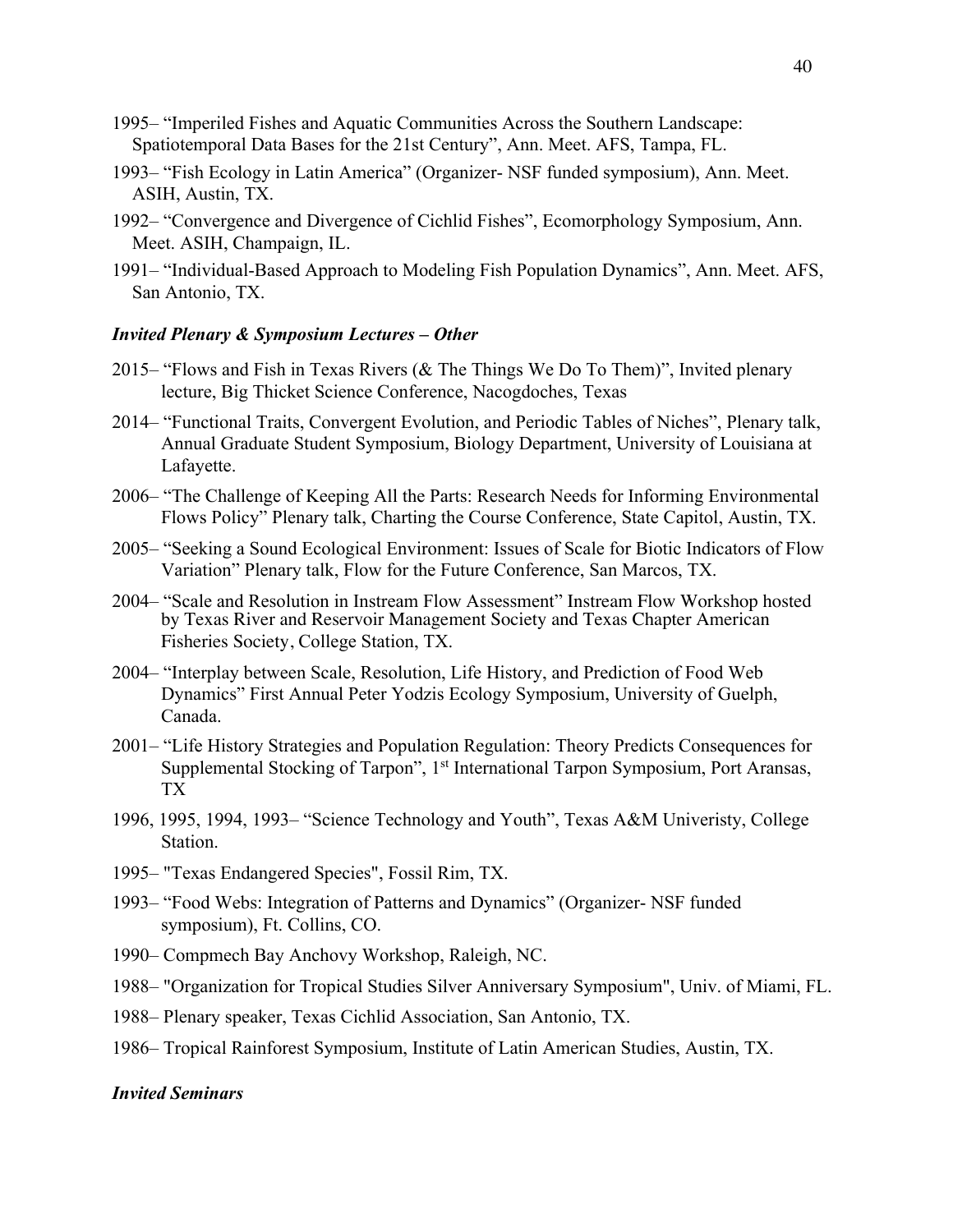- 2019– University of Tennessee; Texas State University; Texas A&M University (WFSC graduate seminar series)
- 2017– Kamutjonga Inland Fisheries Institute, Namibia; University of Dayton; Annual Hynes Lecture, University of New Bunswick, Fredricton, NB, Canada; seminar, University of New Bunswick, Fredricton, NB, Canada; seminar, University of New Bunswick, Saint John, NB, Canada.
- 2016– Distinguished Speaker Series University of Alabama at Huntsville; Royal University of Phnom Penh, Cambodia; Sam Houston State University; Annual Brandt Lecture – North Carolina State University
- 2015– Universidade Estadual de Londrina, Brazil; Universidade Estadual de Paraná Oeste, Brazil; EEB Program, Texas A&M University
- 2014– Annual Minshall Lecture Idaho State University; Dept. of Biology, University of Louisiana at Lafayette; EEB Program, Texas A&M University
- 2013– Texas A&M University-Dept of WFSC; University of Wyoming; Nanchang University, Nanchang, China; Fudan University, Shanghai, China
- 2012– Texas A&M University (ABS seminar series); University of North Texas
- 2011– Cornell University; Virginia Tech University; Texas Tech University; Baylor University (2 talks: the Floyd and Lorene Davidson Lecture plus one departmental seminar)
- 2010– Borlaug Institute at Texas A&M University; Charles Darwin University, Australia; Rivers Institute, Griffith University, Australia; University of Oklahoma
- 2009– Sam Houston State University; University of Toronto
- 2008– University of Nebraska; Texas A&M University-Applied Biodiversity Science Series
- 2007– North Carolina State University
- 2006– Auburn University; University of Illinois; University of Texas at Tyler; Texas A&M University at Galveston; Oklahoma State University
- 2005– University of Central Florida; Universidad Veracruzana; Ohio State University
- 2004– Southern Illinois University
- 2003– University of New Mexico/University of Alabama (NSF-IGERT Symposium); TAMU Department of Rangeland Ecology and Management
- 2002– University of Minnesota; University of Texas at Austin; Colorado State University
- 2001– Sam Houston State University
- 2000– University of South Florida; University of the Western Llanos, Venezuela
- 1999– University of New Mexico; Texas Watershed Working Group (TAMUS-TTVN)
- 1998– University of Miami; Florida International University, Institute of Ecology, University of Georgia; TAMU Department of Rangeland Ecology and Management
- 1997– TAMU Entomology Department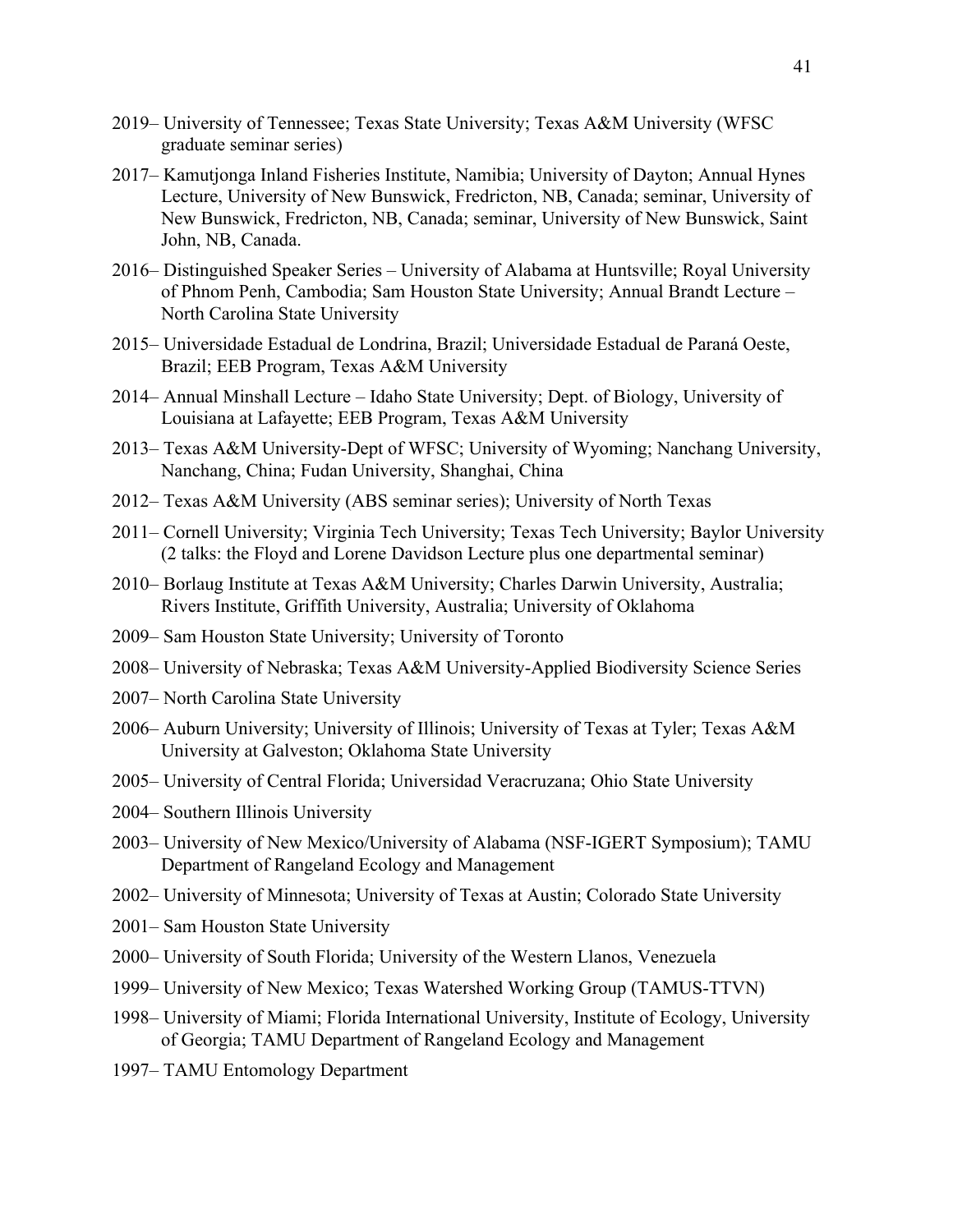- 1996– TAMU Society for Conservation Biology; Universidade Estadual de Maringá, Brazil; University of Miami
- 1995– Texas Aquaculture Association; University of Texas Marine Science Institute; TAMU International Agriculture Program
- 1994– Tulane University; 2 talks for University Oklahoma
- 1993– 3 talks for Universidade Estadual de Maringá, Brazil; Vanderbilt University
- 1992– University of Texas Marine Science Institute
- 1991– University of Guelph; Texas A&M University; Miami University of Ohio; University of Tennessee; 2 talks for Virginia Tech University; Vanderbilt University; University of Maryland; Bowling Green State University; Philadelphia Academy of Natural Sciences; SUNY- Syracuse
- 1990– Oak Ridge National Lab; University of Wisconsin Milwaukee
- 1989– Arizona State University
- 1987– University of Texas Marine Science Institute
- 1985– Tortuguero National Park, Costa Rica; Organization for Tropical Studies, Costa Rica
- 1983– Organization for Tropical Studies, Costa Rica

#### *Contributed Papers at Professional Meetings*

- 2019– "Impacts of hydroelectric dams on fishes and fisheries in tropical rivers through the lens of functional traits" Ann. Meet. Amer. Fisheries Society, Reno, NV (with C. Arantes, D. Fitzgerald & D. Hoeinghaus)
- 2019– **"**Osmoregulatory evolution in freshwaters: Juxtaposition of differentially expressed genes and outlier loci of an Amazon cichlid in contrasting pH and ionic environments" Ann. Meet. Society for Integrative and Comparative Biology, Tampa, FL (with S. Willis & L. Rocha)
- 2019– "Fluxo de energia entre fontes alimentares autoctones e aloctones em dois peixes endemicos do rio Xingu, Brasil, Ann. Meet. Brazilian Ichthyological Society, Belem, Brazil (with J. Conceicão, O. Lisboa, M. Zuluaga-Gomez, T. Giarrizzo & M. Andrade)
- 2019– "Potenciais fontes energeticas para seis especies da familia Cichlidae da bacia no baixo rio Xingu, Brasil, Ann. Meet. Brazilian Ichthyological Society, Belem, Brazil (with J. Conceicão, M. Zuluaga-Gomez, T. Giarrizzo & M. Andrade)
- 2019– "Fontes energeticas autoctones para cinco especies da familia Loricariidae endemicas do rio Xingu, Brasil, Ann. Meet. Brazilian Ichthyological Society, Belem, Brazil (with J. Conceicão, O. Lisboa, M. Zuluaga-Gomez, T. Giarrizzo & M. Andrade)
- 2018– "Do Exchanges between the Guadalupe River channel and oxbow lakes influence food web dynamics? Ann. Meet. American Fisheries Society, Atlantic City (with M. Andrade, C. Arantes, T. Bokhutlo, L. Bower, E. Cunha, F. Keppeler, E. Lopez, K. Mayes, Y. Quintana, C. Robertson & D. Saenz)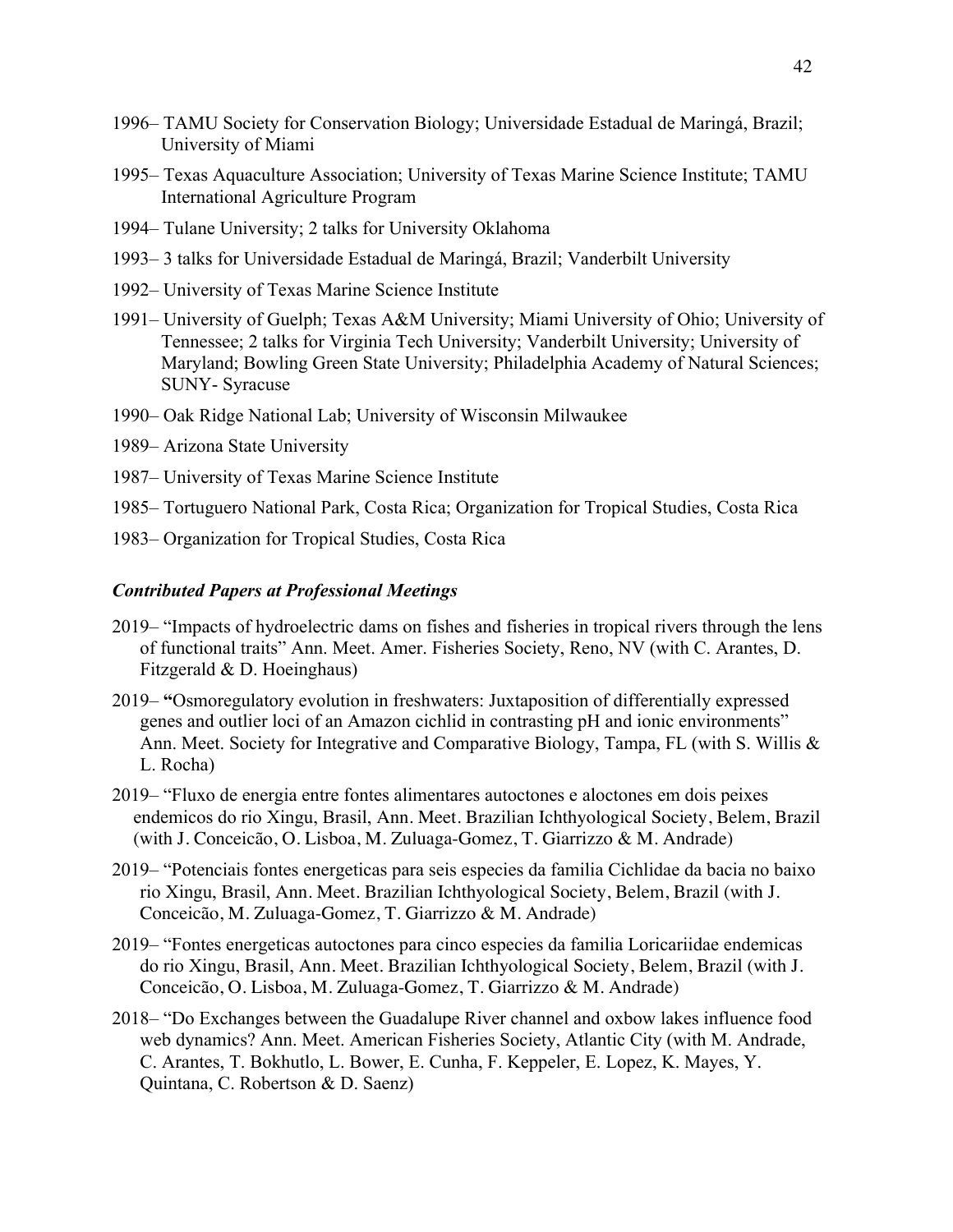- 2018– "Do Exchanges between the Guadalupe River channel and oxbow lakes influence food web dynamics? Ann. Meet. Ecological Society of America, New Orleans (with M. Andrade, C. Arantes, T. Bokhutlo, L. Bower, E. Cunha, F. Keppeler, E. Lopez, K. Mayes, Y. Quintana, C. Robertson & D. Saenz)
- 2018– "Canopy arthropods function as trophic links between floodplain forests and fishes in nutrient-poor black-water Amazonian rivers" Ann. Meet. Ecological Society of America, New Orleans (with S.B. Correa)
- 2018– "Fish assemblage convergence along environmental gradients and microhabitats in small freshwater streams" Ann. Meet. Ecological Society of America, New Orleans (with L. Bower)
- 2018– "Exploring asymmetries in the relationship between body size and trophic level using a multi-trait approach" Ann. Meet. Ecological Society of America, New Orleans (with F. Keppler & C. Montaña)
- 2018– "Seasonal and spatial variation in fish assemblages of a Caribbean coastal drainage in Guatemala" Ann. Meet. Ecological Society of America, New Orleans (with Y. Quintana, C. Barrientos & E. López)
- 2018– "α- and β-diversity of freshwater fishes in relation to habitat complexity indicate a trade-off between environmental filtering and species interaction" Ann. Meet. Ecological Society of America, New Orleans (with E. Cunha, L. Gomes, A. Agostinho, J da Silva & T. Lopes)
- 2018– "A model simulating interactions between hydrology, landscape, species traits and biotic interactions to predict food web dynamics in a neotropical freshwater ecosystem" Ann. Meet. Ecological Society of America, New Orleans (with P. Piana, E. Cunha, A. Agostinho, L. Gomes)
- 2018– "Productivity and stability in temporally forced food webs" Ann. Meet. Ecological Society of America, New Orleans (with C. Bieg, K. McCann, L. Johnson & B. McMeans)
- 2018– "The effects of melanocortin hormones on the electric organ discharge of two weakly electric fish" Ann. Meet. Ecological Society of America, New Orleans (with C. Saeinz  $\&$ M. Markham)
- 2018– "Osmoregulation in freshwaters: Gene expression in the gills of a Neotropical cichlid in contrasting pH and ionic environments". Ann. Meet. American Society of Ichthyologists and Herpetologists, Rochester, NY (with S. Willis, D. Saenz, G. Wang, C. Hollenbeck, L. Rocha D. Portnoy & J. Cai)
- 2018– "Potential influence of exchanges between the Lower Guadalupe River and oxbow lakes on food web dynamics" Ann. Meet. TX Ch. Amer. Fish. Soc., College Station, TX (with M. Andrade, C. Arantes, T. Bokhutlo, L. Bower, E. Cunha, F. Keppeler, E. Lopez, K. Mayes, Y. Quintana, C. Robertson & D. Saenz)
- 2018– "Disentangling the role of environmental and spatial processes in the metacommunity structure of stream fishes in a large Neotropical River" Ann. Meet. TX Ch. Amer. Fish. Soc., College Station, TX (with E. Lopez-Delgado & F. Villa-Navarro)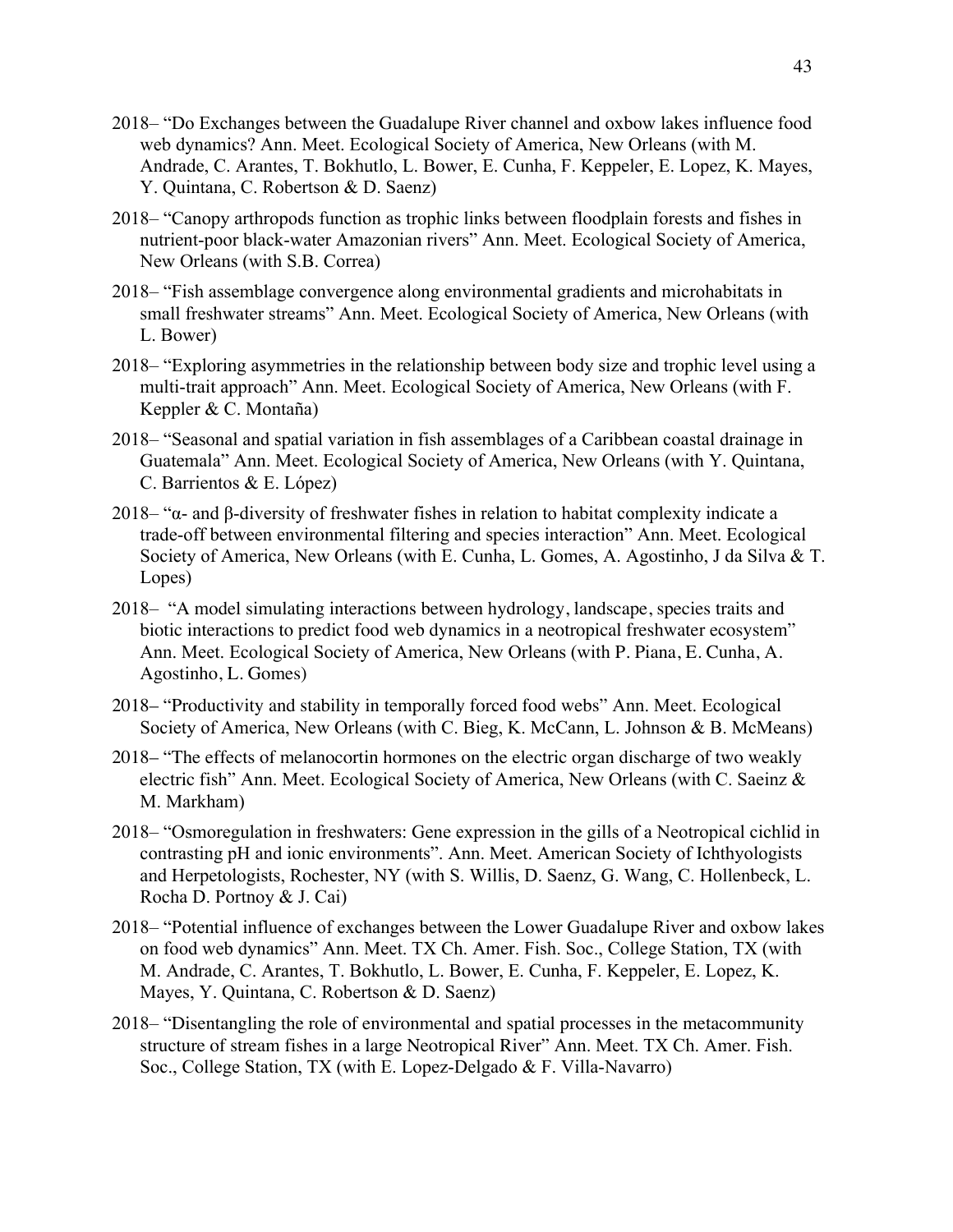- 2018– "Is trophic level related to body size in Texas fishes?" Ann. Meet. TX Ch. Amer. Fish. Soc., College Station, TX (with F. Keppeler & C. Montaña-Schalk)
- 2018– "Flow-specific floodplain inundation modeling, availability of suitable spawning habitat and recruitment of Alligator Gar in the lower Trinity River" Ann. Meet. TX Ch. Amer. Fish. Soc., College Station, TX (with D. Hoeinghaus, J. Jensen, A. Pease, D. Buckmeier, N. Smith, D. Daugherty, T. Hardy & Y. Allen)
- 2018– "Variation in environmental conditions and fish assemblages in sub-lakes of the Poyang Lake floodplain, China" Ann. Meet. TX Ch. Amer. Fish. Soc., College Station, TX (with B. Jin, J. Si, & B. Shao)
- 2018– "Functional diversity of stream fish assemblages in the Eastern Amazon: Oil palm plantations acting as an environmental filter" Ann. Meet. TX Ch. Amer. Fish. Soc., College Station, TX (with T. Begot, N. Benone, and L. Montag)
- 2018– "Evaluating the effects of different land uses on habitat and fish assemblages in amazon rainforest streams" Ann. Meet. TX Ch. Amer. Fish. Soc., College Station, TX (with L. Montag, H. Leão, N. Benone, B. Prudente, T. Begot, N. Torres, D. Hoeinghaus, L. Bower, F. Keppeler, D. Saenz, E. Lopez-Delgado, Y. Quintana & L. Juen)
- 2017– "Wabash River food web before and after an ecosystem transition" Ann. Meet. Soc. Freshwater Sci., Raleigh, NC (with M. Pyron, R. Shields, M. Minder, B. Murry & J. Becker)
- 2017– "Using fish functional traits for individual-based modeling to simulate food-web dynamics in river-floodplain systems" Ann. Meet. Amer. Soc. Icthyol. Herpetol., Austin, TX (with P. Piana, E. Cunha, A. Agostinho & L. Gomes)
- 2017– "Relationship between Forest Cover and Fish Diversity in the Amazon River" Ann. Meet. Amer. Soc. Icthyol. Herpetol., Austin, TX (with C. Arantes)
- 2017– "Fish assemblage convergence along environmental gradients and microhabitats in small freshwater streams" Ann. Meet. Amer. Soc. Icthyol. Herpetol., Austin, TX (with L. Bower)
- 2017– "Is There a Relationship between Fish Cannibalism and Latitude or Species Richness?" Ann. Meet. Amer. Soc. Icthyol. Herpetol., Austin, TX (with L. Strictar Perreira, F. Keppeler & A. Agostinho)
- 2017– "Effects of Melanocortin Hormones on the Electric Organ Discharge of Two Weakly Electric Fish" Ann. Meet. Amer. Soc. Icthyol. Herpetol., Austin, TX (with D. Saenz, M. Markham & J. Alves Gomes)
- 2017– "RNA-seq analysis of osmoregulation in an Amazonian cichlid: Deciphering the mechanisms constraining distributions of white and black water fishes" Ann. Meet. Amer. Soc. Icthyol. Herpetol., Austin, TX (with S. Willis, D. Saenz, G. Wang, C. Hollenbeck, J. Cai & D. Portnoy)
- 2017– "Fish biomass and functional diversity are positively associated with forest cover in the Amazon River floodplains", International Symposium on Flood-pulse Ecosystems, Siem Reap, Cambodia (with C. Arantes, et al.)
- 2017– "Hydroelectric dams in the tropics: impending threats to biodiversity and fisheries",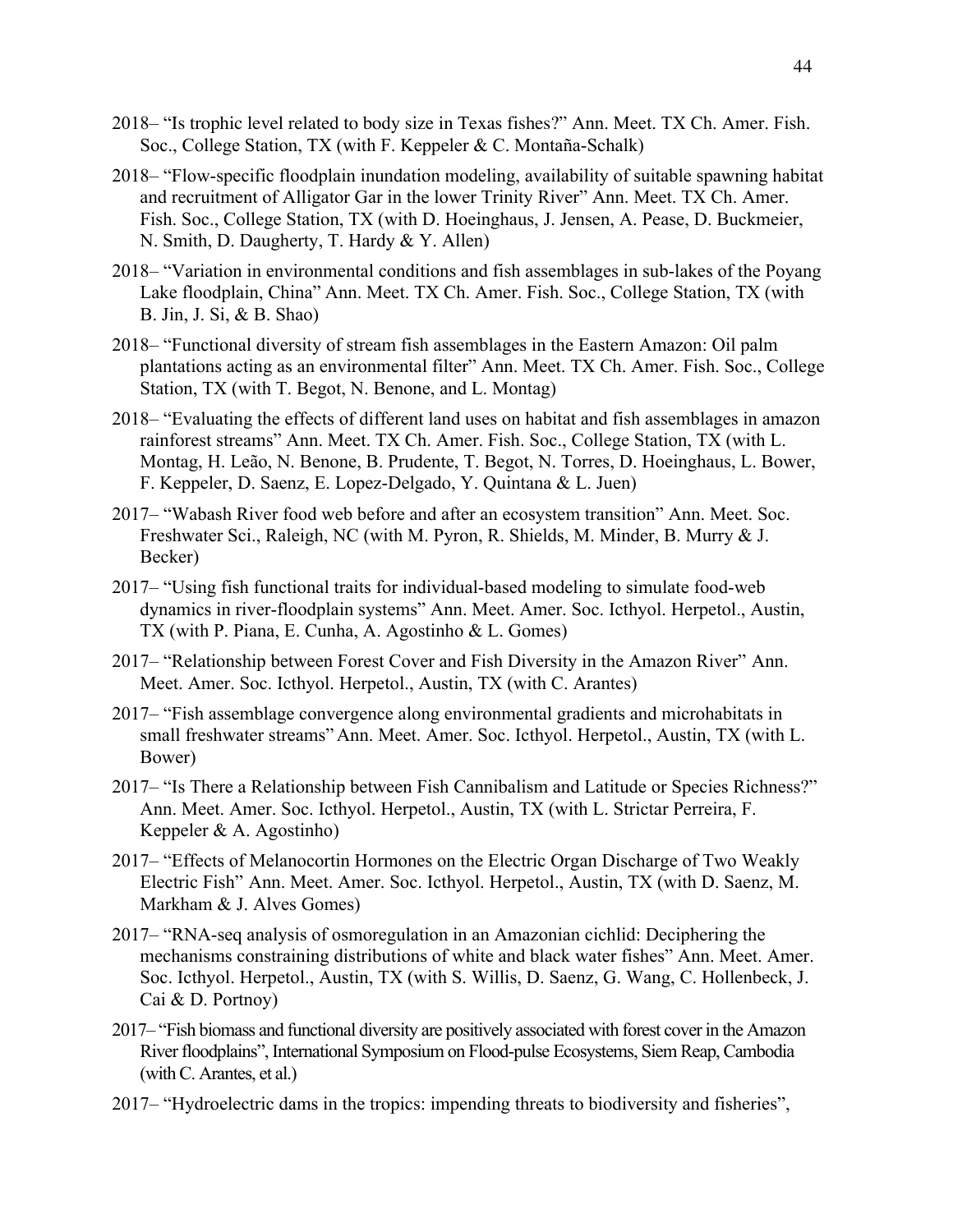Texas Chapter American Fisheries Soc., Corpus Christi.

- 2016– Seasonal changes in the functional community assembly of tropical fishes, Annual Meeting of the Ecological Society of America, Portland, Oregon (with D. Fitzgerald, M. Sabaj and L. Sousa).
- 2016– Global Patterns of Fish Functional Diversity and Trait Convergence along Species Richness and Environmental Gradients, Annual Meeting of the American Society of Ichthyologists and Herpetologists, New Orleans, Louisiana (with L. Bower).
- 2014– Weighing interaction strength in stream food webs: Importance of incorporating density data, Annual Meeting of the Ecological Society of America, Davis, California (with M. Ceneviva-Bastos and L. Casatti).
- 2014– Fishes and food webs in the Mekong River and its tributaries: a preview of life after new dams are constructed, Annual Meeting of the American Society of Ichthyologists and Herpetologists, Chattanooga, Tennessee (with C. Ou).
- 2014– Influence of deforestation on fisheries in the Amazon floodplains, Annual Meeting of the American Society of Ichthyologists and Herpetologists, Chattanooga, Tennessee (with C. Arantes, M. Petrere, L. Castello, and C. Freitas).
- 2014– Food web structure of the Lower Xingu River: A unique and immediately imperiled ecosystem in the Lower Amazon Basin, Annual Meeting of the American Society of Ichthyologists and Herpetologists, Chattanooga, Tennessee (with D. Fitzgerald, M. Zuluaga, T. Giarrizzo, M. Sabaj, N. Lujan, L. Sousa, L. Rapp, J. Zuanon and J. Lundberg).
- 2014– Trophic ecology of omnivorous fishes in the Yeşilırmak River Basin, Turkey, in relation to seasons and a hydroelectric dam, Annual Meeting of the American Society of Ichthyologists and Herpetologists, Chattanooga, Tennessee (with N. Kaymak, S. Akin, Z. Altuner, F. Polat and T. Dal).
- 2014– Intra-annual flow variation and its impact on larval fish abundance in two Texas Gulf Coast rivers, Annual Meeting of the American Society of Ichthyologists and Herpetologists, Chattanooga, Tennessee (with A. Rodger and C. Krabbenhoft).
- 2014– Trophic plasticity of tropical tadpoles along environmental gradients. Annual Meeting of the American Society of Ichthyologists and Herpetologists, Chattanooga, Tennessee (with C. Schalk, C. Montaña, and L. Fitzgerald).
- 2013– Environmental Flows Under Texas Senate Bill 3: Did We Leave Enough Water for the Fishes? Annual Meeting of the Texas Chapter American Fisheries Society, Conroe, Texas.
- 2013– The Impact of Droughts on Fish Assemblage and Water Quality in the lower Neches River: Implications for Environmental Flow Recommendations, Annual Meeting of the Texas Chapter American Fisheries Society, Conroe, Texas (with R. Pizano)
- 2013– Effects of a Dam on the Structure of the Icefish Species Assemblage in Nanyi Lake, Eastern China, Annual Meeting of the Texas Chapter American Fisheries Society, Conroe, Texas (with Z. Wang)
- 2012– Trophic diversity in the evolution and community assembly of loricariid catfishes. Ann. Meet. Society for the Study of Evolution, Ottawa, Canada (with N. Lujan and J. Armbruster)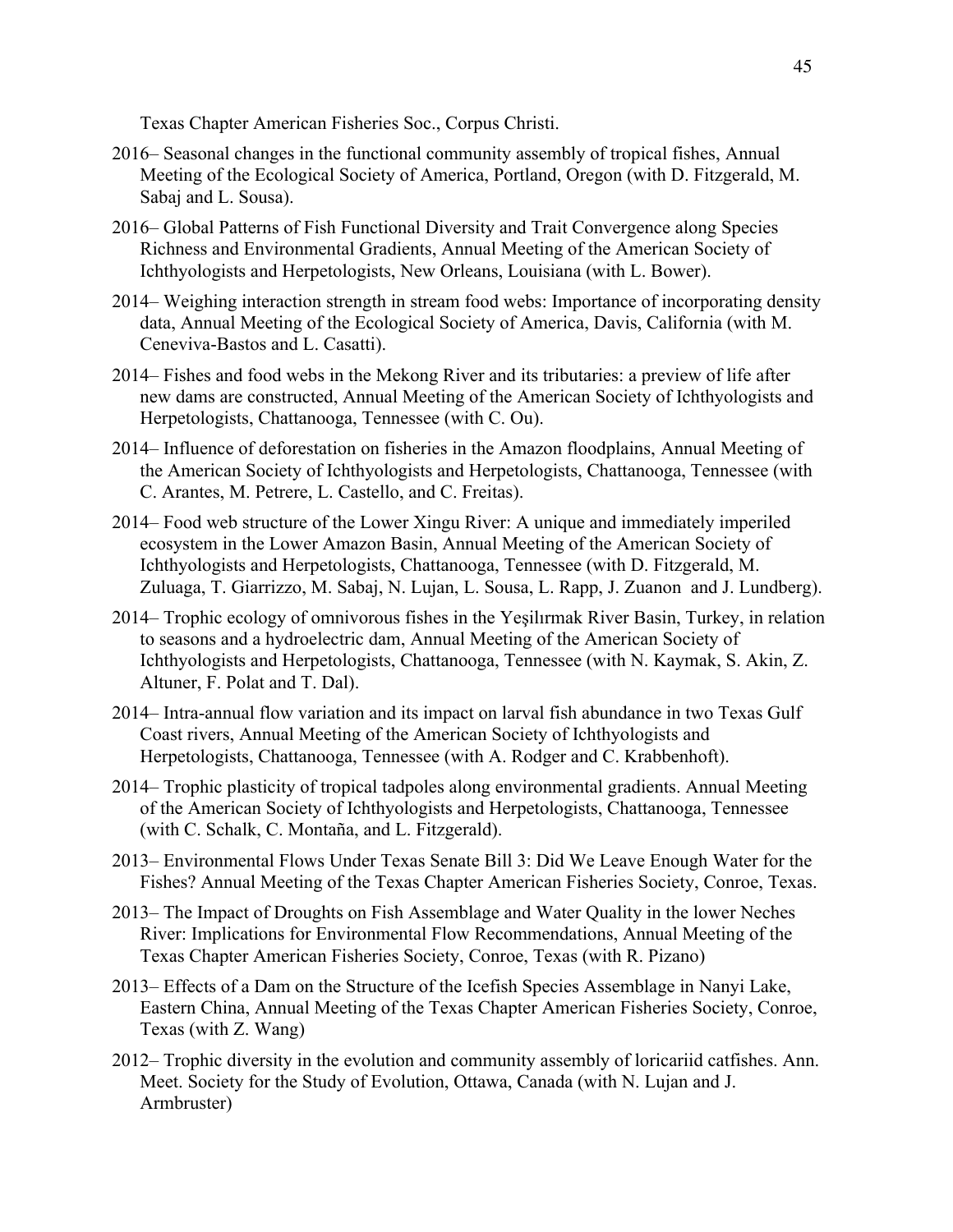- 2012– Diet-morphology correlations in the radiation of South American geophagine cichlids (Perciformes: Cichlidae: Cichlinae). Ann. Meet. Society for the Study of Evolution, Ottawa, Canada (with H. López-Fernández, C. Montaña, and R. Honeycutt)
- 2012– Hydrogen sulfide, bacteria, and fish: a unique food chain supported by chemoautotrophs. Ann. Meet. Texas Chapter Amer. Fisheries Soc., Galveston, TX (with K. Roach)
- 2012– Morphological assembly patterns in tropical and temperate percomorph fishes. Ann. Meet. Texas Chapter Amer. Fisheries Soc., Galveston, TX (with C.G. Montaña)
- 2012– Are successful fish invasions only from species-rich into species-poor communities? Ann. Meet. Texas Chapter Amer. Fisheries Soc., Galveston, TX (with D. Fitzgerald, M. Tobler)
- 2012– Drought conditions threaten the lower Neches River and Big Thicket National Preserve. Ann. Meet. Texas Chapter Amer. Fisheries Soc., Galveston, TX (with R. Pizano, N. Lujan)
- 2011– Anthropogenic impacts and longitudinal, elevational effects on the periphyton, macroinvertebrate, and fish communities of an Amazonian headwater. Ann. Meet. Ecological Soc. of Amer., Austin, TX (with D. Jacobsen, N. Lujan, V. Meza V., K. Roach, V. Rimarachin C., and J. Arana M.)
- 2011– Habitat-associated morphology of cichlid and centrarchid species assemblages: Tropical temperate convergence in percamorph fishes? Ann. Meet. Ecological Soc. of Amer., Austin, TX (with C. Montaña)
- 2011– Functional trait diversity and trait-environment relationships in Central Texas streamfish assemblages: Implications for biomonitoring. Ann. Meet. Ecological Soc. of Amer., Austin, TX (with A.A. Pease, J.M. Taylor, and R.S. King)
- 2011– Using stomach contents, stable isotopes and morphometrics to quantify resource partitioning among fruit-eating fishes in Amazon floodplain habitats. Ann. Meet. Ecological Soc. of Amer., Austin, TX (with S.B. Correa)
- 2011– Food web structure in floodplain habitats of the Oueme River, Benin, West Africa. Ann. Meet. Ecological Soc. of Amer., Austin, TX (with A.T. Jackson and A Adite)
- 2011– Do wastewater treatment plants cause abnormal effects in mosquitofish in the Houston bayous? Ann. Meet. Ecological Soc. of Amer., Austin, TX (with C.D. Watkins and M. Mora)
- 2011– Flooding drives one-way connectivity of aquatic food webs across spatial and temporal scales in a subtropical coastal lagoon. Ann. Meet. Ecological Soc. of Amer., Austin, TX (with A.M. Garcia, D.J. Hoeinghaus, M. Claudino, R. Bastos, F. Correa, S. Huckembeck, J. Vieira, D. Loebmann, P. Abreu, and C. Ducatti)
- 2011– Never enough data, never enough time: theoretical and practical sticking points in determining environmental flows. Ann. Meet. Texas Chapter Amer. Fisheries Soc., San Marcos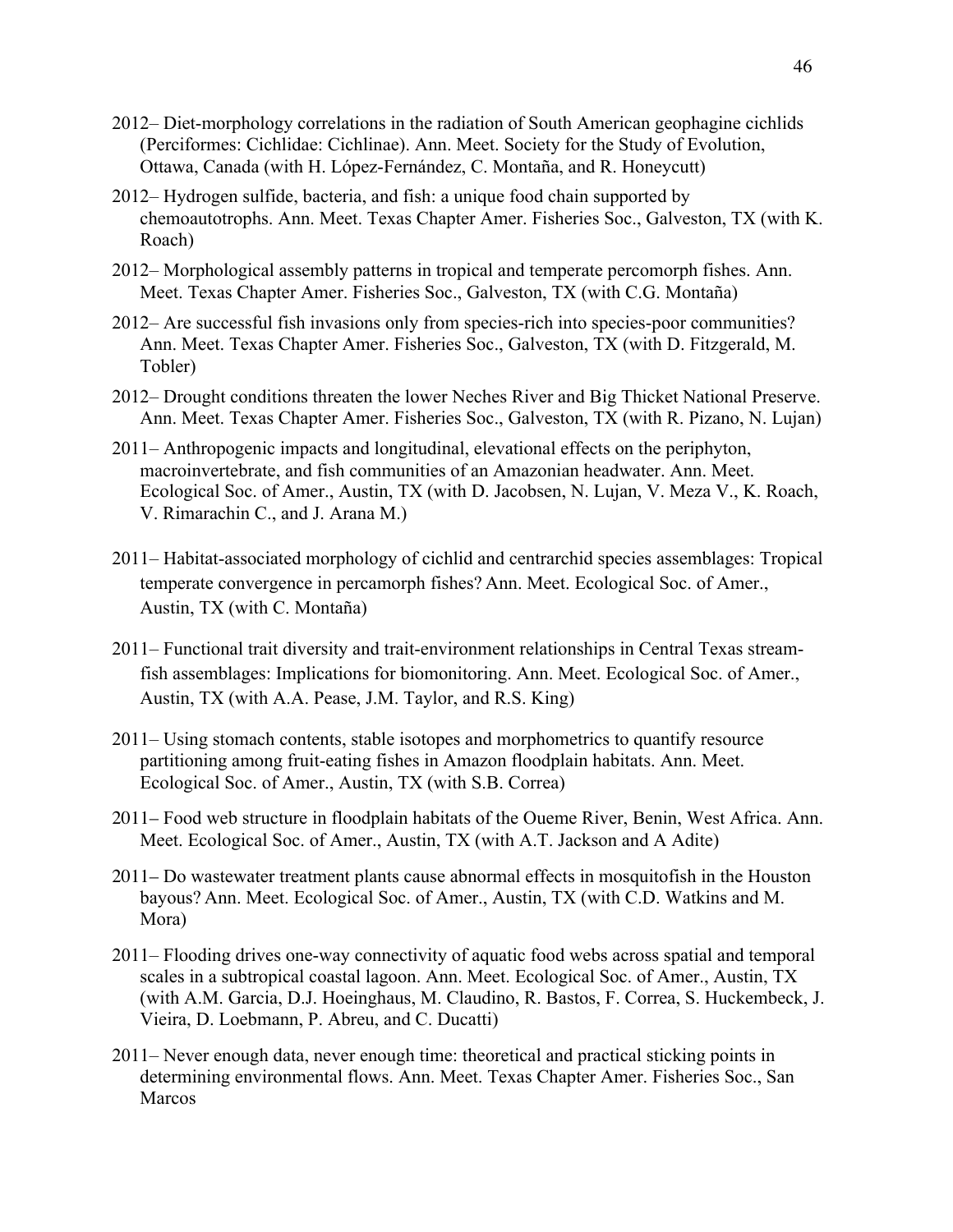- 2011– The influence of hydrology, light penetrance, and nutrients on production sources for fishes in six floodplain rivers. Ann. Meet. Texas Chapter Amer. Fisheries Soc., San Marcos (with K.A. Roach)
- 2011–Using stable isotopes to reveal food web structures in the Mekong River and its tributaries. Ann. Meet. Texas Chapter Amer. Fisheries Soc., San Marcos (with C. Ou)
- 2011– Stable isotope analysis reveals food web structure and watershed impacts along the fluvial gradient of a Mesoamerican coastal river. Ann. Meet. Texas Chapter Amer. Fisheries Soc., San Marcos (with D.J. Hoeinghaus, A.A. Pease, P.C. Esselman, R.L. Honeycutt, D. Gbanaador, E. Carrera, and J. Payne)
- 2011– Texas mussels in national museums: a survey of biodiversity collections for records of Texas freshwater mussels. Ann. Meet. Texas Chapter Amer. Fisheries Soc., San Marcos (with N. Lujan, J. Groce, and T. Snelgrove)
- 2011–Ecomorphological correlates in temperate floodplain centrarchid fishes. Ann. Meet. Texas Chapter Amer. Fisheries Soc., San Marcos (with C.G. Montaña)
- 2011– Inferring trophic resource partitioning among Amazonian floodplain serrasalmid fishes from  $\delta^{13}$ C and  $\delta^{15}$ N stable isotopes, stomach contents and ecomorphological data. Ann. Meet. Texas Chapter Amer. Fisheries Soc., San Marcos (with S.B. Correa)
- 2011– Trophic resource partitioning among frugivorous fishes in floodplain forests of the Colombian Amazon. XI Colombian Meeting of Ichthyology. Universidad del Tolima and Asociación Colombiana de Ictiólogos. Ibague, Tolima, Colombia (with S.B. Correa)
- 2010– Do wastewater treatment plants cause abnormal effects in mosquitofish? Annual Meeting of the Society for Ecotoxicology, Portland Oregon (with C. Watkins, M. Mora)
- 2010– An ecological study of mercury bioaccumulation in the Madre de Dios watershed, Peru. Ann. Meet. North American Benthological Society, Santa Fe, New Mexico (with K. Roach, N. Jacobsen, D. Brightsmith, C. Fiorello)
- 2010– Seasonality and dietary patterns in Neotropical piscivores. Ann. Meet. Amer. Soc. Ichthyologists and Herpetologists, Providence, Rhode Island (with C. Montaña, C. Layman)
- 2008– Comparative ecology of two *Crenicichla* species (Teleostei: Cichlidae) in a Venezuelan Neotropical floodplain river. Ann. Meet. Amer. Soc. Ichthyologists and Herpetologists, Montreal, Canada (with C. Montaña)
- 2007– Evaluation of conceptual models of fish reproduction in floodplain rivers: A life historybased approach. Ann. Meet. Ecological Soc. Am., San Jose, California (with S. Zeug)
- 2007– The Rio Casiquiare removed the physical barrier between the Orinoco and Amazon Basins and replaced it with an environmental filter. Ann. Meet. Am. Soc. Ichthyol. Herpetol., St. Louis, Missouri (with H. Lopez, T. Taphorn, L. Nico, A. Barbarino)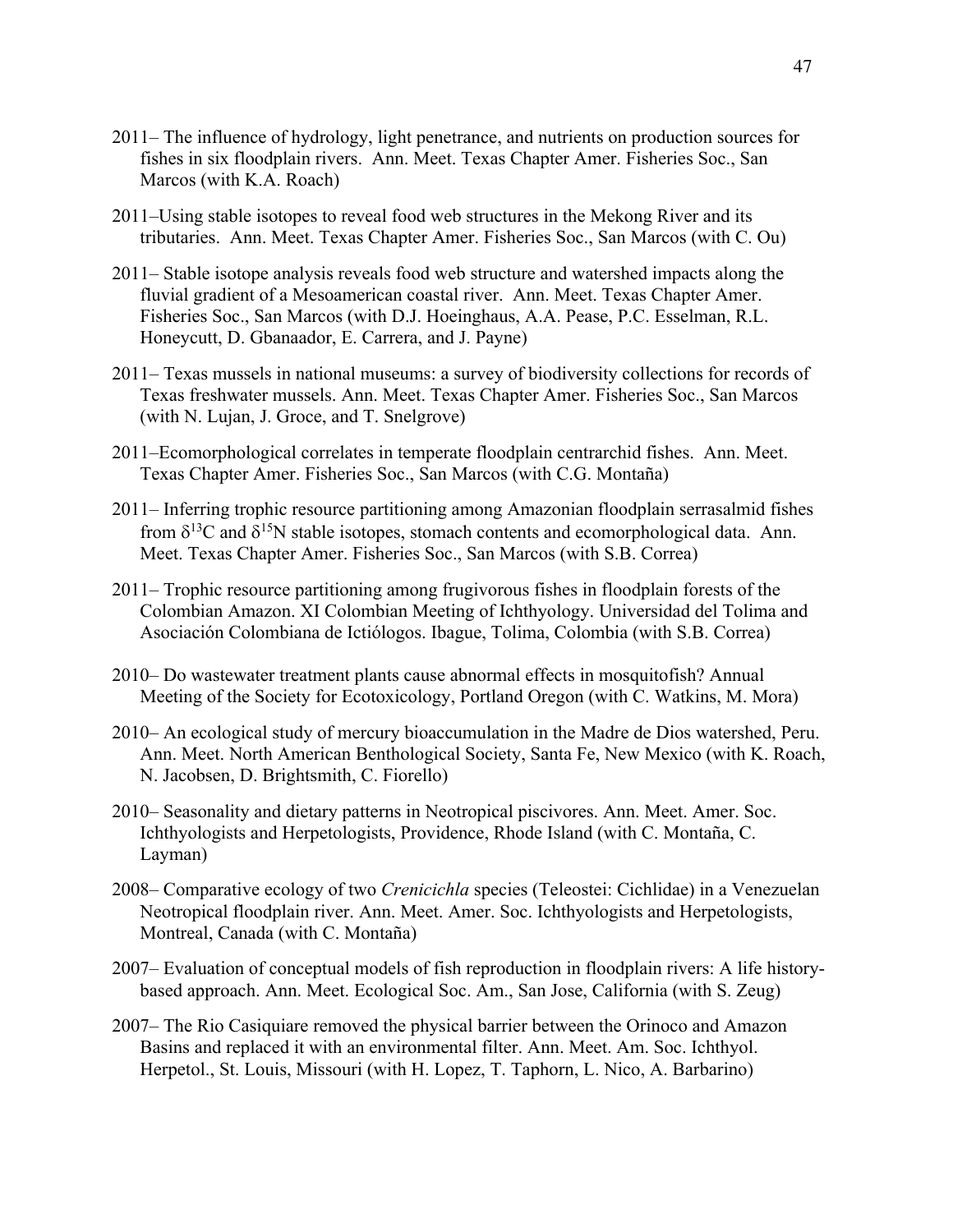- 2007– Experimental test for determining the feeding efficiency of digging/sifting Neotropical cichlids. Ann. Meet. Am. Soc. Ichthyol. Herpetol., St. Louis, Missouri (with C. Watkins, H. Lopez, S. Willis)
- 2007– Divergence times of Neotropical cichlids and some implications for South American freshwater fish biogeography. Ann. Meet. Am. Soc. Ichthyol. Herpetol., St. Louis, Missouri (with H. Lopez, R. Honeycutt)
- 2007– A multilocus phylogeny of the Neotropical Cichlidae. Ann. Meet. Am. Soc. Ichthyol. Herpetol., St. Louis, Missouri (with H. Lopez, R. Honeycutt, C. Crane)
- 2007– Niche overlap and ecomorphological disparity in Mesoamerican cichlid communities. Ann. Meet. Am. Soc. Ichthyol. Herpetol., St. Louis, Missouri (with A. Pease, J. Cochran, H. Lopez)
- 2007– Oxbow lakes hydrologic and biotic connectivity with the lower Brazos River. Ann. Meet. Texas Academy of Science (with R. Mathews, J. Furnans, S. Zeug, T. Bonner, C. Williams, T. Osting)
- 2006– Comparison of dietary and isotope-based food web structure of four Central American coastal streams. Ann. Meet. Am. Soc. Ichthyol. Herpetol., New Orleans, Louisiana (with S. Zeug, C. Roberston, C. Saenz, B. Winemiller)
- 2006– Habitat attributes influence ontogenetic diet shits of gizzard shad (*Dorosoma cepedianum*) in a large floodplain river. Ann. Meet. Am. Soc. Ichthyol. Herpetol., New Orleans, Louisiana (with S. Zeug, D. Peretti)
- 2006– Structure of diverse tropical river food webs: Landscape determinants, introduced species and ecological efficiency of exploited systems. Ann. Meet. Am. Soc. Ichthyol. Herpetol., New Orleans, Louisiana (with D. Hoeinghaus, A. Agostinho)
- 2006– Resource use among sympatric gar species (Lepisosteidae) in the middle Brazos River and associated oxbows. Ann. Meet. Am. Soc. Ichthyol. Herpetol., New Orleans, Louisiana (with C. Robertson, S. Zeug)
- 2006– Snake species richness in relation to habitat in the post oak savannah of east central Texas. Ann. Meet. Am. Soc. Ichthyol. Herpetol., New Orleans, Louisiana (with J. Putegnat, L. Fitzgerald)
- 2006– Variation in food web structure along the longitudinal gradient of the Bladen-Monkey River, Belize. Ann. Meet. Am. Soc. Ichthyol. Herpetol., New Orleans, Louisiana (with A. Pease, E. Carrera, D. Gbaanador, J. Payne, J. Putegnat, G. Tamez, R. Honeycutt, P. Esselman, W. Heyman)
- 2006– Phenotype-environment correlations in the putative adaptive radiation of South American geophagine cichlids (Perciformes, Labroidei). Ann. Meet. Am. Soc. Ichthyol. Herpetol., New Orleans, Louisiana (with H. Lopez, R. Honeycutt, A. Pease)
- 2006– Response of Brazos River fish assemblages to hydrological connectivity. Ann. Meet. S. Div. Amer. Fisheries Soc., San Antonio, TX (with S. Zeug, R. Mathews, T. Osting)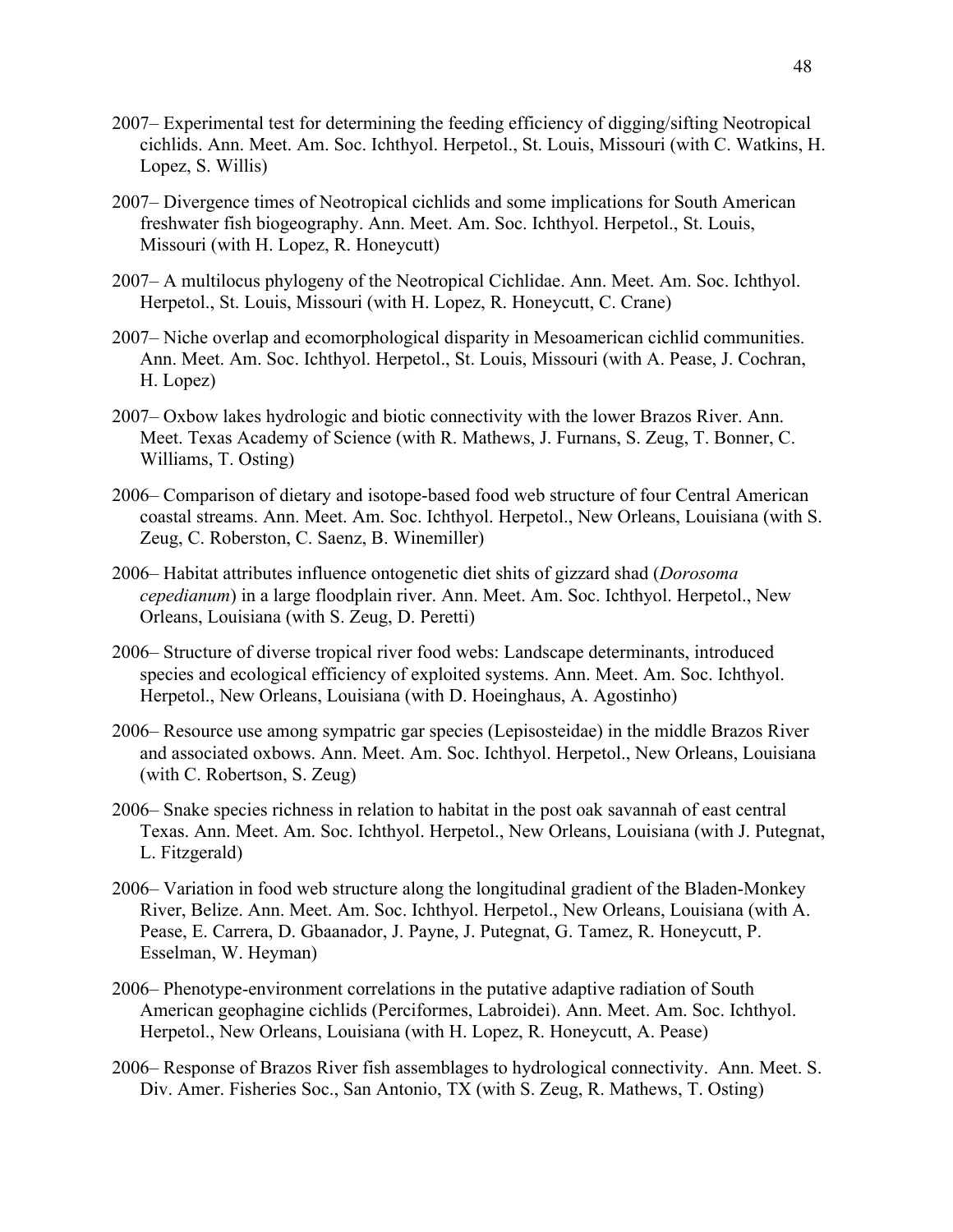- 2005– Seasonal fish effects on benthic ecology of a neotropical floodplain river. Ann. Meet. Am. Soc. Ichthyol. Herpetol., Tampa, FL (with J. Cotner, D. Roelke, J.V. Montoya)
- 2004– Seasonal variability in benthic and water column productivity in a Venezuelan llanos river. Ann. Meet. Ecol. Soc. Amer., Portland, OR (with J. Cotner, D. Roelke, J.V. Montoya)
- 2004– Experimental demonstrations of seasonal fish effects on benthic ecology of a neotropical floodplain river. Ann. Meet. Ecol. Soc. Amer., Portland, OR (with D. Roelke, J.V. Montoya, C. Layman, J. Cotner)
- 2004– Seasonal variation of productivity and respiration in a tropical blackwater river: The role of allochthonous organic matter derived from savannah and gallery forest, and inorganic nutrients. Ann. Meet. Ecol. Soc. Amer., Portland, OR (with D. Roelke, C. DelCastillo, J.V. Montoya, S. Davis, J. Cotner)
- 2004– Hydrological seasonality and spatio-temporal dynamics of physico-chemical variables of a tropical floodplain river. Ann. Meet. Ecol. Soc. Amer., Portland, OR (with J.V. Montoya, D. Roelke, J. Cotner)
- 2004– From short to long: factors influencing food chain length in a species-rich tropical floodplain river. Ann. Meet. Ecol. Soc. Amer., Portland, OR (with D.A. Arrington, C. Layman)
- 2004– Body size and seasonal hydrology drive predator-prey dynamics in a complex river food web. Ann. Meet. Ecol. Soc. Amer., Portland, OR (with C. Layman, D.A. Arrington, D. Jepsen, C. Montaña)
- 2004– Predicting the Ecological Response to Increased Base Flows in Ephemeral Texas Streams: Results from Field Investigations. Water Resource Conference, Portland, OR (with N. Wilkins, R. Lacewell, R. Griffiths)
- 2004– Association between brush cover and stream fish assemblages in the Pedernales River Basin, Texas: Preliminary findings. Ann. Meet. Amer. Soc. Ichthyologists & Herpetologists, Norman, OK (with J. Birnbaum)
- 2004– Seasonal ecological dynamics of oxbow lakes of a temperate floodplain river. Ann. Meet. Amer. Soc. Ichthyologists & Herpetologists, Norman, OK (with S. Zeug, S. Tarim)
- 2004– Comparative ecology of gars species (Lepisosteidae) in the Brazos River and associated oxbow lakes. Ann. Meet. Texas Chapter Amer. Fisheries Soc., College Station, TX (with C. Robertson, S. Zueg)
- 2004– Status of *Dionda diaboli* and report of established populations of exotic fish species in lower San Felipe Creek, Val Verde County, Texas. Ann. Meet. Texas Chapter Amer. Fisheries Soc., College Station, TX (with H. Lopez)
- 2004– Association between brush cover and stream fish assemblages in the Pedernales River Basin, Texas: Preliminary findings. Ann. Meet. Texas Chapter Amer. Fisheries Soc., College Station, TX (with J. Birnbaum and D. Hoeinghaus)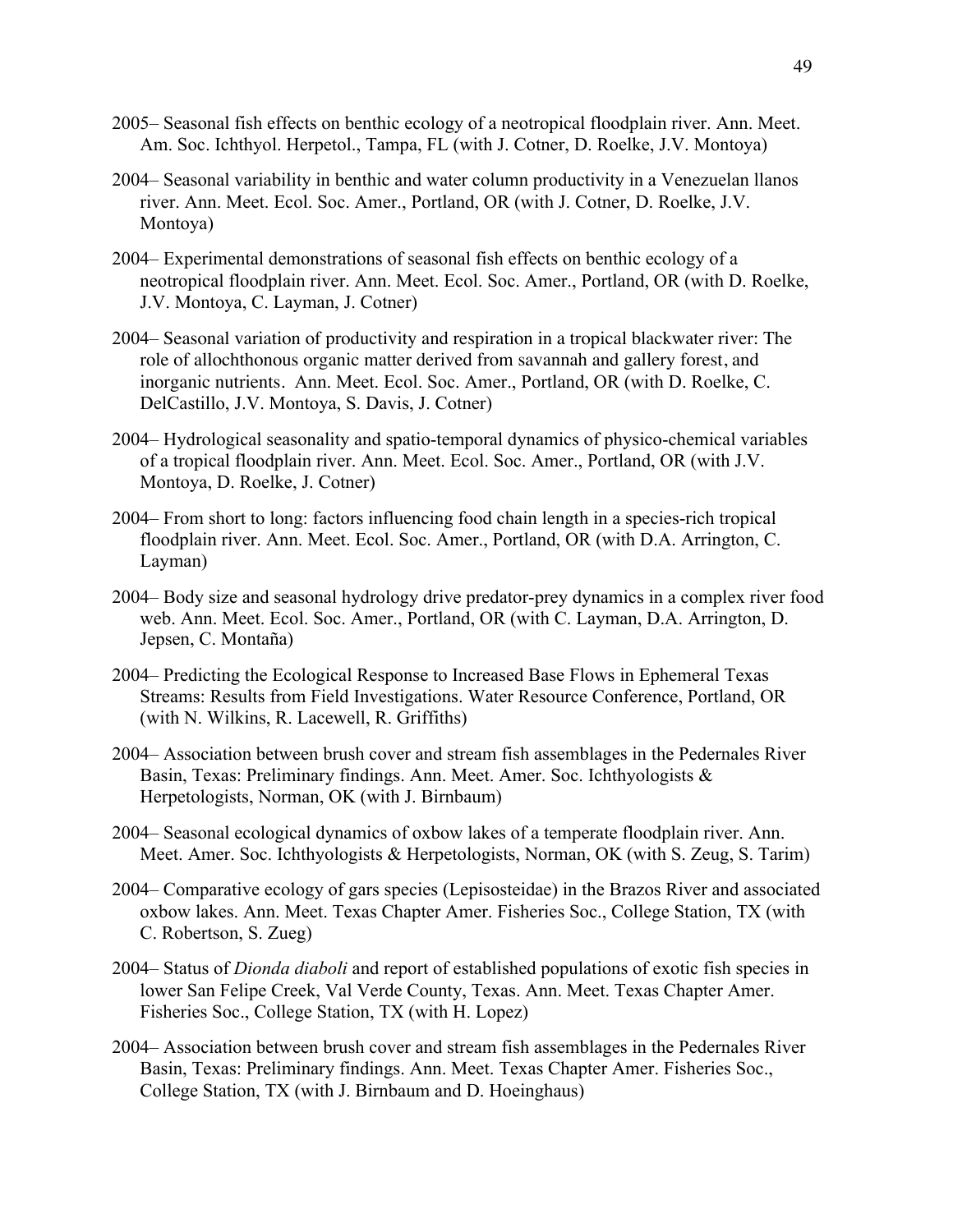- 2004– Seasonal ecological dynamics of oxbow lakes of a temperate floodplain river. Ann. Meet. Texas Chapter Amer. Fisheries Soc., College Station, TX (with S. Zeug, S. Tarim)
- 2003– Response of streams to variation in vegetation in the Pedernales watershed. Ann. Meet. Amer. Geophyscical Union, San Francisco, CA (with L. Shen, B. Wilcox, C. Munster, N. Wilkins)
- 2003– Fish assemblages of the Casiquaire, zone of biotic interchange between Upper Orinoco and Rio Negro. Ann. Meet. Amer. Soc. Ichthyologists & Herpetologists, Manaus, Brazil (with H. Lopez, D. Arrington, D. Taphorn, L. Nico, A. Barbarino)
- 2003– Local vs. regional factors: a meta-analysis of Texas stream fish assemblages. Ann. Meet. Amer. Soc. Ichthyologists & Herpetologists, Manaus, Brazil (with J. Birnbaum, D. Hoeinghaus)
- 2003– Spatiotemporal variation in fish assemblage structure in tropical floodplain creeks. Ann. Meet. Amer. Soc. Ichthyologists & Herpetologists, Manaus, Brazil (with D. Hoeinghaus, C. Layman, D. Arrington)
- 2003– Habitat complexity and fish morphological diversity in a Neotropical floodplain river. Ann. Meet. Amer. Soc. Ichthyologists & Herpetologists, Manaus, Brazil (with S. Willis, H. Lopez)
- 2003– Phenotypic characters predict fish assemblage differences among netted and un-netted lagoons of a speciose tropical river. Ann. Meet. Ecol. Soc. Amer., Savanha, Georgia (with C.A. Layman)
- 2003– Local vs. regional factors: a meta-analysis of Texas stream fish assemblages. Ann. Meet. Soc.Southwest. Nat., Norman, Oklahoma (with J. Birnbaum, D. Hoeinghaus)
- 2003– Reconciliation of neutral and deterministic models of community assembly in the Cinaruco River, Venezuela. Ann. Meet. N. Amer. Benthological Soc. (with D.A. Arrington, C. A. Layman)
- 2003– Using small-scale exclusion experiments to predict impacts of fishing in a tropical floodplain river fish community. 2<sup>nd</sup> Large Rivers Symposium, Phnom Penh, Cambodia (with C. Layman)
- 2003– Organization and maintenance of biological diversity in tropical floodplain rivers. 2<sup>nd</sup> Large Rivers Symposium, Phnom Penh, Cambodia (with D.A. Arrington)
- 2002– Diel variation in fish assemblage structure on river sandbanks of a Neotropical blackwater river. Ann. Meet. Amer. Soc. Ichthyol. Herpetol. (with D.A. Arrington)
- 2002– Predation effects on littoral fish assemblage of a Neotropical blackwater river. Ann. Meet. Ecological Soc. Amer. (with C. Layman)
- 2001– Foodweb structure of tropical rivers with different biogeochemical attributes. Ann Meet. Ecological Soc. Amer. (with D. Jepsen)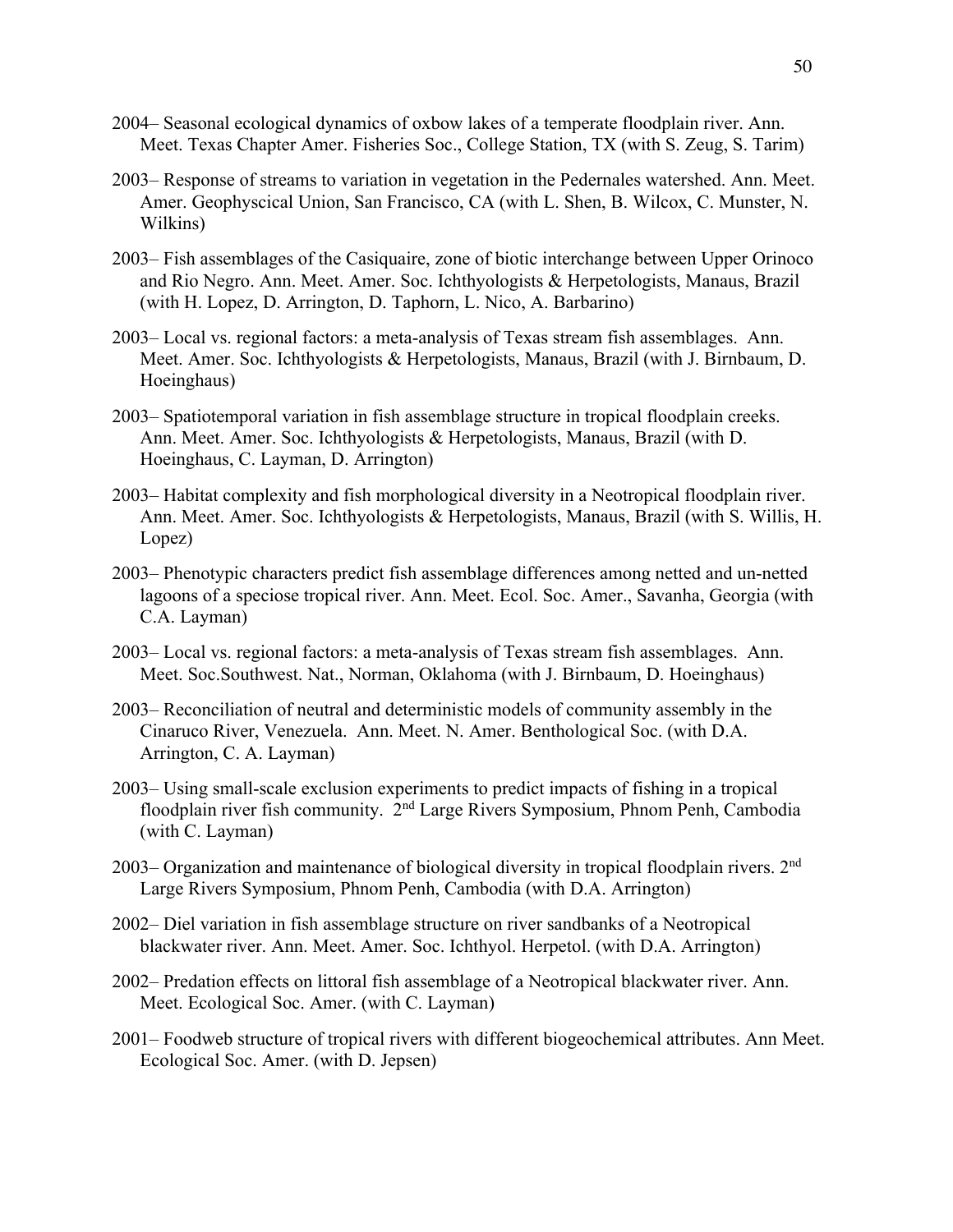- 2001– Assembly of fishes and macroinvertebrates in a large neotropical floodplain river: The role of structural habitat complexity. Ann Meet. Ecological Soc. Amer. (with D.A. Arrington)
- 2001–Taxonomy and new records of pike characins (*Acestrorhynchus* spp.) from Venezuela. Ann. Meet. Amer. Soc. Ichthyologists & Herpetologists (with H. Lopez)
- 2001– Temporal variation of food web structure in a coastal wetland fringing Matagorda Bay, Texas. Ann. Meet. Amer. Soc. Ichthyologists & Herpetologists (with S. Akin)
- 2000– Food web structure of South American rivers with different biogeochemistry revealed by stable isotopes. Ann. Meet. Amer. Soc. Ichthyologists & Herpetologists (with D. Jepsen)
- 2000– Habitat structure and tropical fish assemblages: a test of the random associations hypothesis. Ann. Meet. Amer. Soc. Ichthyologists & Herpetologists (with D.A. Arrington)
- 2000– Spatial and temporal variation in the food web of Mad Island Marsh, Matagorda Bay. Ann. Meet. Soc. S.W. Naturalists (with S. Akin)
- 1999– Spatial variation in fish assemblages of Brazos River oxbow lakes. Ann. Meet. Amer. Soc. Ichthyologists & Herpetologists (with J. Cotner & S. Tarim)
- 1999– A review of Venezuelan species of *Hypophthalmus*. Ann. Meet. Amer. Soc. Ichthyologists & Herpetologists (with H. Lopez)
- 1999– The effects of environmental parameters on the distribution and abundance of gulf menhaden, *Brevoortia patronus*, in Mad Island Marsh, Matagorda Bay, Texas. Ann. Meet. Amer. Soc. Ichthyologists & Herpetologists (with S. Akin)
- 1998– Reproductive ecology of the tarpon snook (*Centropomus pectinatus*) in a tropical estuary with evidence of protandry. Symposium on Tropical Fish Biology, Fisheries Soc. British Isles (with B. Ponwith & W. Neill)
- 1998– Stable isotopes for comparison of sources of production in four tropical rivers. Western Division American Fisheries Society (coauthored with D. Jepsen)
- 1998– Influence of exotic smallmouth bass on fish assemblages of the Devils River, Texas. Ann. Meet. Southeastern Society of Biologists (co-authored with M. Robertson)
- 1997–Conservation of aquatic diversity of river floodplains: An intermediate disturbance perspective. Symposium on Conservation of Large River Floodplains, Ann. Meet. Soc. Cons. Biol. (with D.B. Jepsen)
- 1996–Effects of sportfish management on desert fishes in Texas, Ann. Meet. AFS Western Div., Eugene, OR.
- 1996–Spatial and temporal variation in fish assemblage structure at Village Creek. Big Thicket Science Conference, Beaumont, TX (co-authored with L. Moriarty)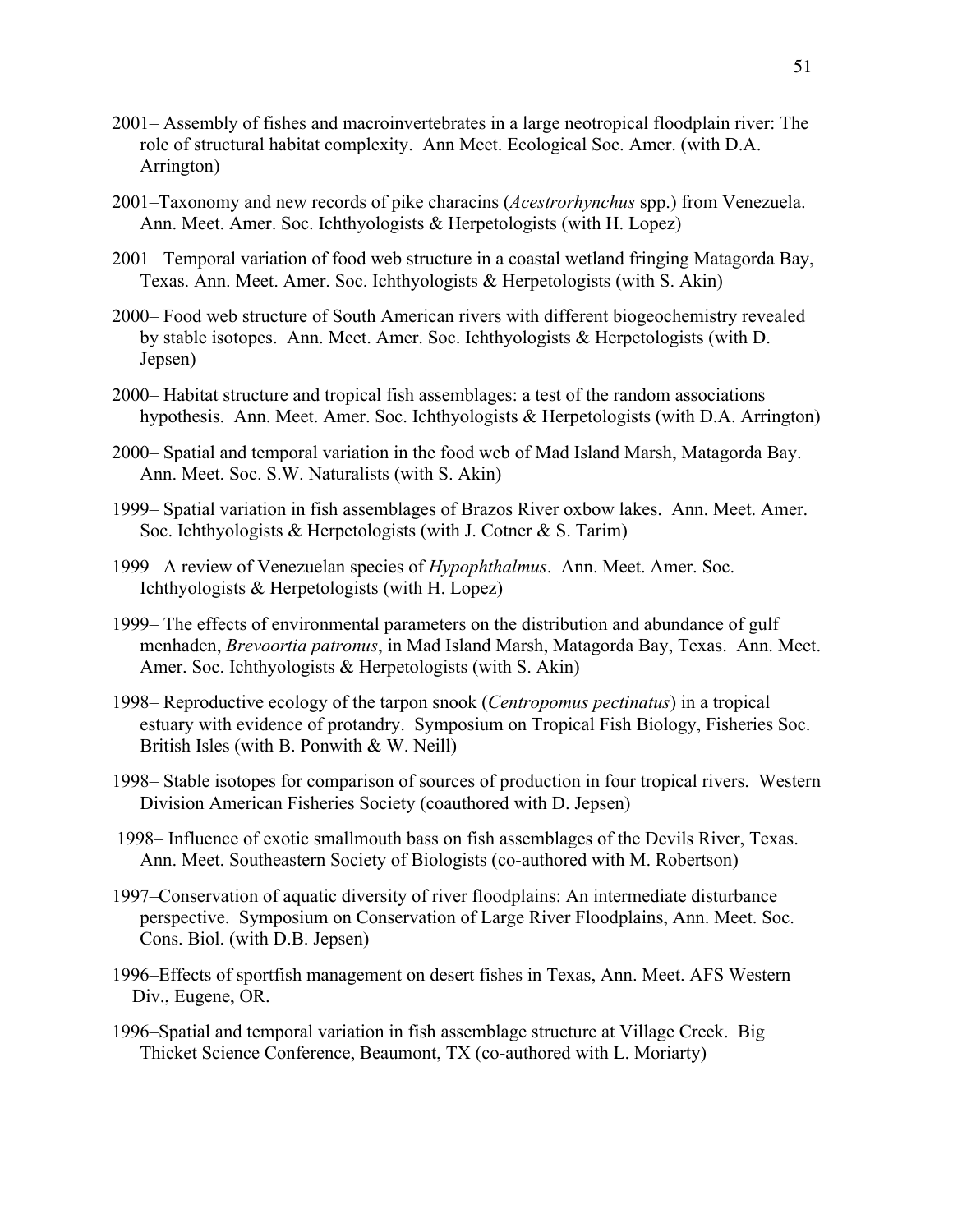- 1996–Fish population and community structure in Brazos River oxbow lakes. Joint Ann. Meet. Texas and Oklahoma Chapters Amer. Fish. Soc. (with S. Tarim, J.B. Cotner, D.E. Shormann)
- 1996– Fish Population and Community Structure of Oxbow Lakes of the Brazos River. Ann. Meet. Amer. Soc. Ichthyologists & Herpetologists (with S. Tarim)
- 1996– Fish populations and community structure in oxbow lakes of the Brazos River floodplain. Ann. Meet. Southwestern Soc. of Naturalists (with S. Tarim)
- 1995– The influence of fish life histories and natural disturbance on food web structure in oxbows of the Brazos River. Ann. Meet. Amer. Fish. Soc. (with J.B. Cotner, D.E. Shormann)
- 1995– Fish effects on phytoplankton and zooplankton communities in Brazos River oxbows. Ann. Meet. Amer. Fish. Soc. (with J.B. Cotner, D.E. Shormann)
- 1995– Texas fish assemblages following three decades of environmental change. Ann. Meet. Am. Soc. Icththyologists & Herpetologists (with A.A. Anderson, C. Hubbs, R.J. Edwards)
- 1995– The Phantom Lake Springs refuge for endangered desert fishes. Ann. Meet. Texas Chapter Amer. Fish. Soc. (with A.A. Anderson)
- 1995–Identifying food web interactions in Brazos River oxbow lakes. Ann. Meet. Amer. Soc. Limnol. & Oceanogr. (with D.E. Shormann, J.B. Cotner)
- 1995– Life history theory and responses of fish populations to perturbations. Ann. Meet. Soc. for Conservation Biology
- 1995– Phantom Lake Spring refuge for two endangered fishes. Ann. Meet. Soc. for Conservation Biology (with A.A. Anderson)
- 1995– Fish Communities of Lake Nokue, Benin, West Africa. Ann. Meet. Am. Soc. Icththyologists & Herpetologists (with A. Adite)
- 1994– Life history, carrying capacity and fisheries management. Ann. Meet. Texas Chapt. Amer. Fish. Soc.
- 1994– Ecology of catfishes of the Upper Zambezi River floodplain. Ann. Meet. Am. Soc. Icththyologists & Herpetologists (with L.C. Kelso Winemiller)
- 1994– Texas fish assemblages following three decades of environmental change. Ann. Meet. Am. Soc. Icththyologists & Herpetologists (with A.A. Anderson, C. Hubbs, R.J. Edwards)
- 1994– Fish assemblage-habitat relationships in a Texas blackwater stream. Ann. Meet. Am. Soc. Icththyologists & Herpetologists (with L.J. Moriarty)
- 1993– Comparative ecology of pavon in Southern Venezuela: Ann. Meet. Am. Soc. Icththyologists & Herpetologists (with A. Barbarino, D.C. Taphorn)
- 1993– Convergence in a specialized foraging mode: tube-snouted weakly electric fishes. Ann. Meet. Am. Soc. Icththyologists & Herpetologists (with C. Marrero)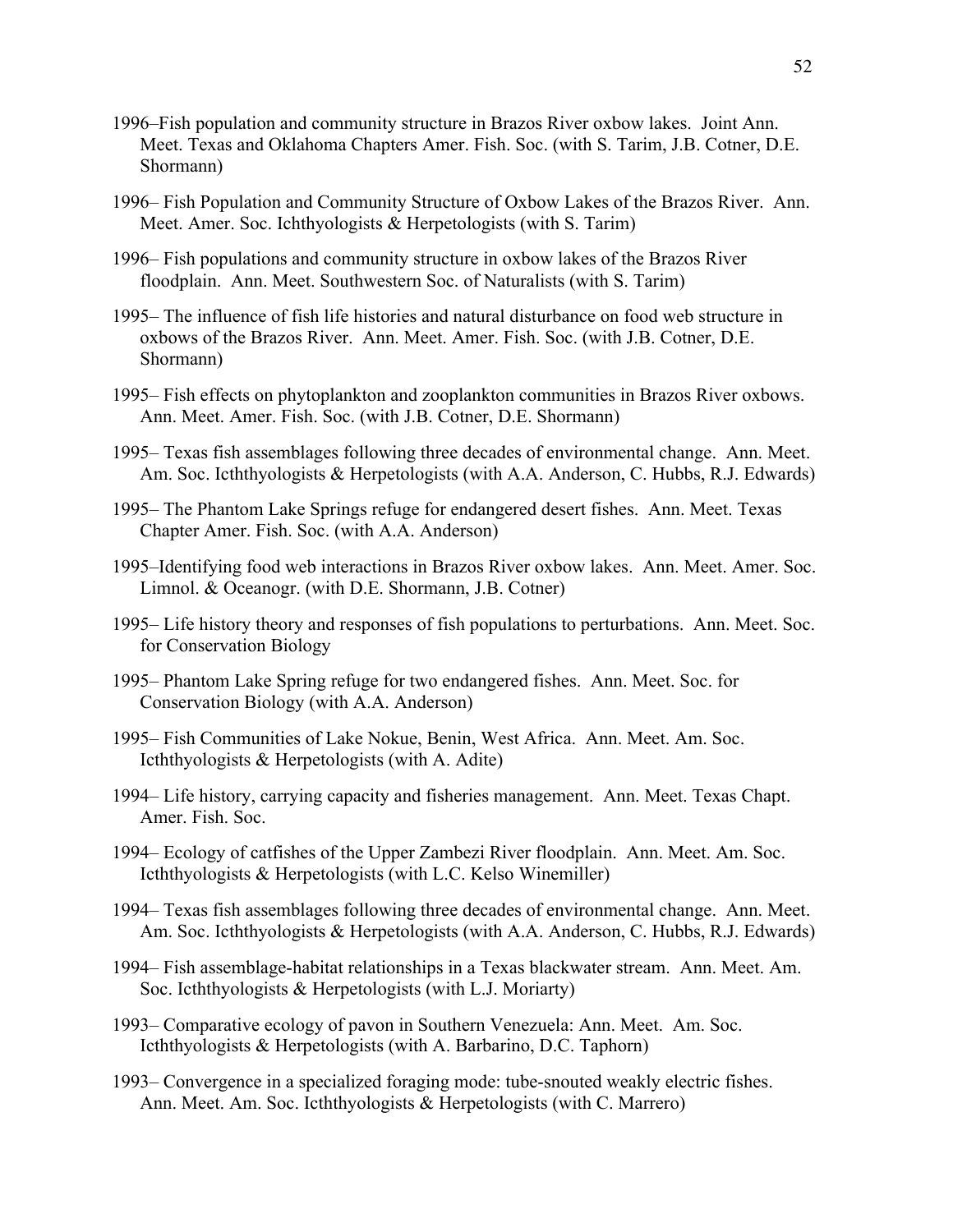- 1993– Comparative ecology of African pike and tigerfish in the Upper Zambezi River floodplain. Ann. Meet. Am. Soc. Icththyologists & Herpetologists (with L. Kelso Winemiller)
- 1993– Agonistic behaviors exhibited by juvenile smallmouth bass in laboratory and field conditions. Ann. Conf. SE Fish & Wildl. Assoc. (with M.J. Sabo, E.J. Pert)
- 1992– Ecological and morphological diversification in riverine cichlid fishes. Ann. Meet. Am. Soc. Ichthyologists & Herpetologists (with L.C. Kelso Winemiller, A. Brenkert)
- 1991– Life history theory as a comparative framework for the individual–based approach to fish population dynamics. Ann. Meet. Am. Fisheries Society
- 1991– Life history strategies among North American freshwater and marine fishes: theoretical implications of a multivariate analysis. Ann. Meet. Am. Soc. Icththyologists & Herpetologists
- 1990– A new species of piscivorous cichlid fish (genus *Serranochromis* ) from the Upper Zambezi floodplain. Ann. Meet. Am. Soc. Ichthyologists & Herpetologists
- 1988– Seasonal and inter-site variation in food web properties among neotropical fish assemblages. Ann. Meet. Am. Soc. Ichthyologists & Herpetologists
- 1987– A reappraisal of life history strategies: patterns among South American fishes. 63rd Ann. Meet. SW & Rocky Mt. Div. Am. Assoc. for the Advancement of Science
- 1987– A reappraisal of life history strategies: Patterns among South American fishes. Ann. Meet. Am. Soc. Ichthyologists & Herpetologists
- 1982– Foraging behavior and competition between largemouth and smallmouth bass (*Micropterus* ). Ann. Meet. Am. Soc. Ichthyologists & Herpetologists
- 1981– Comparative ethology of largemouth and smallmouth black bass (*Micropterus* ). Ann. Meet. Animal Behavior Soc.
- 1980– Effects of interspecific competition on predatory behavior of largemouth (*M. salmoides*) and smallmouth black bass (*M. dolomieui* ). Ann. Meet. Animal Behavior Soc.
- 1980– Smallmouth bass nesting in Indian Creek, Ohio. 42nd Midwest Fish & Wildl. Conf. (with D.H. Taylor)

# *Postdoctoral Research Associates Advised*

- Hernan López-Fernández, Texas A&M University (2006-2007) Associate Professor, University of Michigan.
- Michael Tobler, Univeristy of Zürich (2008-2010) Assistant Professor at Kansas State University.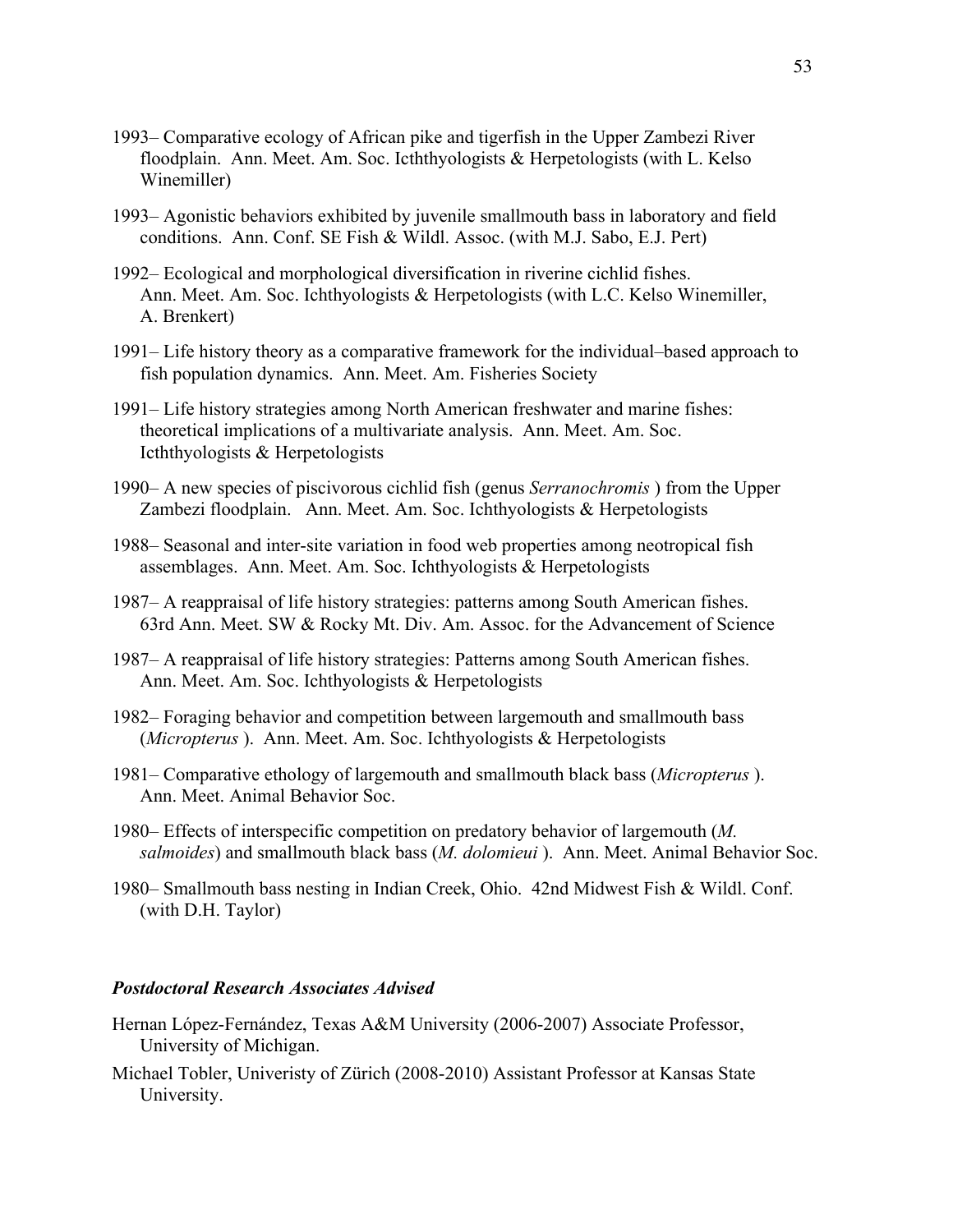- John Baker, Univeristy of Florida (2008-2015) Research Director, Catalina Island Preserve, CA.
- David Hoeinghaus, Texas A&M University (2009) Associate Professor at the University of North Texas.
- Nathan Lujan, Auburn University (2009-2012) Postdoctoral Research Associate at the Smithsonian Institution, Washington, DC.

Eduardo R. Cunha, Univesidade Estadual de Maringá (2018-present)

#### *Graduate Students Advised as Major Professor – PhD*

- David B. Jepsen, Ph.D. 1999, Fisheries Scientist, Oregon Department of Natural Resources, Eugene, OR.
- Soner Tarim, Ph.D. 2002, CEO of Harmony Science Academy network of charter schools.
- Senol Akin, Ph.D. 2001, Professor and Chair, Department of Fisheries and Aquaculture, Gaziosmanpasa University, Turkey.
- Gregory W. Stunz (co-advised with T. Minello), Ph.D. 1999, Endowed Professor of Marine Biology at the Harte Institute, Texas A&M University at Corpus Christi.
- Bonnie J. Ponwith (co-advised with W. Neill), Ph.D.1999, Regional Director, Office for Science and Technology, NOAA/NMFS, Washington, DC.
- D. Albrey Arrington, Ph.D. 2002, Director of the Loxahatchee River Water Conservation District, Jupiter, FL.
- Hernán Lopéz Fernández, PhD. 2004, Associate Professor and Curator of Ichthyology, University of Michigan, Ann Arbor, MI.
- Craig A. Layman, Ph.D. 2004, Associate Professor, North Carolina State University, Raleigh, NC.
- David Hoeinghaus, Ph.D. 2005, Associate Professor, University of North Texas, Denton.
- Alphonse Adite, Ph.D. 2006, Professor and Department Chair, Université Abomey-Calavi, Université Abomey-Calavi, Benin.
- Steven Zeug, Ph.D. 2007, Biologist with Cramer Fish Sciences, Auburn, CA.
- Jose Vicente Montoya (co-advised with D. Roelke), Ph.D. 2008, Associate Research Professor, Instituto Venezolano de Ciéncias, Caracas, Venezuela.
- Allison Pease, Ph.D. 2010, Associate Professor, Texas Tech University, Lubbock, TX.
- Sandra Bibiana Correa, Ph.D. 2012, Assistant Professor at Mississippi State University, Starkville, MS.
- Carmen Montaña, Ph.D. 2012, Assistant Professor, Stephen F Austin State University, Nacogdoches, TX.
- Katherine Roach, Ph.D. 2012, Postdoc Research Associate, University of Wisconsin, Madison, WI.
- Chouly Ou, Ph.D. 2013, Instructor, Virginia Tech University, Blacksburg, VA.
- Daniel Fitzgerald, Ph.D. 2016, Research Ecologist, USGS Leetown Science Center, Kearneysville, WV.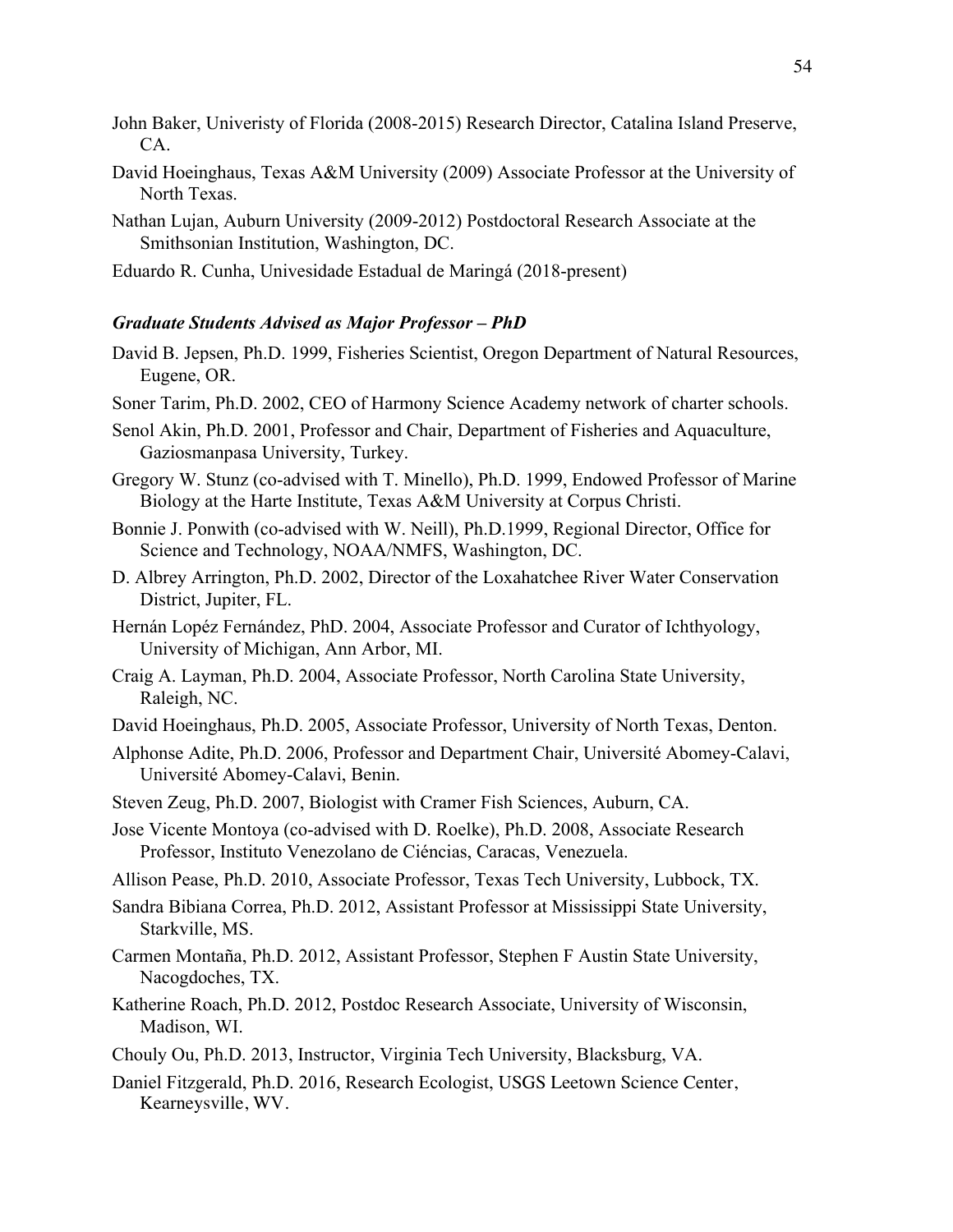- Caroline Arantes, Ph.D. 2017, Assistant Professor, West Virginia University, Morgantown, WV.
- Luke Bower, Ph.D. 2013-2018. Postdoc Research Associate, Clemson University, Clemson, SC.
- Edwin Lopez, Ph.D. 2013-2018. Instructor, Universidad del Tolima, Tolima, Colombia
- David Saenz, Ph.D. 2013-2020. Postdoc, Texas A&M University, College Station
- Friedrich Keppeler, Ph.D. 2015-2020. Postdoc, University of Wisconsin, Madison, WI.
- Thethela Bokhutlo, Ph.D. 2015-2020. Instructor, Botswana International University of Science and Technology
- Yasmin Quintana, Ph.D. 2017-current.

Tori Spencer, Ph.D. 2020-current.

#### *Graduate Students Advised as Major Professor – MSc*

Nora E. Valdes, M.Sc. 1995, Superintendent of Environmental Protection – PEMEX, Mexico.

- Loren J. Moriarty, M.Sc. 1995, Lecturer at Salisbury University, Maryland.
- Alphonse Adite, M.Sc. 1995, Professor and Department Chair, Université Abomey-Calavi, Benin.
- David B. Jepsen, M.Sc. 1995, Fisheries Scientist, Oregon Department of Natural Resources, Eugene, OR.
- Tamara L. McGuire, M.Sc. 1995, Marine biologist, Alaska.
- John D. Williams, M.Sc. 1995, Commercial fisherman, Alaska.
- Christopher C. Peterson, M.Sc. 1997, Physician (M.D.), San Angelo, TX.
- Michael S. Robertson, M.Sc. 1999, Biologist, Wyoming Department of Natural Resources, Laramie, WY.
- Archis Grubh, M.Sc. 2002, Biologist, River Studies Unit, Texas Parks and Wildlife Department, San Marcos, Texas.
- Jenny Peet (Birnbaum), M.Sc. 2005, Scientist, Massachusetts Department of Environmental Protection.
- Clint Robertson, M.Sc. 2007, Biologist, River Studies Unit, Texas Parks and Wildlife Department, San Marcos, Texas.
- Jennifer Biederman (Cochran), M.Sc. 2008, Professor, Winona State University, Winona, MN.

Crystal Watkins, M.Sc. 2011, Scientist, Texas Commission on Environmental Quality, Dallas, TX.

- Elizabeth Carrera, M.Sc. 2012, Landscape architect, Seattle, WA.
- Andrew Jackson, M.Sc. 2012, Contractor, LaCrosse, WI.
- Rebecca Pizano, M.Sc. 2013, Environmental consultant, Houston, TX.
- Anthony Rodger, M.Sc. 2015, Biologist, Oklahoma Department of Natural Resources, Oklahoma City, OK.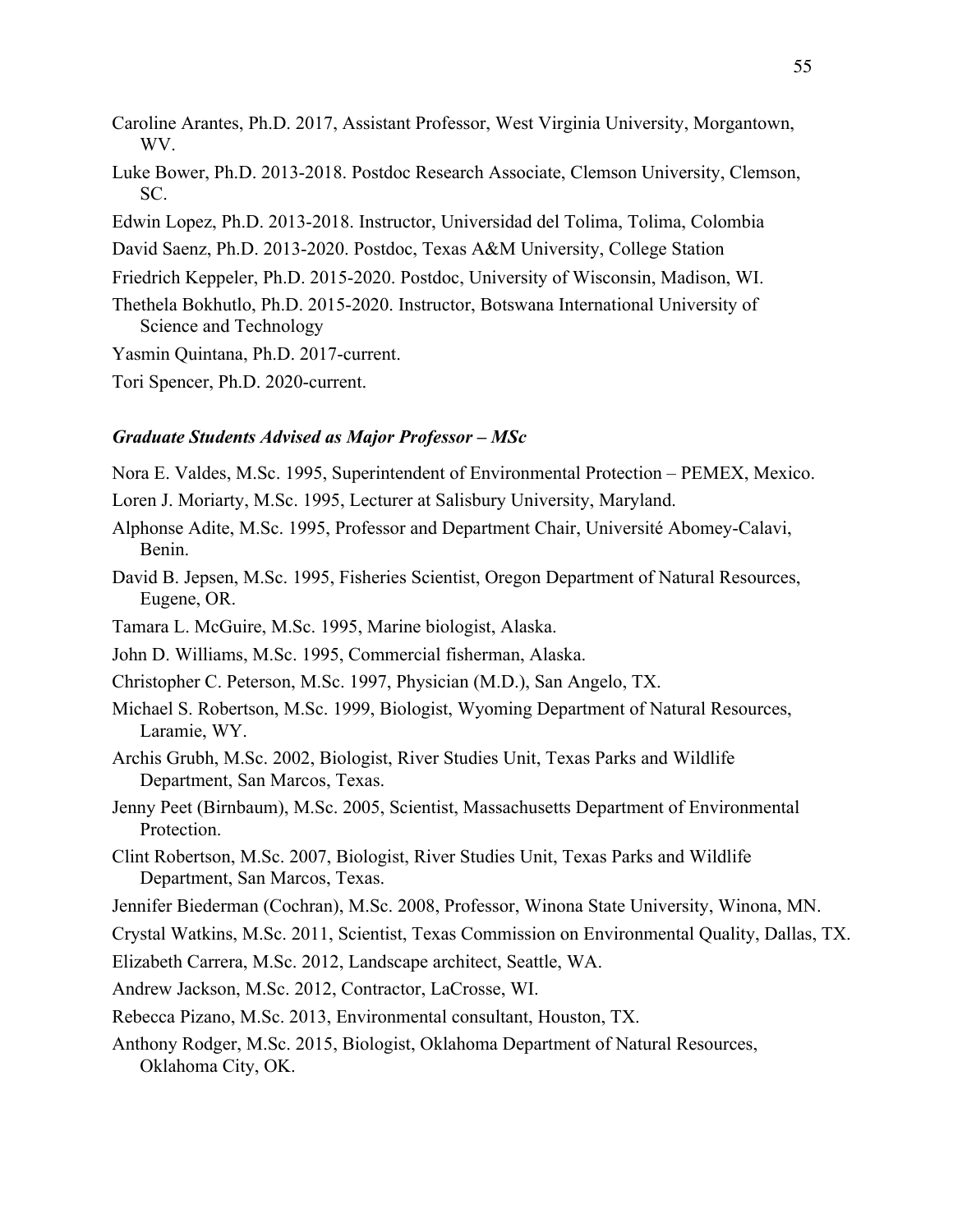# *Host, Advisor & Collaborator of Visiting International Scientists at Texas A&M* Aniello Barbarino, Instituto Nacional de Investigaciones Pecuarias, Venezuela (1993, 2003) Eloisa Revaldaves, Universidade Estadual de Maringá (1999-2000) Alexandre Garcia, Universidade Federal de Rio Grande do Sul (2000, 2001) Miriam Pilz Albrecht, Universidade Federal de Rio de Janeiro (2004, 2006) Carmen Montaña, Universidad de los Llanos Occidentales (2005) Miriam Soria Barreto, Colegio de la Frontera Sur (2006) Danielle Peretti, Universidade do Estado do Rio Grande do Norte (2005-2006) Erico Takahashi, Universidade Estuadal Paulista (2009-2010) Fabio Cop Ferreira, Universidade Estadual Paulista- Rio Claro (2010-2011) Joáo Paulo Alves Pagotto, Universidade Estadual de Maringá (2012-2013) Mônica Ceneviva Bastos, Universidade Estadual de São Paulo (2013) Nehir Kaymak, Gaziosmanpasa University (2013-2104) Fernanda Possatto, Universidade Federal do Paraná (2014-2015) Cristhiana Röpke, Instituto Nactional de Pesquisas do Amazonia (2014-2015) Jaqueline de Bem, Universidade Federal de Santa Catarina (2014-2015) Friedrich Keppeler, Universidade Federal de Rio Grande do Sul (2014) Rodrigo Ferreira Bastos, Universidade Federal de Rio Grande do Sul (2015-2016) Larissa Strictar, Universidade Estadual de Maringá (2015-2016) Eduardo Cunha, Universidade Estadual de Maringá (2016) Marcelo Andrade, Universidade Federal do Pará (2016) Tiago Begot, Universidade Federal do Pará (2017) Laisa Cavalheiro, Universidade Federal do Rio Grande do Sul (2017-2018) Sonia Huckembeck, Universidade Federaldo Rio Grande (2017-2018) Dr. Francisco Garcia de Leon, Universidad de Tamaulipas, Mexico (2000) Dr. Erica Pellegrini Caramaschi, Universidade Federal de Rio de Janeiro, Brazil (2001-2002) Dr. Alphonse Adite, Université Abomey-Calavi, Benin (2004, 2009) Dr. Alexandre Garcia, Universidade Federal de Rio Grande do Sul, Brazil (2004, 2005, 2007) Dr. Rocio Rodiles, El Colegio de la Frontera Sur, Mexico (2004, 2016-2017) Alfonso Gonzales, Colegio de la Frontera Sur (2006) Dr. Donald C. Taphorn, Universidad de Los Llanos Occidentales, Venezuela (2007) Dr. Sunil Chaudhary, T M Bhagalpur University, India (2008) Dr. Ursulla Pereira Souza, Universidade Estadual Paulista- Rio Claro, Brazil (2010)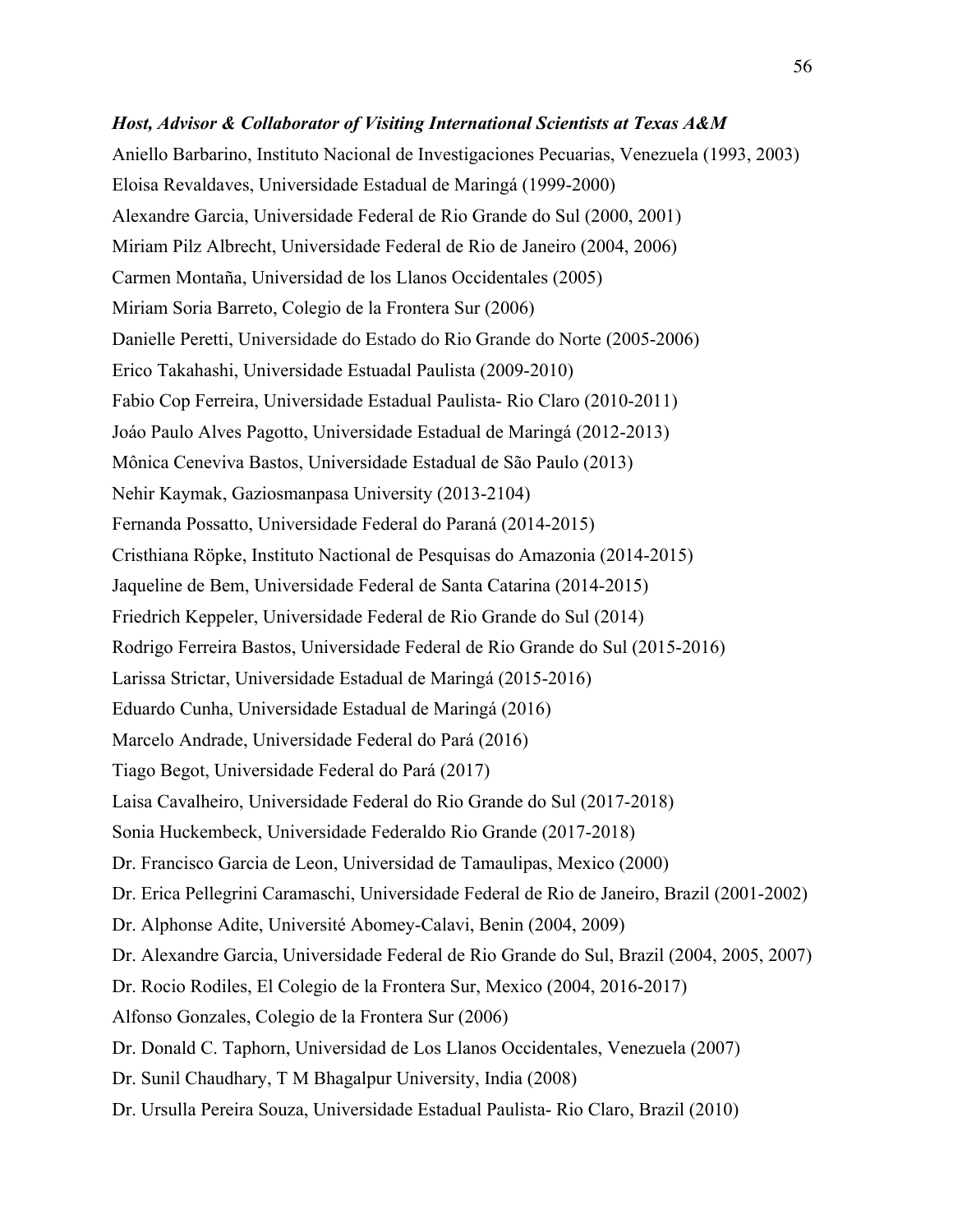Dr. Zhongsuo Wang, Capital Normal University, Beijing, China (2012-2013) Dr. Luis Espinola, Instituto Nacional de Limnología, Santa Fe, Argentina (2014) Dr. Pitagoras Piana, Universidade Estadual do Oeste do Paraná, Brazil (2016) Dr. Miriam Soria Barreto, El Colegio de la Frontera Sur, Mexico (2016) Dr. Binsong Jin, Nanchang University, China (2017-2018) Dr. Luciano Montag, Universidade Federal do Pará, Brazil (2017-2018) Marlucci Mueller Rebalato, Universidade Federal do Rio Grande do Sul (2018-2019) Dr. Larissa Strictar, Unversidae Estadual de Maringá (2018-2019)

#### *Summary Table of Advisees & International Visiting Scholars*

|                                                          | Texas A&M                | Other Institutions |
|----------------------------------------------------------|--------------------------|--------------------|
| Postdoc, advisor                                         | 6                        | 15                 |
| PhD, major advisor, coadvisor                            | 25                       |                    |
| PhD, committee member, examiner                          | 49                       | 22                 |
| PhD, host, advisor for visiting international scientists | $\overline{\phantom{0}}$ | 23                 |
| MSc, major advisor                                       | 16                       |                    |
| MSc, committee member                                    | 44                       |                    |
| Undergraduate, advisor                                   | 49                       |                    |

# *Courses Taught*

Texas A&M University:

RENR205, Fundamentals of Ecology-undergraduate, 3 cr WFSC400, Fisheries Survey- upper level undergraduate, 3 cr WFSC484/5, Internship/Directed Independent Studies- undergraduate, variable cr WFSC/BIOL462, Amazon River Tropical Biology- undergraduate course, 3 cr, includes class sessions plus a 10-day fieldtrip to the Amazon WFSC605, Community Ecology, graduate, 3 cr WFSC/ENTO624, Dynamics of Populations- graduate, 4 cr WFSC681, Seminar in Ecology- graduate, 1 cr WFSC689, Conservation Biology- graduate- team taught, 3 cr WFSC685, Directed Independent Studies- graduate, variable cr EEBL602, Population Ecology- graduate- 1 cr EEBL603, Community Ecology- graduate- team taught, 1 cr Inland Fisheries Research and Development Institute, Phnom Penh, Cambodia:

Fisheries Techniques (graduate & professional, 14 registrants) 2017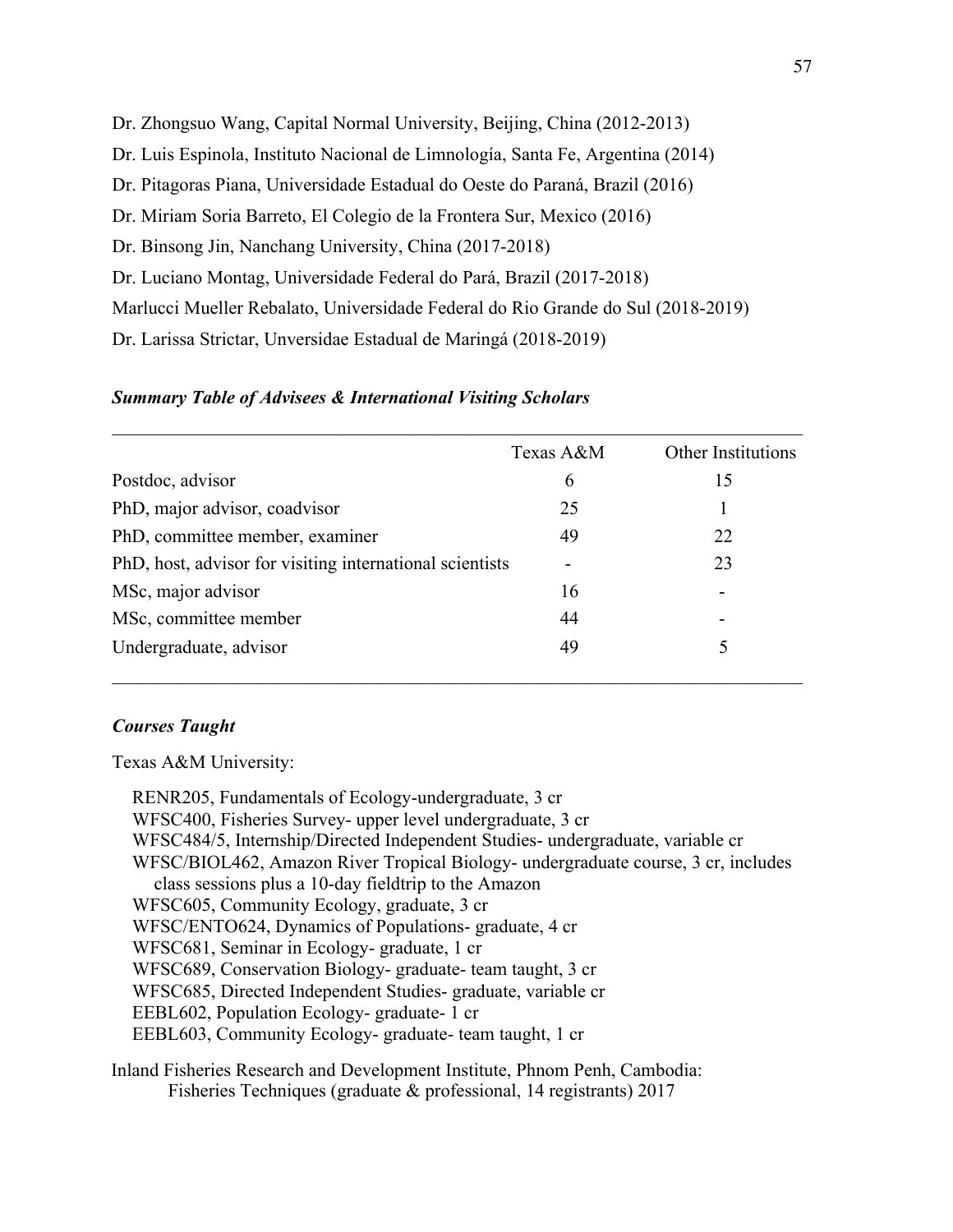| Universidad Central de Costa Rica, San Jose, Costa Rica:<br>Community Ecology (graduate & professional, 25 registrants) 2015                                                                                                  |
|-------------------------------------------------------------------------------------------------------------------------------------------------------------------------------------------------------------------------------|
| Congreso Colombiano de Ictiología, Leticia, Colombia:<br>Food Web Ecology (graduate & professional, 20 registrants) 2015                                                                                                      |
| Universidade Estadual de Maringá, Brazil:<br>Food Web Ecology (graduate, 30 registrants) 2014<br>Metacommunities and Assembly Rules (graduate, 29 registrants) 2015                                                           |
| Brazilian Ichthyological Congress, Invited Graduate Short Course: Fish Population and<br>Community Dynamics (65 paid registrants) 1999                                                                                        |
| University of the Western Llanos, Venezuela, Graduate Program in Renewable Natural<br>Resources, Visiting Fulbright Lecturer:<br>Advanced Ecology (graduate course)- Su1997<br>Population Dynamics (graduate course) - Su1997 |
| University of Oklahoma, Visiting Faculty:<br>ZOO4970/5970, Food Webs and Aquatic Systems-graduate-1994                                                                                                                        |
| University of Texas, Lecturer:<br>BIO304, Population and Environmental Biology-majors- (3 semesters)<br>ZOO369, Basic Ecology-upper division majors- 1990<br>BIO301L, Biology: Microbes to Man-nonmajors-1990                 |

## *Service as Reviewer*

- Funding proposals: National Science Foundation, National Geographic Society, Rufford Grant Foundation, Critical Ecosystem Partnership Fund Indo-China, World Wildlife Fund Fuller Fellowships, Swiss National Science Foundation, US Environmental Protection Agency, NOAA/National Marine Fisheries Service, TAMU-Mexico CONICIT Program, Georgia Sea Grant, New York Sea Grant, Austrian Science Fund, Texas Natural Resource Conservation Commission, American Association for the Advancement of Science, Houston Advanced Research Center, Michigan Sea Grant, Templeton Foundation, Texas Comptroller, Marsden Fund
- Journal Publications*: Science, Nature, Proceedings of the National Academy of Science USA, Scientific Reports, The American Naturalist, Ecology*, *Ecological Monographs*, *Ecosphere*, *Transactions of the American Fisheries Society, North American Journal of Fisheries Management, Limnology and Oceanography, Ecology Letters, Conservation Letters, Nature Sustainability, Copeia, Environmental Biology of Fishes, Canadian Journal of Fisheries and Aquatic Sciences, Biochemical Systematics and Ecology, Journal of Fish Biology*, *Oecologia*, *Acta Oecologia, Oikos*, *Trends in Ecology and Evolution, Journal of the North American Benthological Society, Journal of Animal Ecology*, *Journal of Tropical Ecology, Ecology of Freshwater Fish, Fish and Fisheries, Marine & Freshwater Research, Conservation Biology, Texas Journal of Science, Estuaries, Acrhives fur Hydrobiologie, Acta Scientiarum, Biological Invasions, Biotropica, Brenesia, Biollania*, *Estuaries, Marine Ecology Progress Series, Hydrobiologia, Journal of Freshwater Ecology, Reviews in Fish Biology, River Research and*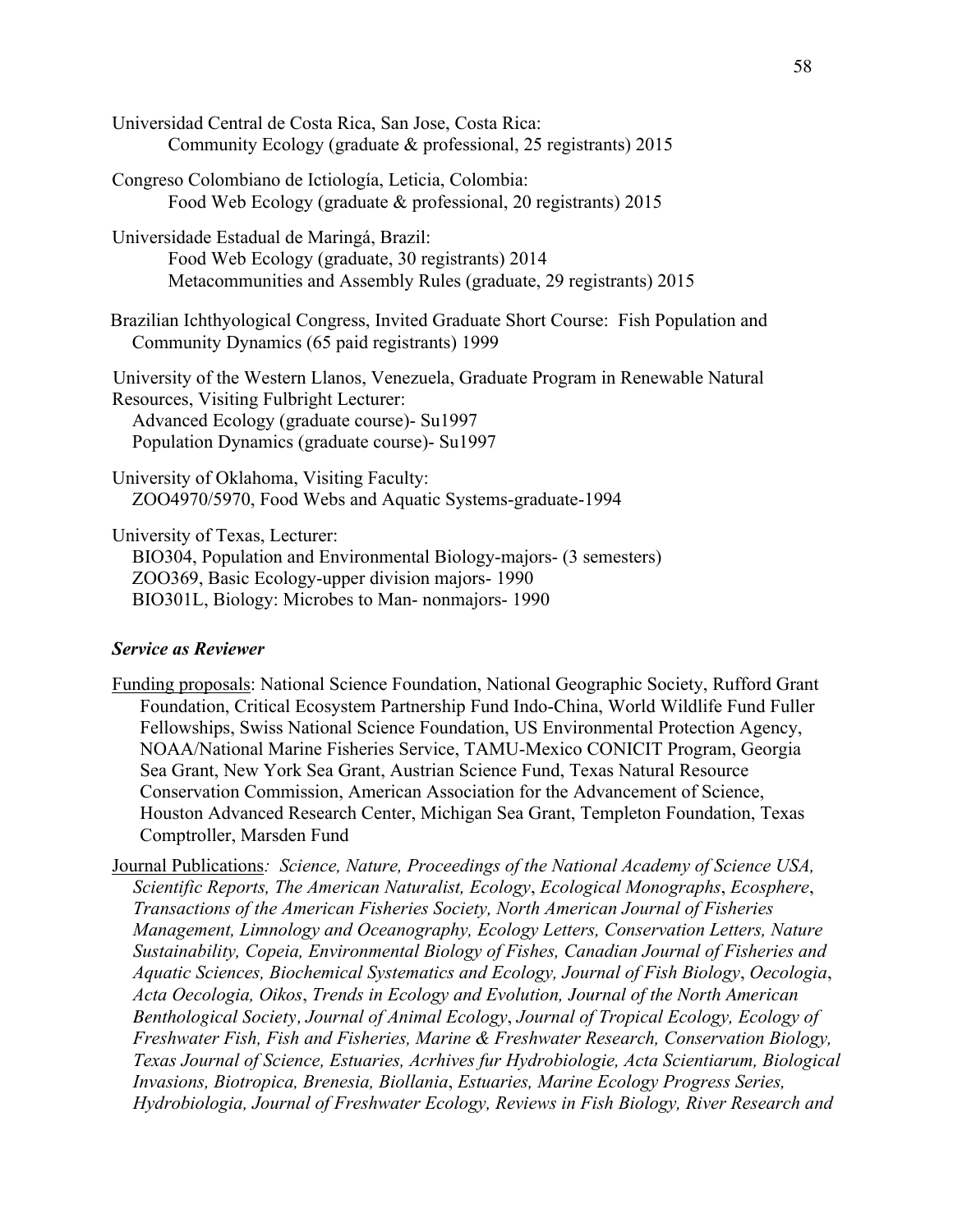*Applications, Southwestern Naturalist, Fishery Bulletin, Aquatic Living Resources, Cybium, Scientia Guaianae, Ichthyological Explorations of Freshwaters, Bulletin de la Peche et de la Pisciculture, Journal of Aquatic Ecosystem Health, Environmental Management, Southeastern Fishes Council Proceedings, Georgia Water Resource Conference Proceedings, Revista de Vida Silvestre Tropical*, *Revista Boliviana de Ecología y Conservación Tropical, Zootaxa, Aquatic Invasions*

- Book Publishers: Academic Press, Chapman & Hall Publishers, Blackwell Scientific Publishers, Elsevier Publishers, MacMillan Press, W.H. Freeman Publishers, Princeton University Press*,* American Fisheries Society- *Reservoir Symposium Volume*, *Stream Fish Ecology Volume*, University of Chicago Press.
- TV/Film: Zebra Film Productions, National Geographic Television, Discovery Channel, British Broadcasting Corporation

#### *Institutional Service*

Faculty advisor for 4 student organizations Service on 9 university-level committees Service on 6 college-level committees Service on 21 departmental committees Service on 4 interdisciplinary program committees Faculty senate, 2006-2009 Authored MOUs with 4 foreign institutions

| <b>External Research Grants, Contracts &amp; Awards</b>                                                                                                               | period    | amount(S) |
|-----------------------------------------------------------------------------------------------------------------------------------------------------------------------|-----------|-----------|
| Texas Water Development Board- Environmental flow regime assessment 2019-2021<br>and development of a monitoring framework (PI; with 6 CoPIs)                         |           | 240,000   |
| Texas Water Development Board- Statewide synthesis of environmental<br>flow studies (CoPI; PI is T. Hardy, Texas State Univ.; total project<br>budget is $$240,000$   | 2018-2021 | 25,000    |
| National Science Foundation - Dissertation improvement grant for<br>L.M. Bower: Intercontinental functional trait patterns and<br>comparison of fish assemblages (PI) | 2016-2018 | 10,230    |
| Texas Commission on Environmental Quality-RUAA for steams<br>in Texas (PI)                                                                                            | 2015-2017 | 370,000   |
| Texas Parks and Wildlife Department - Potential influence of exchanges<br>between the Lower Guadalupe River and oxbow lakes on food web<br>dynamics $(PI)$            | 2015-2017 | 70,794    |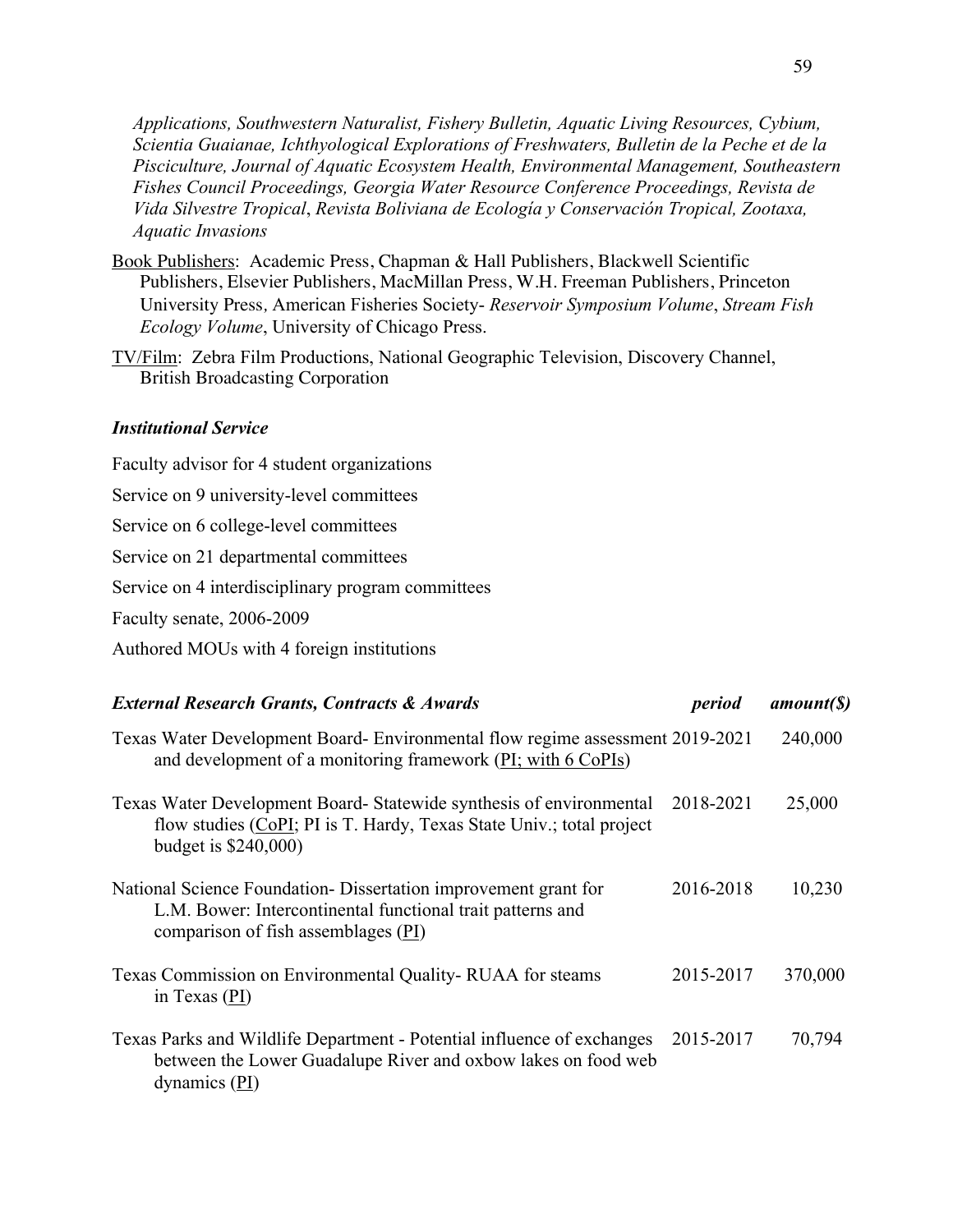| Gulf Coast Prairie Landscape Conservation Cooperative via contract<br>with Univ. North Texas- Quantification of alligator gar recruitment<br>dynamics using a river-stage specific floodplain inundation model<br>(CoPI; PI is D.J. Hoeinghaus; total project budget is \$200,000)                                                        | 2015-2017 | 12,595  |
|-------------------------------------------------------------------------------------------------------------------------------------------------------------------------------------------------------------------------------------------------------------------------------------------------------------------------------------------|-----------|---------|
| Texas Water Research Institute- RUAA for Arenosa Creek (PI)                                                                                                                                                                                                                                                                               | 2015      | 78,532  |
| Texas Water Development Board via contract with BioWest-<br>Environment flows research for the Brazos River Basin (CoPI)<br>(Other CoPIs, E. Oborny, T. Bonner, G. Guillen, B. Brooks,<br>J. Duke; total project budget is \$312,000)                                                                                                     | 2014-2015 | 25,000  |
| Texas Commission for Environmental Quality-RUAA for streams<br>in Texas $(PI)$                                                                                                                                                                                                                                                            | 2014-2015 | 270,000 |
| CAPES, Science Without Borders (Programa Pesquisador Visitante<br>Especial)(Collaborator)(PIs are A. Agostinho and L. Gomes, Univ. Est.<br>de Maringá, Brazil)(total budget for collaborative project to<br>synthesize knowledge and model dynamics of the Upper Paraná<br>River ecosystem is \$192,583)                                  | 2014-2016 | 88,712  |
| NSF, Belmont Forum, Collaborative Research: Maintaining productivity<br>and incomes in the Tonle Sap fishery in the face of climate change<br>(CoPI)(PI is L. Hannah, Conservation International, total award<br>for collaborative project is \$620,845)                                                                                  | 2013-2016 | 37,514  |
| Texas Parks and Wildlife Department/SWG- Flow dependent species:<br>life history and habitat associations in Texas Gulf Coast Rivers<br>$(\underline{PI}; CoPI$ is K. Conway)(\$110,000 was to my lab)                                                                                                                                    | 2013-2014 | 135,000 |
| National Science Foundation, DEB- Collaborative Research: Baseline<br>survey of the Lower Xingu River rapids, Brazil: a highly diverse,<br>globally unique, and immediately imperiled ecosystem $(PI)(PI)$ of<br>a separate companion NSF grant fro this collaborative research<br>project is J. Lundberg; CoPIs are N. Lujan & M. Sabaj) | 2013-2016 | 126,585 |
| National Science Foundation, EAR-CR-Water Sustainability and<br>Climate: Integrative modeling of the interactions, connectivity<br>and interdependence of water systems and ecosystem services<br>in the Lower Mekong Basin (Collaborator, PIs J. Felkner, S. Shaikh)<br>(Total project budget is \$150,000)                              | 2012-2013 | 3,000   |
| Texas Commission for Environmental Quality-RUAA for Texas<br>rivers and streams $(PI)$                                                                                                                                                                                                                                                    | 2011-2013 | 240,357 |
| National Park Service, Gulf Coast Cooperative Ecosystems Studies Unit- 2011-2013                                                                                                                                                                                                                                                          |           | 76,375  |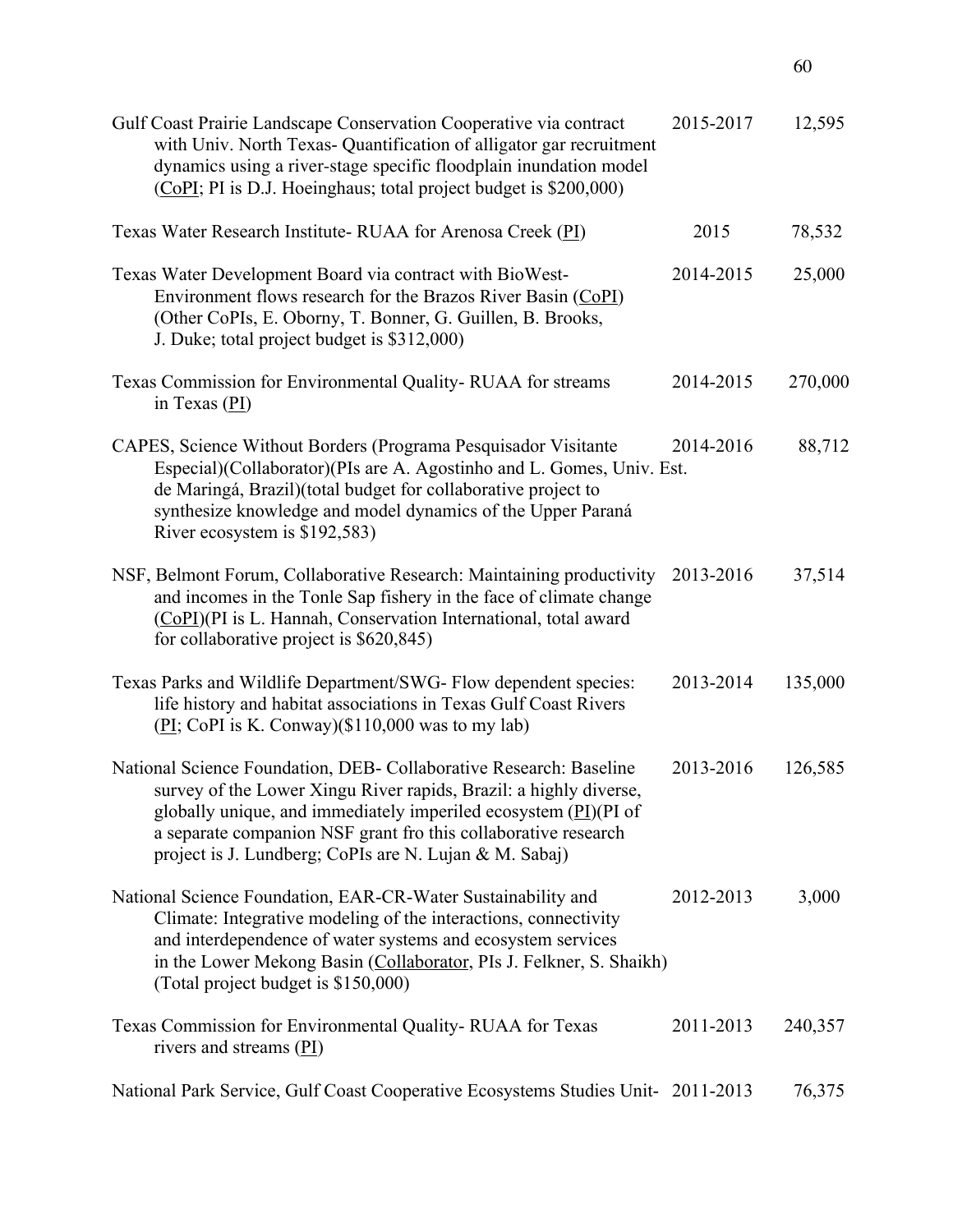| Freshwater flow recommendations to mitigate effects of climate<br>change to estuarine habitats (PI)                                                                                                                                                                              |                                      |           |
|----------------------------------------------------------------------------------------------------------------------------------------------------------------------------------------------------------------------------------------------------------------------------------|--------------------------------------|-----------|
| Texas Commission for Environmental Quality-RUAA for streams<br>in the Brazos River Basin (PI; CoPIs D. Scott, S. Shafer)<br>(My budget = $$284,291$ )                                                                                                                            | 2010-2011                            | 299,512   |
| TXDoT contract with IRNR- Assessing the Status of Freshwater<br>Mussels in Texas (PI; CoPI N. Wilkins)                                                                                                                                                                           | 2009-2010                            | 28,168    |
| Texas Commission for Environmental Quality-RUAA for streams<br>in the Brazos River Basin (PI; CoPIs D. Scott, S. Shafer)<br>(My budget = $$293,025$ )                                                                                                                            | 2009-2010                            | 384,731   |
| International Sportfish Fund-Funds donated by the estate of<br>Carolyn Kelso Weirichs for fisheries ecology research (PI)                                                                                                                                                        | 2009                                 | 1,000,000 |
| National Science Foundation-Dissertation improvement grant for<br>A.A. Pease: Fish assemblage structure and functional trait diversity<br>along a longitudinal fluvial gradient $(PI)$                                                                                           | 2008-10                              | 10,780    |
| Conselho Nacional de Desenvolvimento Científico e Tecnológico, Brazil-<br>Structure and dynamics of aquatic food webs of Lagoa do Peixe<br>National Park, Brazil. (CoPI; PI A. Garcia; other CoPIs J. Vieira,<br>D. Hoeinghaus, P. Abreu, D. Loebman)(My budget is $\sim 0.5K$ ) | 2008-09                              | 20,315    |
| National Geographic Society- Diversity among endemic fishes in the Rio<br>Iriri, Xingu Basin, Para State, Brazil (CoPI; PI H. Lopez; other<br>CoPIs I. Farias, L. Rapp-Py-Daniels, T. Hrbek, G. Orti, S. Willis)                                                                 | 2008-09                              | 16,310    |
| Texas Commission for Environmental Quality-Recreational Use<br>attainability analysis (RUAA) for bayous in Houston, Texas<br>$\underline{PI}$ ; CoPIs D. Scott, S. Shafer)(My budget = \$181,736)                                                                                | 2008                                 | 343,000   |
| Texas Commission for Environmental Quality-Review of desktop<br>methodology for establishing environmental flows in Texas rivers<br>and streams $(PI)$                                                                                                                           | 2007-08                              | 107,000   |
| Texas Commission for Environmental Quality- Development of<br>biological indicators of nutrient enrichment for application<br>in Texas streams (CoPI with a budget of \$39,619; PI- R. King, Baylor)                                                                             | 2007-09                              | 70,769    |
| National Science Foundation- IGERT: Applied biodiversity science<br>graduate training grant (CoPI; PI L. Fitzgerald; other CoPIs<br>A. Stronza, U. Kreuter, T. Lacher)<br>(My budget in support of 3 trainees is $\sim$ 250K)                                                    | 2007-12<br>+TAMUS match of \$100,000 | 3,002,038 |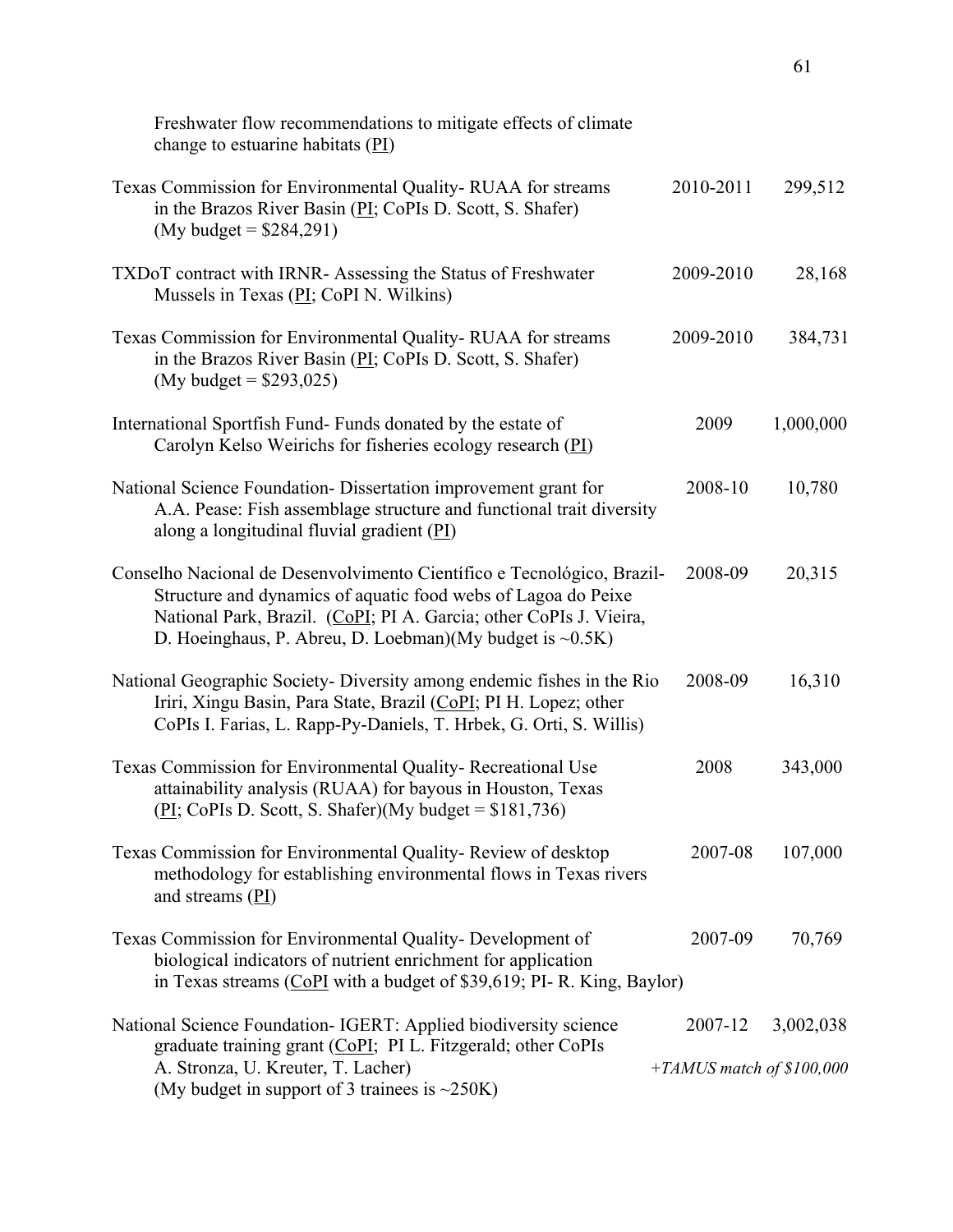| National Science Foundation-REU Supplement to: Adaptive radiation and<br>evolutionary convergence in Neotropical cichlids (PI)                                                                                                                                                                                                      | 2007-08         | 12,000                              |
|-------------------------------------------------------------------------------------------------------------------------------------------------------------------------------------------------------------------------------------------------------------------------------------------------------------------------------------|-----------------|-------------------------------------|
| National Science Foundation, DEB- Adaptive radiation and evolutionary<br>convergence in Neotropical cichlids (PI; CoPI R.L. Honeycutt)<br>(My budget = $232,239$ )                                                                                                                                                                  | 2005-09         | 232,239                             |
| Texas Commission for Environmental Quality-Refinement and validation<br>of habitat quality indices (HQI) and aquatic life use (ALU) indices for<br>application to assessment and monitoring of Texas surface waters $(PI;$<br>CoPI R. King, Baylor Univ.)(My budget = $$204,050$ )                                                  | 2005-90         | 371,050                             |
| National Science Foundation- Biological Instrumentation- A capillary<br>based automated sequencer for high throughput sequencing<br>and genotyping at the Center for Biosystematics & Biological<br>Diversity (CoPI; PI A. Cognato; other CoPIs J. Bickham,<br>R. Honeycutt, J. Manhart, R. Long, A. Pepper)(budget shared equally) | 2004-06         | 129,985<br>+TAMUS match of \$54,423 |
| National Science Foundation-Dissertation improvement grant for<br>C.A. Layman: Complex effects of humans and piscivores on fish<br>assemblages in a species-rich tropical river (PI)                                                                                                                                                | 2004-05         | 8,030                               |
| The Nature Conservancy- Development of draft environmental flow<br>recommendations for Caddo Lake (PI)                                                                                                                                                                                                                              | 2004-05         | 67,000                              |
| Texas Water Development Board-Response of oxbow lake biota to<br>hydrologic exchanges with the Brazos River channel (PI; CoPI<br>F. Gelwick) (My budget = $$72,000$ )                                                                                                                                                               | 2003-04         | 72,000                              |
| U.S. Army Corps of Engineers- Response of stream and riparian biota of the<br>Pedernales River Basin to variation in landscape features and vegetation<br>cover (PI; CoPIs N. Wilkins, C. Munster, B. Wilcox, J. Cathey)<br>(My budget = $$66,250$ )                                                                                | 2003-04         | 254,000                             |
| National Science Foundation-REU Supplement to: Variable effects of<br>nutrients, productivity, consumption and the flood pulse (PI)                                                                                                                                                                                                 | 2003-04         | 6,000                               |
| U.S. Army Corps of Engineers- Response of stream and riparian biota of<br>the Edwards Plateau to variation in landscape features and vegetation<br>cover (PI; CoPIs N. Wilkins, C. Munster, B. Wilcox) (My budget = $56K$ )                                                                                                         | 2003            | 56,000                              |
| National Science Foundation- Undergraduate Mentoring in Environmental<br>Biology. (CoPI; PI R. Honeycutt; other CoPIs R. Autenrieth,<br>L. Fitzgerald, F. Gelwick, H. Wilkerson)(My budget $\sim$ 300K)                                                                                                                             | 2002-07 442,000 |                                     |
| National Science Foundation-REU Supplement to: Variable effects of<br>nutrients, productivity, consumption and the flood pulse (PI)                                                                                                                                                                                                 | 2002-03         | 6,000                               |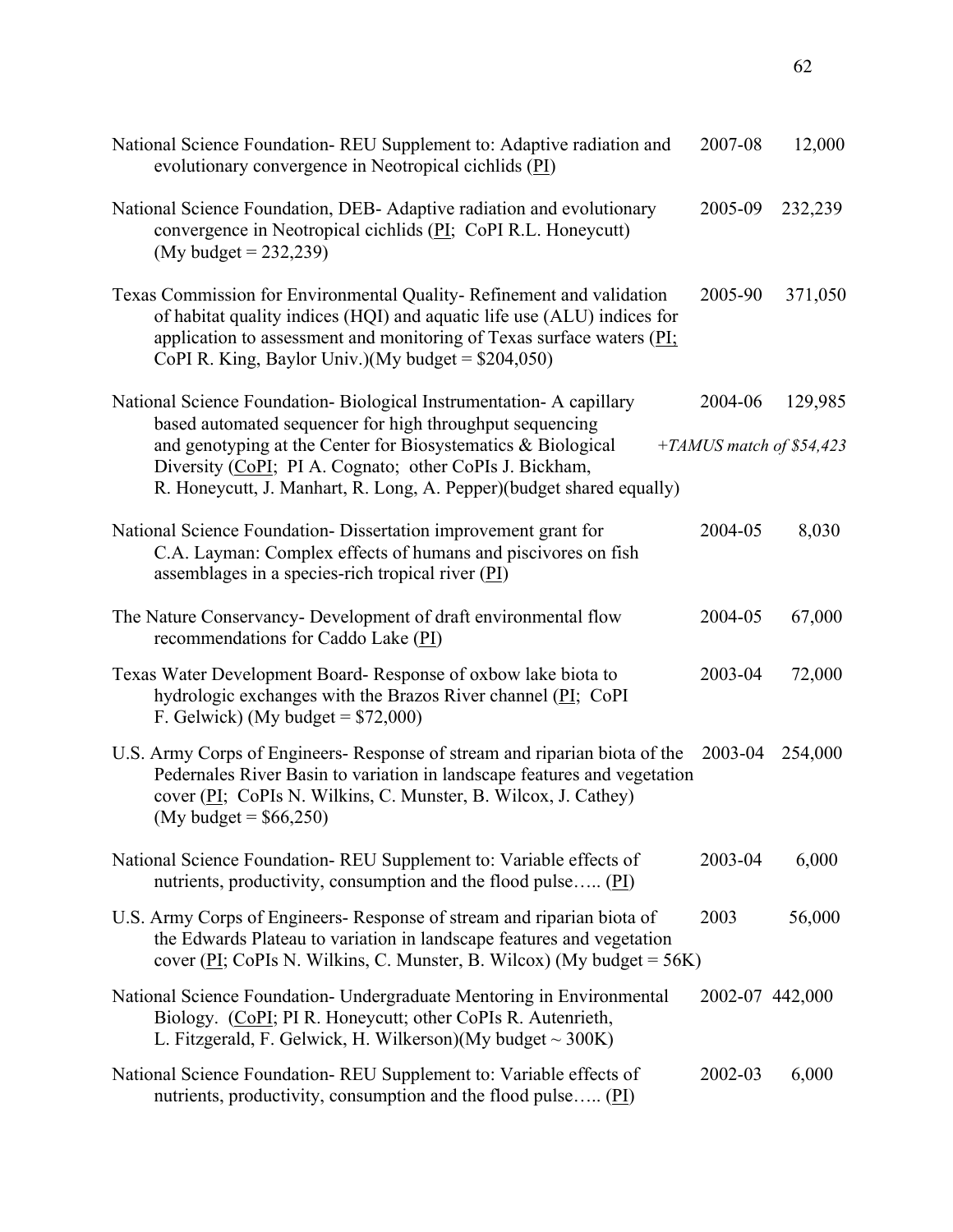| National Science Foundation-Variable effects of nutrients, productivity,<br>consumption and the flood pulse on floodplain river ecosystems. $(PI;$<br>CoPIs D. Roelke, J. Cotner)(my budget $\sim$ 230K) | 2001-05 | 310,000 |
|----------------------------------------------------------------------------------------------------------------------------------------------------------------------------------------------------------|---------|---------|
| National Science Foundation-REU Supplement to: Variable effects of<br>nutrients, productivity, consumption and the flood pulse $(PI)$                                                                    | 2001-02 | 6,000   |
| National Geographic Society-Ecological determinants of biodiversity in<br>a neotropical blackwater river (PI)                                                                                            | 2001-02 | 11,475  |
| National Science Foundation-Dissertation improvement grant for<br>D.A. Arrington: Evaluation of a model of local community assembly<br>in a temporally dynamic, species rich neotropical river $(PI)$    | 2001-02 | 6,005   |
| City of Del Rio/Texas Water Development Board- San Felipe Creek<br>environmental monitoring (PI)                                                                                                         | 2001-03 | 44,129  |
| U.S. Army Corps of Engineers- Ecosystem/wildlife implications of brush<br>management for water runoff (CoPI; PI- N. Wilkins)(my budget = $65K$ )                                                         | 2001-02 | 155,840 |
| National Science Foundation-Workshop on biodiversity of the Niger River<br>corridor in Mali. (CoPI; PI- F. Pezold, Univ. of LA at Monroe)<br>(My budget $\sim$ 2K)                                       | 2000-01 | 37,090  |
| National Geographic Society- Ecological survey of fish diversity in Benin,<br>West Africa. (PI)                                                                                                          | 2000-01 | 11,740  |
| International Sportfish Fund (donated funds)- Research on neotropical fishes.<br>(PI)                                                                                                                    | 2000    | 5,600   |
| National Geographic Society-Population structure of migratory fishes. (PI)                                                                                                                               | 2000    | 16,720  |
| National Geographic Society- Biological survey of the upper Rio Pasimoni,<br>Venezuela. (PI)                                                                                                             | 1998-99 | 18,000  |
| International Sportfish Fund (donated funds) - Research on neotropical fishes. 1998-99<br>$(\underline{P1})$                                                                                             |         | 12,800  |
| Tour Apure- <i>In-kind support</i> (lodging, fuel) for river food web project. ( $\underline{PI}$ )                                                                                                      | 1998-99 | 12,000  |
| Brazos River Authority-Biotic indicators of ecological integrity in the<br>Brazos-Navasota River watershed. (PI)                                                                                         | 1998-99 | 36,600  |
| National Geographic Society- First biological survey of Venezuela's Upper<br>Rio Siapa. (PI)                                                                                                             | 1998-99 | 14,425  |
| Texas Nature Conservancy- Spatiotemporal fish survey of Mad Island Marsh 1997-99<br>Preserve. (CoPI, F. Gewick-PI)(My budget $\sim$ 5K)                                                                  |         | 6,725   |
| Texas Nature Conservancy- Effects of an introduced predator on fishes in the 1997-98<br>Dolan Falls preserve. (PI)                                                                                       |         | 2,025   |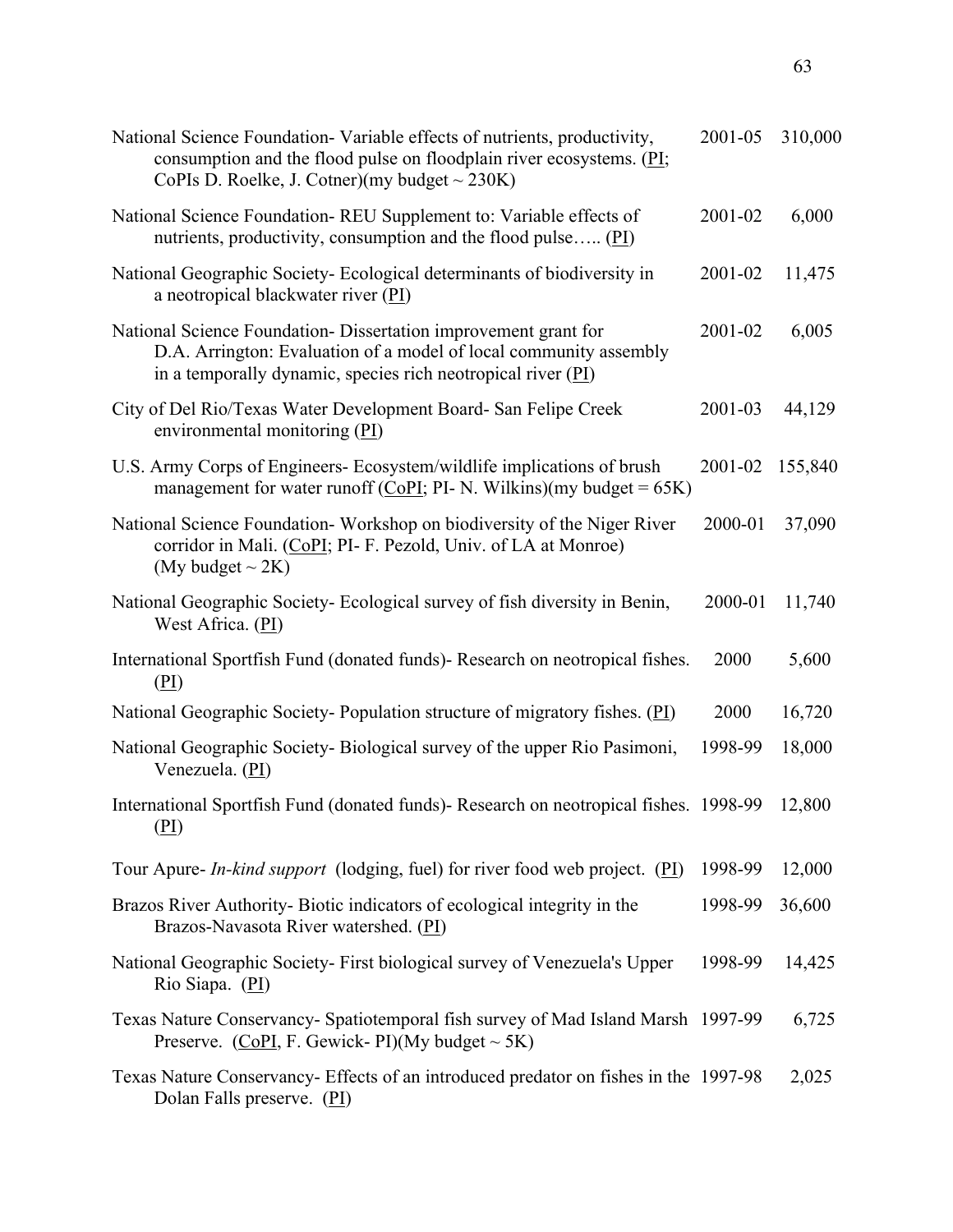| <b>TAMU Faculty Fellowship</b>                                                                                                                 | 2002-08 \$100,000 |               |
|------------------------------------------------------------------------------------------------------------------------------------------------|-------------------|---------------|
| <b>Institutional Research Grants, Contracts &amp; Awards</b>                                                                                   | period            | amount        |
| Sigma Xi, Grants in Aide of Graduate Student Research. (PI)                                                                                    |                   | 1980-81 1,350 |
| Tinker Foundation-Fish diversity and community structure on Atlantic and<br>Pacific slopes of Costa Rica. (PI)                                 | 1983              | 2,000         |
| National Geographic Society- Fish biology and community structure in<br>Venezuela. (PI)                                                        | 1984              | 6,000         |
| NSF- Comparative ecomorphology & community ecology of neotropical fishes. 1985<br>(PL)                                                         |                   | 4,500         |
| U.S. Fulbright Senior Research Scholarship-Variation in food webs of fish<br>assemblages in Zambia, central Africa. (PI)                       | 1988-89           | 34,000        |
| National Geographic Society- Prey defense against piranhas in Venezuela. (PI)                                                                  | 1991              | 3,800         |
| assemblages. $(PI)$                                                                                                                            |                   |               |
| Texas Nature Conservancy- Composition and structure of Texas fish                                                                              | 1993              | 1,100         |
| National Geographic Society-Ecology of peacock bass in southern Venezuela.<br>(PI)                                                             | 1993              | 5,700         |
| National Science Foundation- Fish ecology in Latin America. (PI)                                                                               | 1993              | 21,100        |
| National Science Foundation-Food webs: Integration of patterns and<br>dynamics. (PI; G. Polis, M. Vanni, J. Moore CoPIs)(My budget $\sim$ 20K) | 1993              | 21,800        |
| Fundación Fluvial de Los Llanos- Ecology of peacock bass in Venezuela.<br>(CoPI, D. Taphorn PI)                                                | 1993              | 3,500         |
| ASOMUSEO- In-kind support (vehicle rental waivers) peacock bass project. 1993-94<br>(PL)                                                       |                   | 9,600         |
| Corporación Electrificación del Caroní- In-kind support (food, lodging).<br>(PI)                                                               | 1993-94           | 5,000         |
| Tour Apure- <i>In-kind support</i> (lodging) for peacock bass project. (PI)                                                                    | 1993-94           | 9,000         |
| Electric Power Research Institute- COMPMECH sponsorship for grad student 1993-96<br>(PL)                                                       |                   | 40,500        |
| U.S. Bureau of Reclamation- Phantom Springs refuge for endangered fishes.<br>(PI)                                                              | 1993-95           | 18,100        |
| National Geographic Society- Longitudinal patterns of river fish assemblages. 1996-97<br>(PI)                                                  |                   | 11,025        |
| U.S. Fulbright Scholar Program- Teaching/research in Venezuela. (PI)                                                                           | 1996-97           | 20,000        |